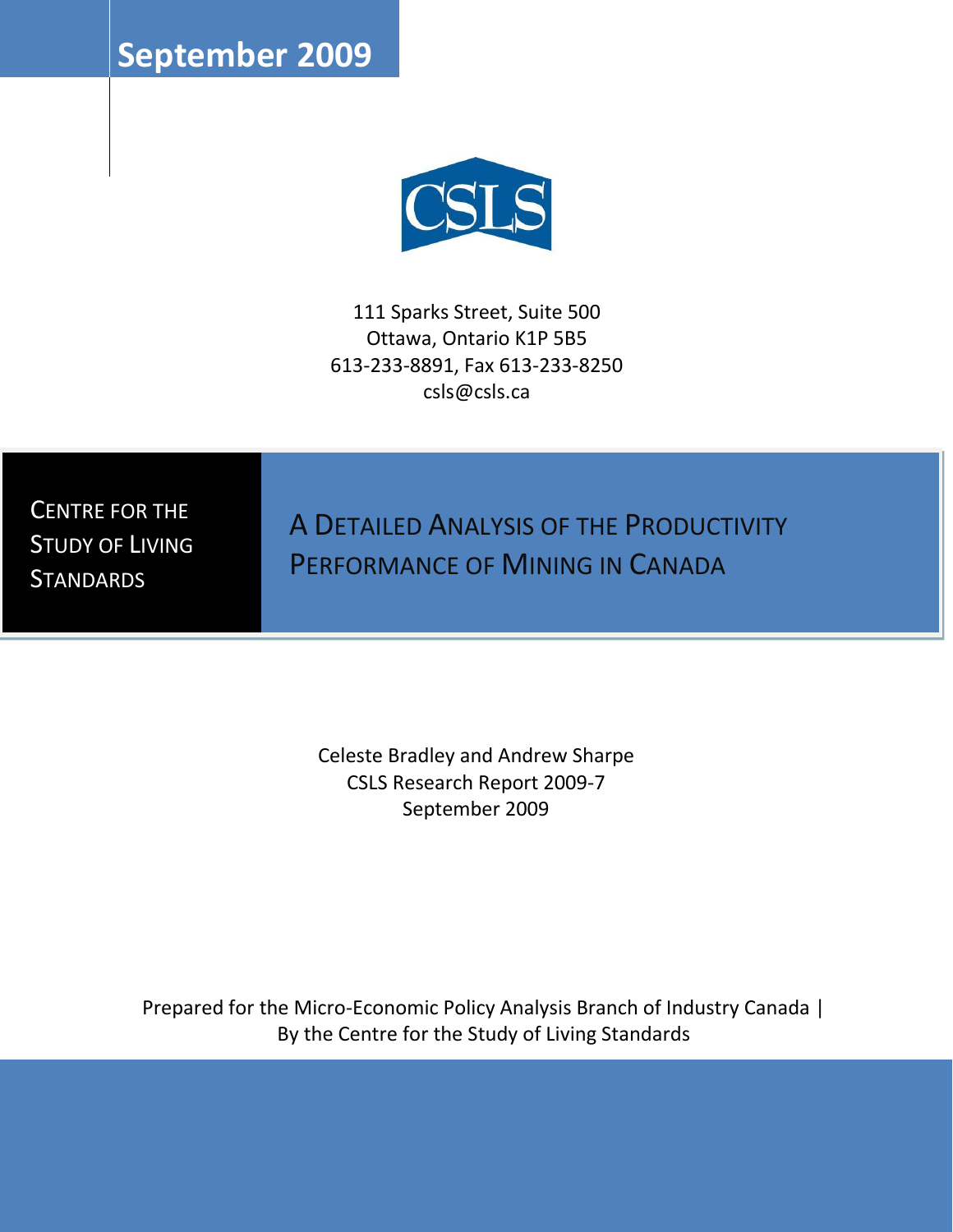# **A Detailed Analysis of the Productivity Performance of Mining in Canada**

# <span id="page-1-0"></span>**Abstract**

In recent years, the productivity performance of mining in Canada has been very poor. Based on official real GDP and labour input estimates from Statistics Canada, labour productivity in mining fell by 2.21 per cent per year between the 2000 cyclical peak and 2007, with capital productivity down 0.28 per cent per year and total factor productivity (TFP) off 1.07 per cent per year between 2000 and 2006. Among the various hypotheses put forward to explain these trends, the most robust seems to be that higher output prices have suppressed productivity growth through two effects: increased exploitation of low-productivity marginal resource deposits, and business decisions based on profitability rather than productivity. Despite the decline in productivity in mining, it is not necessarily true that Canadians are worse off. In fact, increased relative output prices for mining products as well as a high productivity level in the mining sub-sector, have resulted in positive contributions to Canada"s aggregate labour productivity growth from 2000 to 2006 and an offsetting effect on the post-2000 aggregate labour productivity slowdown.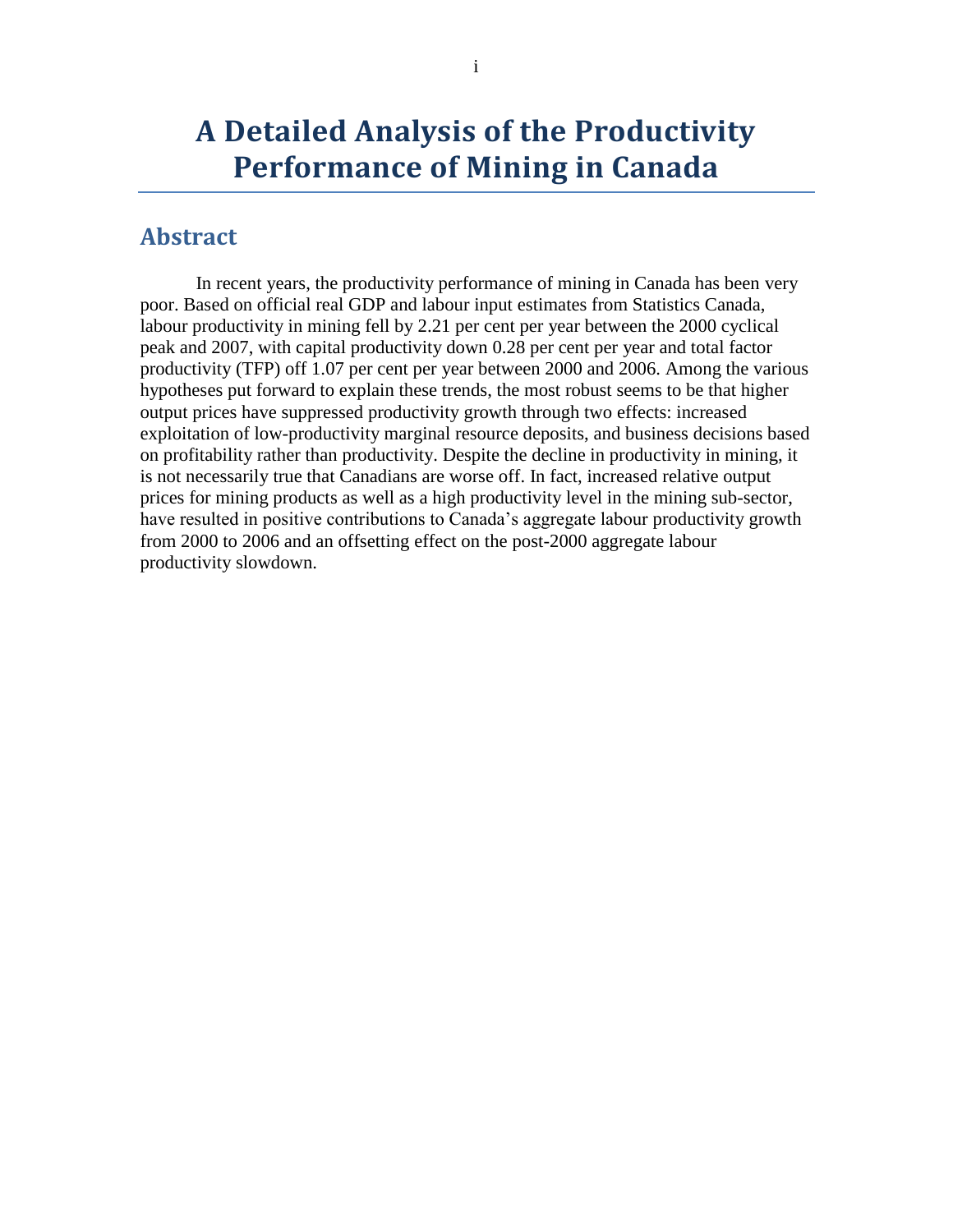# A Detailed Analysis of the Productivity **Performance of Mining in Canada**

# **Table of Contents**

| A. The Relative Importance of Mining in the United States and Canada  17        |  |
|---------------------------------------------------------------------------------|--|
|                                                                                 |  |
|                                                                                 |  |
| V. The Contribution of Mining to Aggregate Productivity Growth in Canada  22    |  |
|                                                                                 |  |
|                                                                                 |  |
|                                                                                 |  |
|                                                                                 |  |
|                                                                                 |  |
| C. Compositional Shifts Related to the Development of New Mining Industries  32 |  |
|                                                                                 |  |
|                                                                                 |  |
|                                                                                 |  |
|                                                                                 |  |
|                                                                                 |  |
|                                                                                 |  |
|                                                                                 |  |
|                                                                                 |  |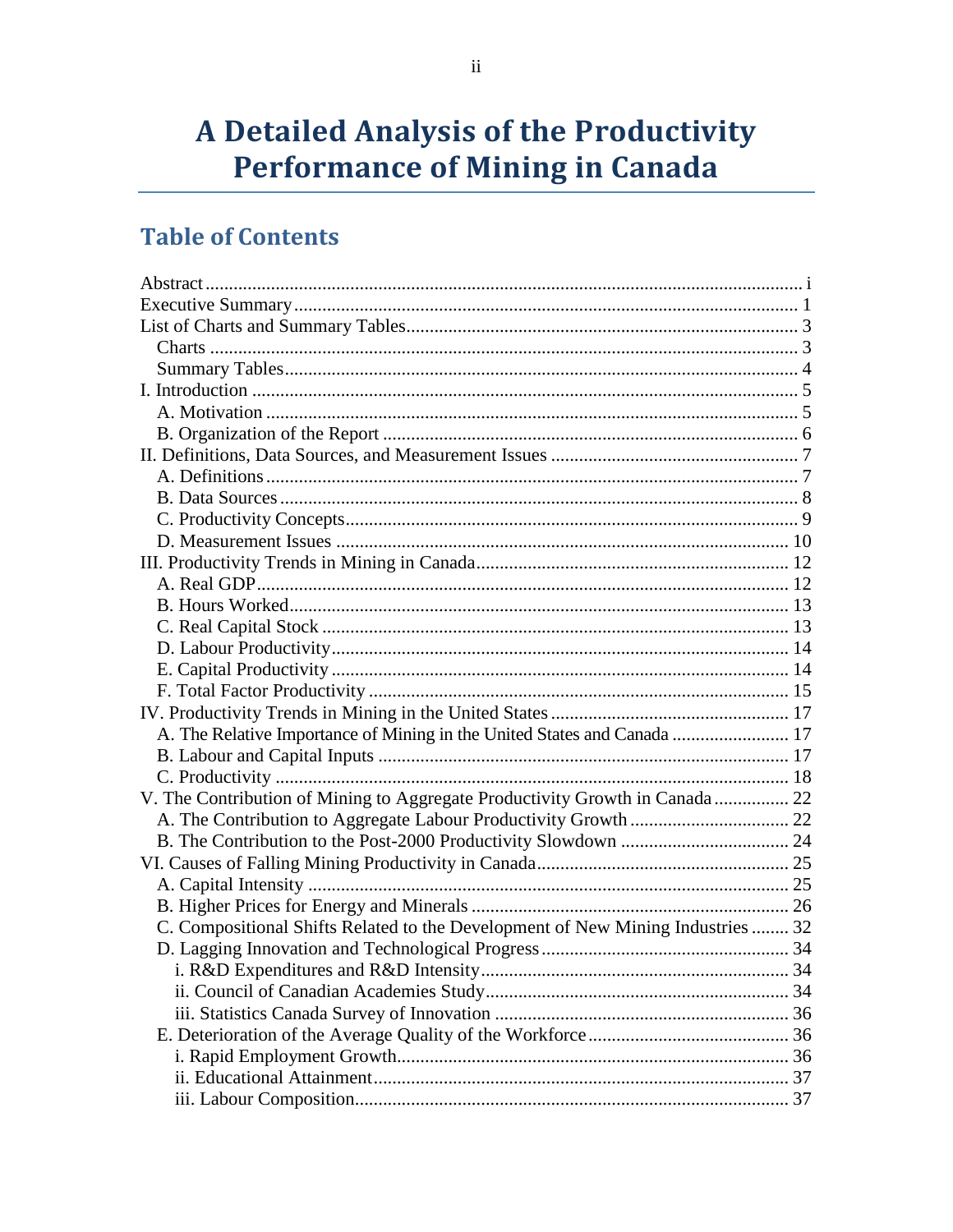| G. Deterioration of Average Quality of Resources Independent of Price Effects  40 |  |
|-----------------------------------------------------------------------------------|--|
|                                                                                   |  |
|                                                                                   |  |
|                                                                                   |  |
| VII. Implications of Falling Mining Productivity for the Canadian Economy 45      |  |
| A. Implications of Falling Mining Productivity and the Post-2000 Aggregate        |  |
|                                                                                   |  |
| B. Can Improved Terms of Trade Offset the Negative Impact of Falling Mining       |  |
|                                                                                   |  |
|                                                                                   |  |
|                                                                                   |  |
|                                                                                   |  |
|                                                                                   |  |
|                                                                                   |  |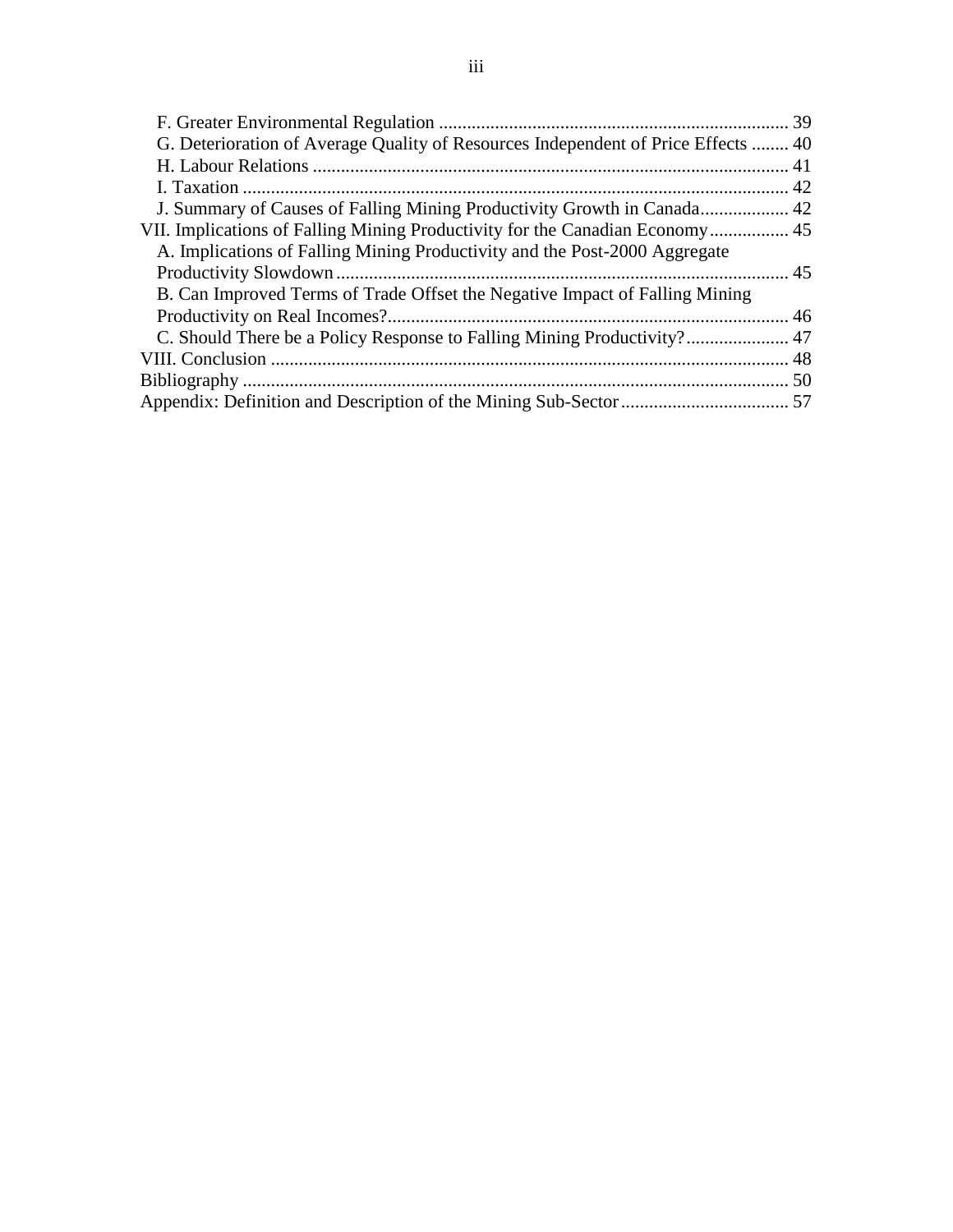# **A Detailed Analysis of the Productivity Performance of Mining in Canada**

# <span id="page-4-0"></span>**Executive Summary**

In recent years, the productivity performance of mining in Canada has been very poor. Based on official real GDP and labour input estimates from Statistics Canada, labour productivity in mining fell by 2.21 per cent per year between the cyclical peaks in 2000 and 2007, with capital productivity down 0.28 per cent per year and total factor productivity (TFP) off 1.07 per cent per year between 2000 and 2006. This situation reflects the faster growth of inputs relative to output in mining. While real GDP in mining increased 9.6 per cent over the 2000-2007 period, hours worked grew 28.2 per cent and the real capital stock grew by 11.8 per cent. Hence, the key to explaining the slump in productivity in mining is to shed light on why inputs are growing faster than output.

Mining is relatively less important in the United States than in Canada in terms of both output and employment. In the 1990s labour productivity in mining grew faster in Canada than in the United States, but from 2000 to 2006 labour productivity in mining continued to grow, albeit more slowly, in the United States, while it declined in Canada. On this basis, labour productivity (per worker) in mining in the United States has been higher than in Canada since 1995, however, the labour productivity gap in mining between Canada and the United States is smaller than the all industries average. Finally, Canada performed better in terms of capital and total factor productivity, both of which exhibited similar trends. In both cases, Canada experienced significantly faster growth than the United States in the 1990s, and less dramatic declines in the 2000-2006 period. Overall, the comparison with the United States suggests that the factors driving productivity trends in mining in Canada are also affecting mining south of the border.

Mining exerted a small negative effect on aggregate labour productivity growth in Canada in the 1989-2000 period. Mining is an activity with a high level of labour productivity. Over this period, labour productivity in mining grew faster than other sectors. In spite of this growth and in spite of high prices for mining outputs, the contribution of mining was still negative. The reason for this counterintuitive result is that a smaller share of the Canadian labour force worked in mining in 2000 than in 1989, and a larger share worked in other, lower-productivity, activities. The situation reversed from 2000 to 2006. Mining accounted for around 10 per cent of aggregate labour productivity growth, due largely to an increase in the relative prices of mining outputs.

Canada experienced a significant slowdown in labour productivity growth between the 1996-2000 and 2000-2006 periods, from an average annual rate of labour productivity growth of 2.35 per cent to 1.02 per cent. Without higher output prices and labour productivity levels in mining after 2000, this slowdown would have been more severe.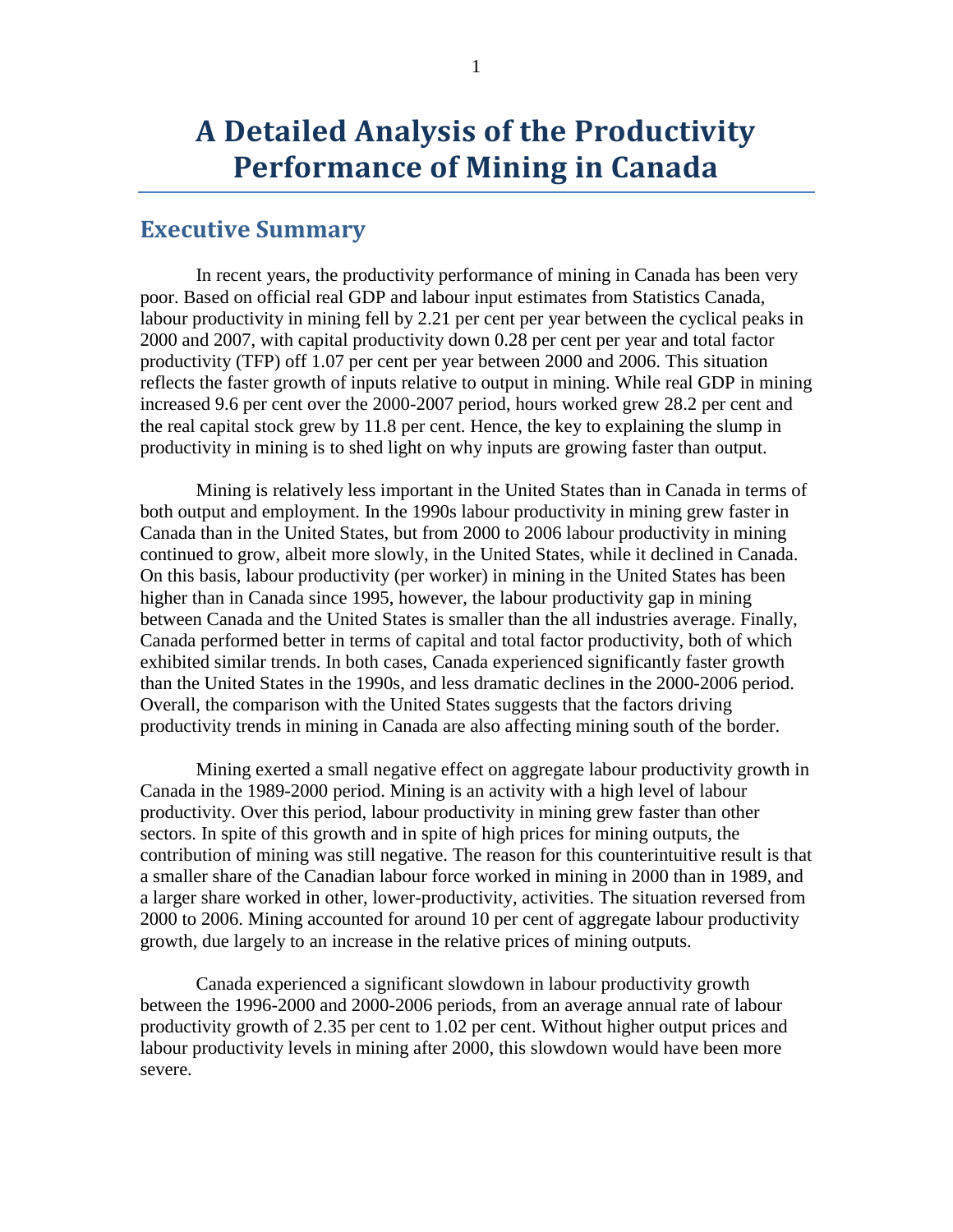There are a number of possible explanations for the observed declines in all three measures of productivity (labour, capital, and total factor) in mining in Canada: declining capital intensity; higher mining output prices; compositional shifts within the industry; lagging innovation and technological progress; deterioration of the average quality of the workforce; greater environmental regulation; deterioration of the average quality of resources exploited independent of price effects; labour relations; and taxation.

Upon examining various hypotheses put forward to explain falling productivity in mining, the strongest seems to be the effect of higher prices on both capital intensity and TFP. When the price of a natural resource increases it becomes profitable to increase extraction rates at existing deposits and to extract from marginal resource deposits that were previously unprofitable due to high costs of extraction.

Another seemingly robust explanation is that profitability trumps productivity as an objective for firms. While the objectives of productivity and profitability normally coincide, they diverge when commodity prices are extremely high. As a result, the productivity growth of an industry, measured in constant prices, may suffer due to greater inefficiency in operations. This is reflected in a fall in TFP growth. Data on TFP and capital intensity suggest that falling capital intensity growth rates can explain a large part of the productivity slowdown in mining between the 1996-2000 and 2000-2006 periods. Yet, it also suggests that the decline in labour productivity in mining is also due to sustained declines in TFP. These findings reinforce the idea that higher prices were the main driver of both the post-2000 labour productivity slowdown and the negative productivity growth in mining.

Since productivity growth is the key driver of increases in living standards, the deceleration in labour productivity growth in Canada after 2000 implies a slower rate of increase in living standards. But improving terms of trade are also a source of real income increases. The higher commodity prices that Canada has enjoyed until 2008, in addition to the negative effect on mining productivity, have boosted the real income of Canadians.

This report does not recommend any industry-specific policies to improve productivity growth in mining above and beyond general public policies to improve productivity, such as investments in human capital and innovation. Despite the decline in productivity in this industry, it is not true that Canadians are worse off. In fact, the increases in prices and employment share in mining, together with the high productivity level of the sub-sector, have resulted in a positive contribution to aggregate labour productivity growth over the 2000-2006 period, and to an offsetting effect on the post-2000 aggregate labour productivity slowdown.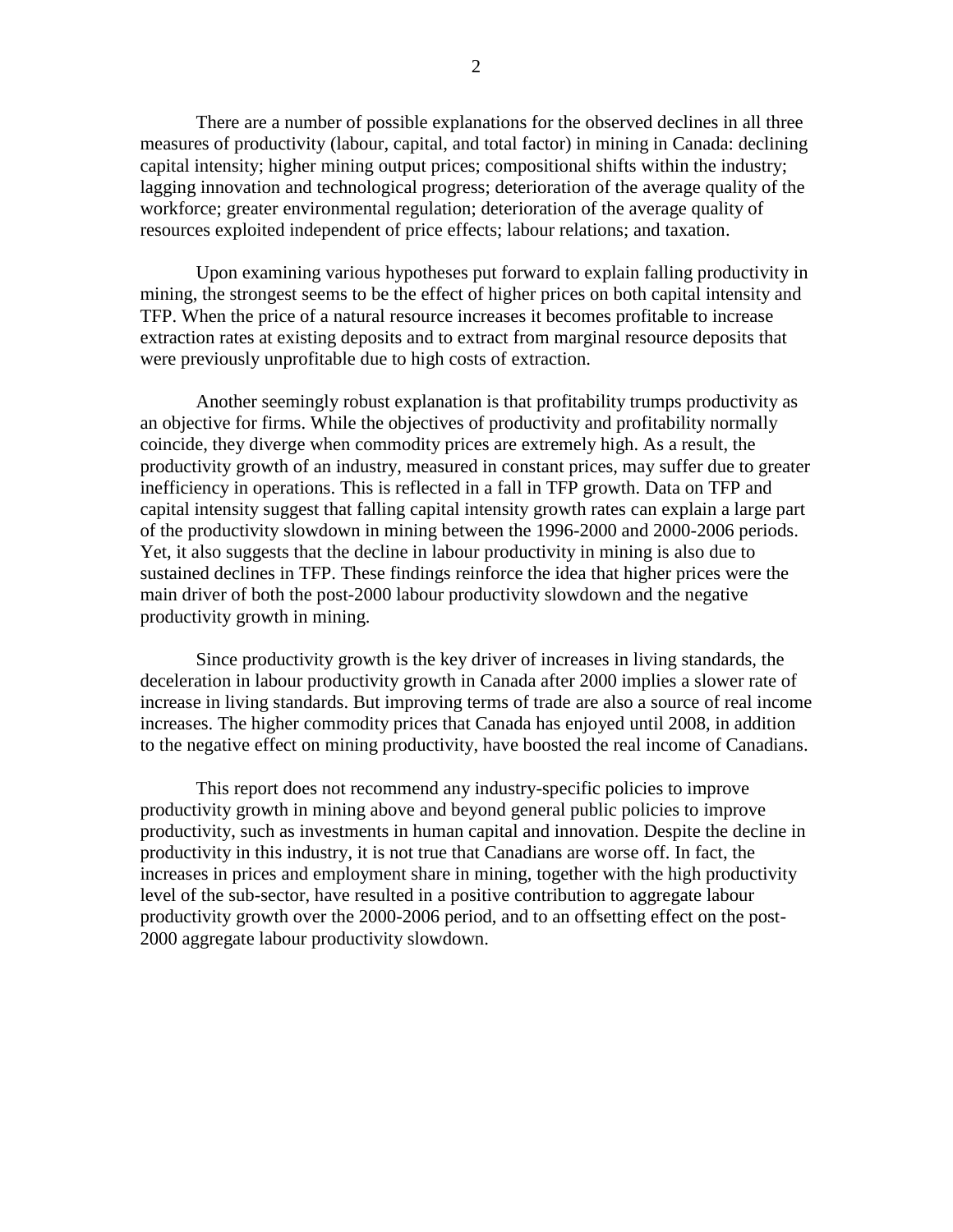# <span id="page-6-0"></span>**List of Charts and Summary Tables**

# <span id="page-6-1"></span>**Charts**

| Chart 1: Real GDP, Mining, Canada, Millions of Chained 2002 Dollars, 1984-2007  12     |
|----------------------------------------------------------------------------------------|
| Chart 2: Total Factor Productivity, Mining, Canada, Compound Annual Growth Rate, Per   |
| Chart 3: Comparison of Mining, Canada and the United States, Average Annual Growth     |
| Chart 4: Real GDP per Hour Worked in Mining, Canada and the United States, Average     |
| Chart 5: Real GDP per Worker in Mining in Canada as a Percentage of that of the United |
| Chart 6: Capital Productivity in Mining, Canada and the United States, Average Annual  |
| Chart 7: Total Factor Productivity in Mining, Canada and the United States, Average    |
| Chart 8: Capital-Labour Ratio, Mining, Canada, Compound Annual Growth Rate, Per        |
| Chart 9: Net Profits, Mining, As a Share of Total Economy GDP, Current Dollars, Per    |
| Chart 10: Prices and Productivity, Mining, Canada, Index 1989 = 100, 1989-2006 28      |
| Chart 11: Prices and Productivity, Coal Mining, Canada, Index 1989 = 100, 1989-200629  |
| Chart 12: Prices and Productivity, Metal Ore Mining, Canada, Index 1989 = 100, 1989-   |
| Chart 13: Prices and Productivity, Gold and Silver Ore Mining Industry, Canada, Index  |
| Chart 14: Prices and Productivity, Iron Ore Mining Industry, Canada, Index 1997 = 100, |
| Chart 15: Research and Development Intensity, Mining, Canada, R&D Expenditure as a     |
| Chart 16: Labour Composition in the Business Sector and in Mining, Canada, Average     |
| Chart 17: Environmental Expenditures as a Share of Nominal GDP, Canada, 1996-2004      |
|                                                                                        |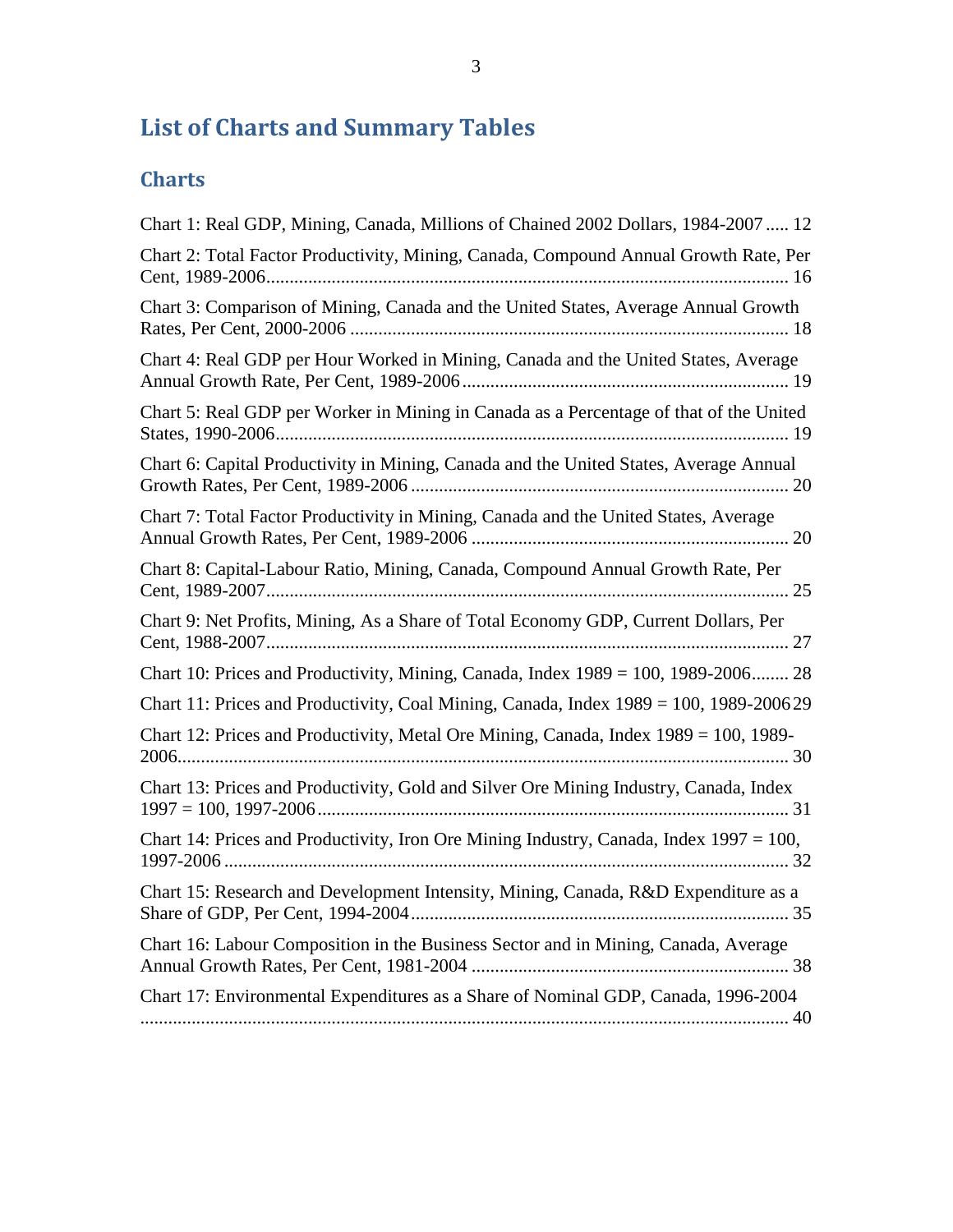# <span id="page-7-0"></span>**Summary Tables**

| Summary Table 2: Real GDP, Mining, Canada, Chained Dollars, Compound Annual        |    |
|------------------------------------------------------------------------------------|----|
| Summary Table 3: Labour Productivity, Mining, Canada, 1989-2007  14                |    |
| Summary Table 4: Capital Productivity, Mining, Canada, 1989-2007  15               |    |
| Summary Table 5: The Contribution of Mining to Aggregate Labour Productivity       |    |
| Summary Table 6: Contribution of Capital Intensity Growth to Labour Productivity   | 26 |
| Summary Table 7: Principal Statistics for the Diamond Mining Industry [NAICS       |    |
| Summary Table 8: The Diamond Mining Industry's Contribution to Non-Metallic Mining |    |
| Summary Table 9: Employment by Highest Level of Educational Attainment in Mining,  |    |
| Summary Table 10: Summary of Causes of Falling Mining Productivity Growth in       |    |
| Summary Table 11: Real GDP and Real GDI Growth in Canada and Selected Provinces,   |    |
|                                                                                    |    |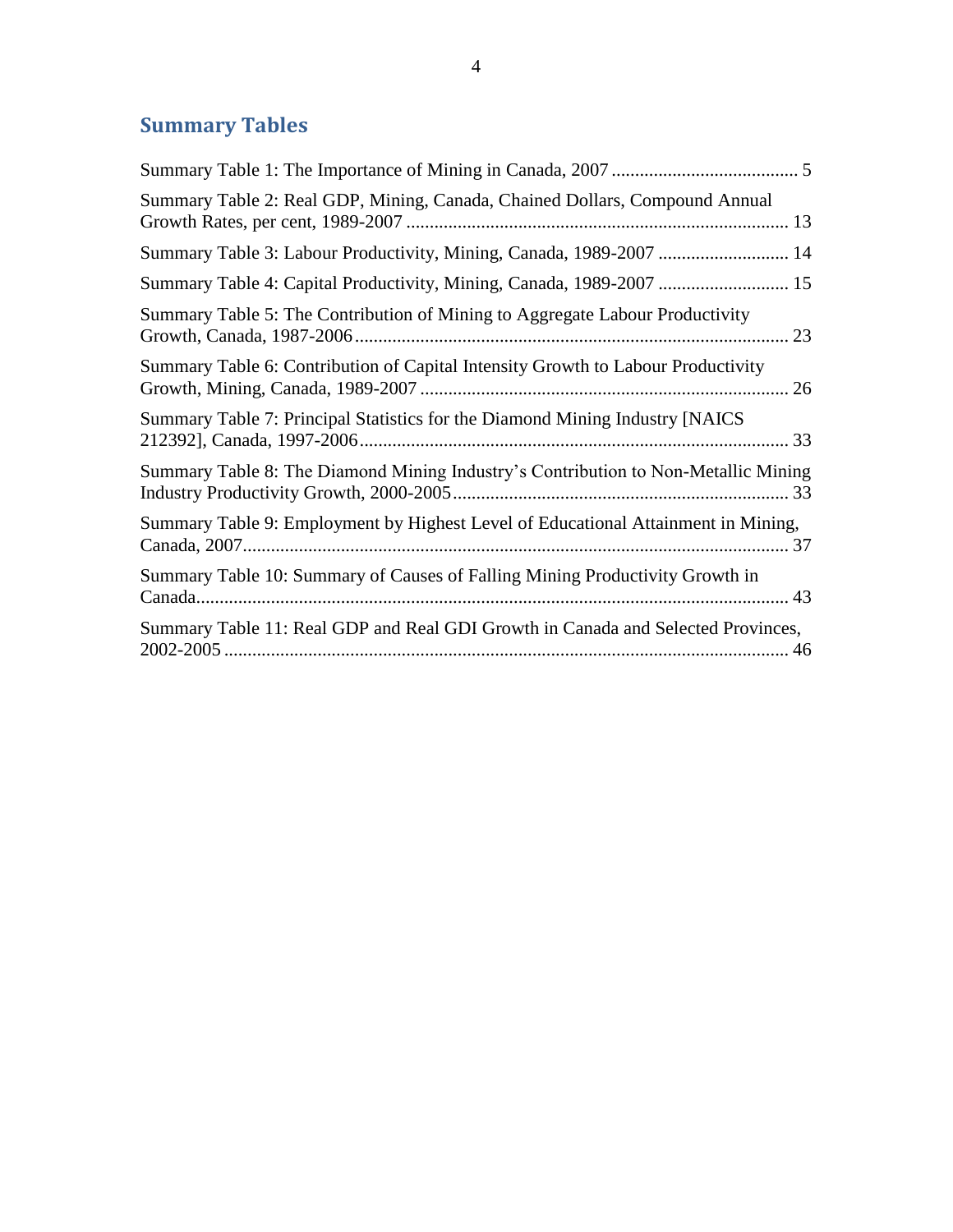# **A Detailed Analysis of the Productivity Performance of Mining in Canada<sup>1</sup>**

# <span id="page-8-0"></span>**I. Introduction**

# <span id="page-8-1"></span>**A. Motivation**

In recent years, the productivity performance of mining in Canada has been very poor. According to official real GDP and labour input estimates from Statistics Canada, labour productivity in mining fell by 0.94 per cent per year between the cyclical peaks of 2000 and 2007, with capital productivity down 0.28 per cent per year and total factor productivity (TFP) off  $1.07$  per cent per year between 2000 and 2006.<sup>2</sup> The three questions that this report seeks to answer are

- Why has productivity in mining fallen?
- What has been the effect of this poor performance on aggregate labour productivity growth? and,
- What, if anything, should be done about this falling productivity?

|                                              |                                                  | <b>Real GDP</b>                                                   |                                                                  | Jobs                 |                                                            |                                                        |  |
|----------------------------------------------|--------------------------------------------------|-------------------------------------------------------------------|------------------------------------------------------------------|----------------------|------------------------------------------------------------|--------------------------------------------------------|--|
|                                              | Millions of<br>Chained<br>2002<br><b>Dollars</b> | As a Share of<br>Mining Sub-<br><b>Sector Total</b><br>(per cent) | As a Share<br>of All<br><b>Industries</b><br>Total (per<br>cent) | Thousands<br>of Jobs | As a Share of<br>Mining Sub-<br>Sector Total<br>(per cent) | As a Share of<br>All Industries<br>Total (per<br>cent) |  |
| <b>Mining</b>                                | 9,676                                            | 100.0                                                             | 0.79                                                             | 64,173               | 100                                                        | 0.38                                                   |  |
| Coal Mining                                  | 980                                              | 10.1                                                              | 0.08                                                             | 5,741                | 8.9                                                        | 0.03                                                   |  |
| Metal Ore Mining                             | 3,994                                            | 41.3                                                              | 0.33                                                             | 32,721               | 51.0                                                       | 0.19                                                   |  |
| Non-Metallic Mineral<br>Mining and Quarrying | 4,883<br>$\sim$                                  | 50.5                                                              | 0.40                                                             | 25,712               | 40.1                                                       | 0.15                                                   |  |

#### <span id="page-8-2"></span>**Summary Table 1: The Importance of Mining in Canada, 2007**

**Source:** Appendix Tables 1 and 6

 $\overline{a}$ 

**Note:** GDP shares should not be calculated using chained dollars, so the figures presented in this table should be interpreted with caution. Chained dollar were used because neither constant nor current dollars were available. Figures are rounded.

<sup>&</sup>lt;sup>1</sup> The authors would like to thank Industry Canada for financial support and Jianmin Tang from Industry Canada for useful comments and suggestions. We would also like to thank officials from Natural Resources Canada for their comments, as well as Souleima El-Achkar, Jean-François Arsenault, Peter Harrison, Alexander Murray, and Christopher Ross for assistance.

<sup>&</sup>lt;sup>2</sup> All data used in the report can be found in the extensive set of Appendix Tables posted alongside this report on the CSLS website [\(www.csls.ca\)](http://www.csls.ca/). In general, the report will make direct reference to the relevant appendix table when discussing specific trends or results. The set of Appendix Tables covers both the oil and gas extraction and the mining sub-sectors. For an analysis of the oil and gas sub-sector, see Bradley and Sharpe (2009).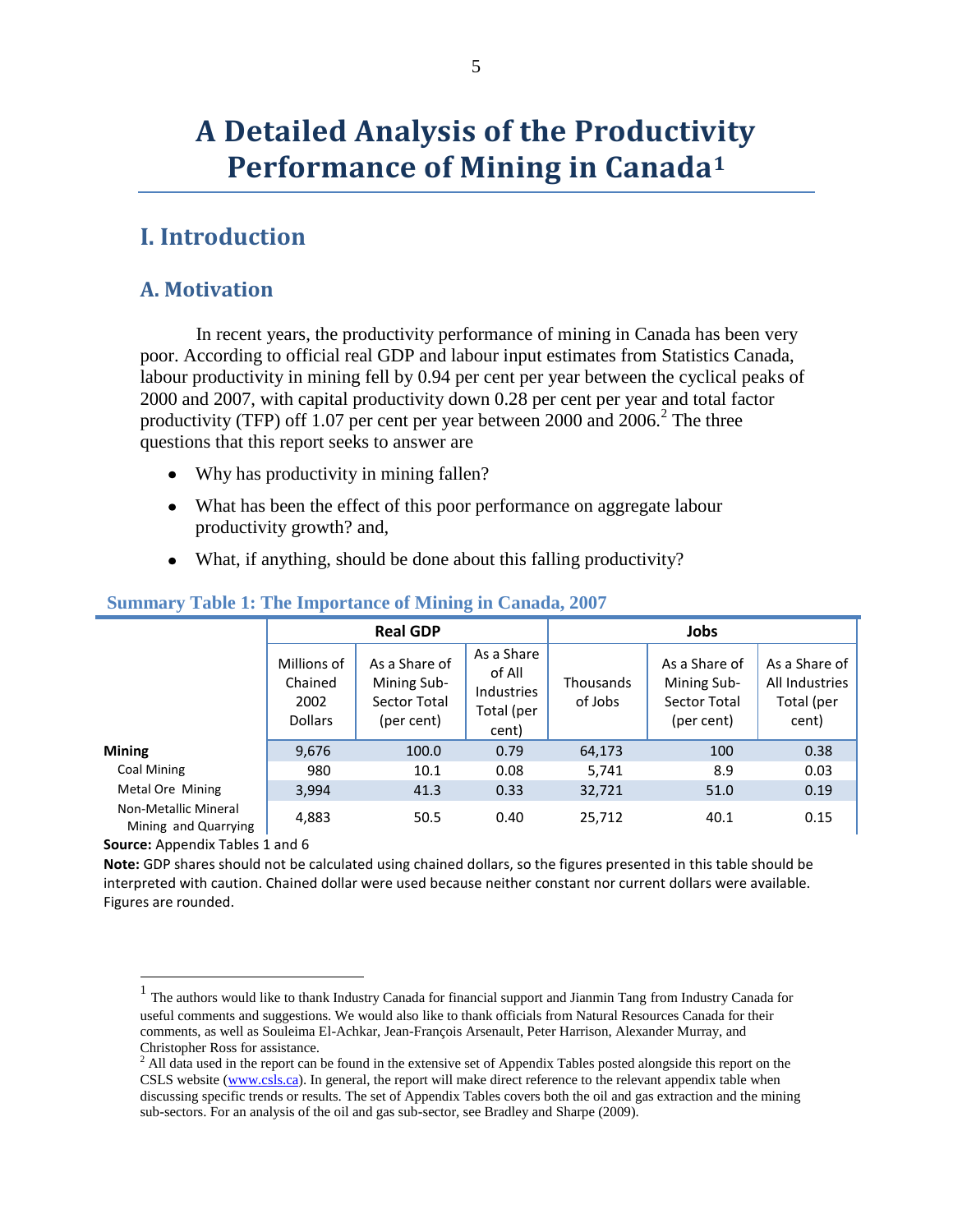Mining is a relatively important sector of the Canadian economy. In 2007, mining accounted for 0.79 per cent of real GDP in Canada and provided 64,173 jobs, or 0.38 per cent of all jobs [\(Summary Table 1\)](#page-8-2). Coal mining produced 10.1 per cent of mining output and provided 8.9 per cent of all mining jobs (5,741 jobs). Metal ore mining accounted for about 40 per cent of all mining output and 51.0 per cent of mining jobs (32,721 jobs) in 2007. Non-metallic mineral mining and quarrying was the largest industry group in the mining sub-sector. It accounted for just over one-half of output and 40.1 per cent of the jobs in mining in Canada in 2007 (25,712 jobs).

Since the 1980s mining has been in decline in terms of its share of GDP and jobs in Canada. This decline has been centered in coal mining and metal ore mining; nonmetallic mineral mining and quarrying has seen an increase in both its share of total mining output and employment. This increase was driven by increased employment in stone mining and quarrying and sand, gravel, clay, and ceramic and refractory minerals mining and quarrying.

#### <span id="page-9-0"></span>**B. Organization of the Report**

This report is divided into eight major parts. After the introduction, definitions, data sources, concepts, and measurement issues relevant to the analysis of productivity in mining are discussed. The third part of the report reviews trends in indicators related to mining productivity in Canada. Trends in real GDP, hours worked, capital stock, labour productivity, capital productivity, and total factor productivity (TFP) are analyzed. The fourth part of the report reviews trends in mining productivity in the United States. The fifth part assesses the contribution of changes in labour productivity in mining to aggregate labour productivity growth in Canada. The contribution of mining to the overall productivity slowdown that occurred between the periods 1996-2000 and 2000- 2006 is assessed. The sixth part presents hypotheses for the observed decline in productivity in mining since 2000. Hypotheses examined are changing capital intensity; higher prices for energy and materials; lagging innovation and technological progress; deterioration in the average quality of the workforce; greater environmental regulation; deterioration in the average quality of resources independent of price effects; labour relations; and taxation. The seventh part assesses the implications of falling productivity mining for the Canadian economy. The eighth and final part summarizes the findings of the report and concludes.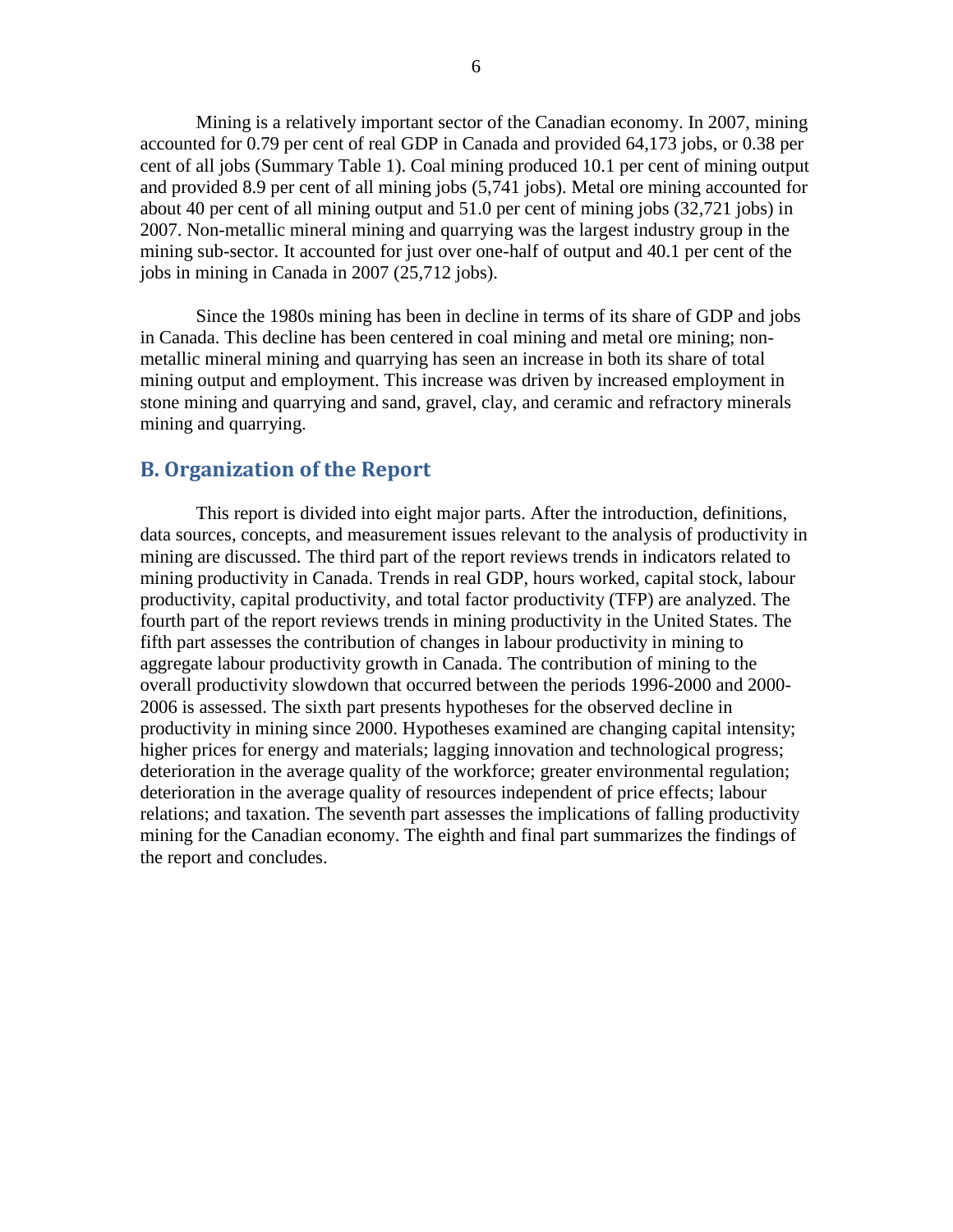# <span id="page-10-0"></span>**II. Definitions, Data Sources, and Measurement Issues**

This part discusses definitions that are relevant for analyzing productivity in the mining sub-sector, key productivity concepts, data sources, and measurement issues associated with productivity in the mining sub-sector.

### <span id="page-10-1"></span>**A. Definitions**

Statistics Canada classifies establishments<sup>3</sup> according to the North American Industry Classification System (NAICS, pronounced "nakes"). NAICS classifies establishments into industries based on the similarity of their production processes. NAICS has a hierarchical structure which divides the economy into 20 sectors, identified by 2-digit codes. Below the sector level, establishments are classified into 3-digit subsectors, 4-digit industry groups, and 5-digit industries. At all levels the first two digits always indicate the sector, the third digit the subsector, the fourth digit the industry group, and the fifth digit the industry. The mining sub-sector is part of the mining and oil and gas extraction sector, NAICS code 21.

**Exhibit 1: The Mining Sub-Sector and its industry groups according to the North American Industry Classification System**

#### **212 Mining (except Oil and Gas)**

| 2121 |  | <b>Coal Mining</b> |
|------|--|--------------------|
|------|--|--------------------|

 $\overline{a}$ 

2122 Metal Ore Mining

2123 Non-Metallic Mineral Mining and Quarrying

Source: Statistics Canada, 2007. Note: See Appendix for a complete description of the industries that make up the mining sub-sector.

Mining (NAICS code 212)<sup>4</sup> is a sub-sector composed of establishments primarily engaged in mining, beneficiating  $\sin$  or otherwise preparing metallic and non-metallic minerals, including coal. The coal mining industry group (2121) consists of establishments primarily engaged in mining bituminous coal, anthracite and lignite by underground mining, and auger mining, strip mining, culm bank mining and other surface

<sup>&</sup>lt;sup>3</sup> "The establishment is the level at which all accounting data required to measure production are available. The establishment, as a statistical unit, is defined as the most homogeneous unit of production for which the business maintains accounting records from which it is possible to assemble all the data elements required to compile the full structure of the gross value of production (total sales or shipments, and inventories), the cost of materials and services, and labour and capital used in production. Provided that the necessary accounts are available, the statistical structure replicates the operating structure of the business. In delineating the establishment, however, producing units may be grouped. An establishment comprises at least one location but it can also be composed of many. Establishments may also be referred to as profit centres." (Statistics Canada, 2007)

<sup>&</sup>lt;sup>4</sup> This paragraph and the next are drawn from the official NAICS handbook (Statistics Canada, 2007).

<sup>&</sup>lt;sup>5</sup> Beneficiation is the process of crushing and separating ore into valuable substances or waste by any of a variety of techniques.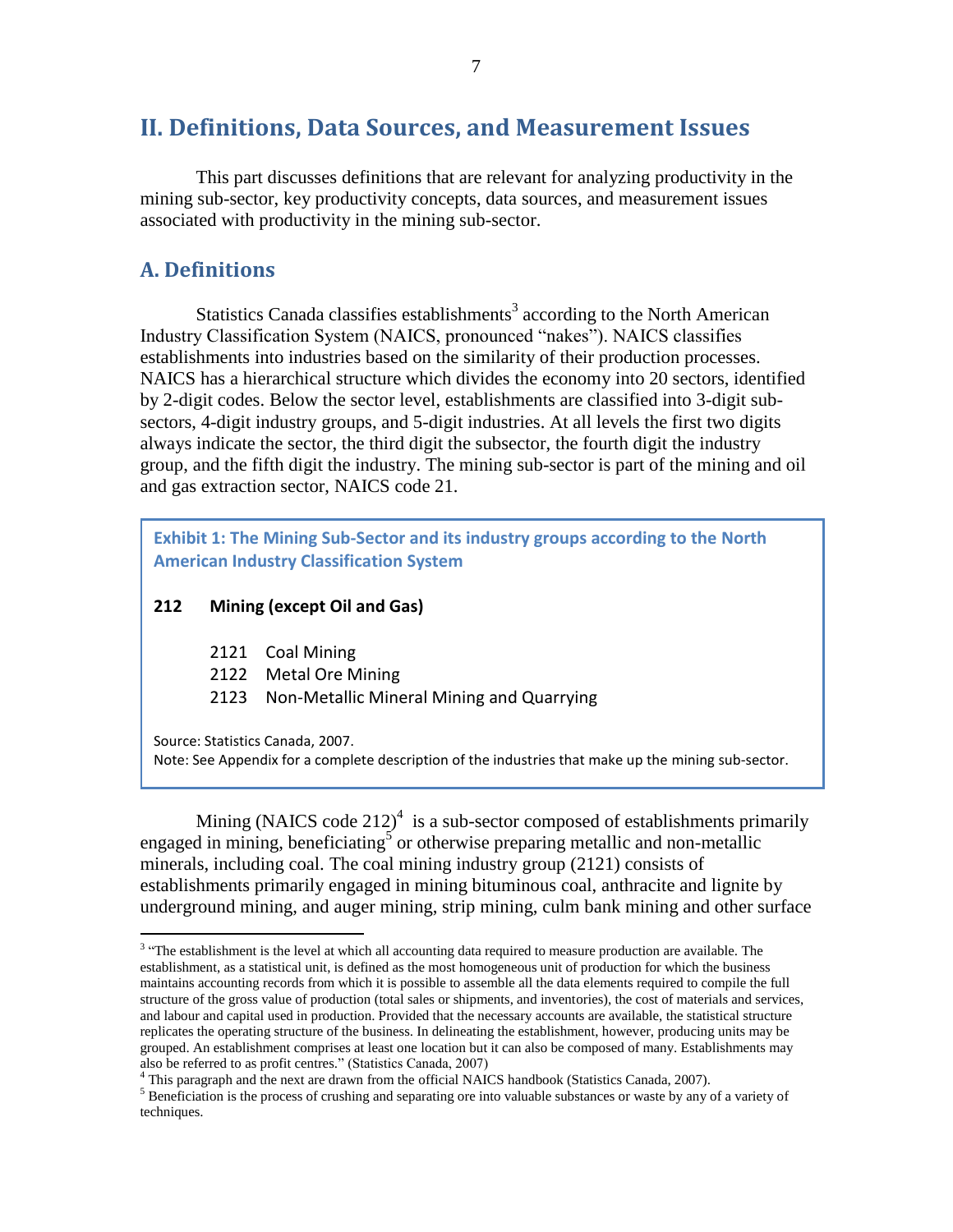mining. It also includes mining operations and preparation plants (also known as cleaning plants and washeries), whether or not such plants are operated in conjunction with mine sites. The metal ore mining industry group (2122) comprises establishments primarily engaged in mining metallic minerals (ores). Also included are establishments engaged in ore dressing and beneficiating operations, whether performed at mills operated in conjunction with the mines served or at mills, such as custom mills, operated separately. These include mills that crush, grind, wash, dry, sinter, calcine or leach ore, or perform gravity separation or flotation operations. Finally, the non-metallic mineral mining and quarrying industry group (2123) comprises establishments primarily engaged in mining or quarrying non-metallic minerals, except coal. Primary preparation plants, such as those engaged in crushing, grinding and washing, are included.

It is worth noting that two industries excluded from the analysis conducted in this report; in both cases the exclusion is the result of the absence of data. This report does not analyze productivity in the "other support activities for mining" industry (NAICS code 213119), because data are not available. This industry includes establishments primarily engaged in performing mining services, for others, on a contract or fee basis. Establishments engaged in the exploration for minerals are also included in this industry. Such exploration is often accomplished using purchased services of specialty businesses, such as contract drilling services to obtain core samples. Another exclusion is the "contract drilling (except oil and gas)" industry (NAICS code 213117) which includes establishments primarily engaged in diamond, test, prospect and other types of drilling, for minerals, other than oil and gas. These two industries are part of the support activities for mining and oil and gas extraction sub-sector (213) and not the mining sub-sector  $(212)^{6}$ 

#### <span id="page-11-0"></span>**B. Data Sources**

 $\overline{a}$ 

This report largely relies on official estimates of real GDP, labour, and capital provided by Statistics Canada. At the time of writing this report, official Statistics Canada estimates of productivity in the mining sub-sector were only available for the period 1961-2004. Furthermore, official productivity estimates are only available in index form, which allows for the analysis of growth rates but not of levels. In order to provide more detailed analysis of productivity trends in mining, calculations from the Centre for the

<sup>6</sup> These exclusions are only important to the following analysis if these industries have experienced a different productivity performance than the mining sub-sector, a proposition that is explored herein. In 2007, the support activities for mining and oil and gas sub-sector (NAICS code 213), the lowest level for which data are available, represented approximately 40 per cent of hours worked in the mining and oil and gas sector as a whole (NAICS code 21). Its productivity level, however, was only about one-third that of the mining sub-sector. Over the 1987-2007 period, support activities exhibited trends similar to those of the mining and oil and gas sector. In both cases, labour productivity was negative on average over the period (-0.49 per cent per year for the support activities sub-sector and a decline of 0.11 per cent per year for the sector as a whole). Moreover, in both cases labour productivity growth was positive during the 1990s, and then turned negative after 2000. Given that the support activities sub-sector covers activities in both the mining and the oil and gas fields, it is not surprising that its labour productivity growth rate has in general been in-between that of either sub-sector over the 1987-2007 period and within sub-periods (see Appendix Table 15). These trends suggest that the inclusion of the portion of the support activities sub-sector relevant to mining would not alter in any significant way the trends and conclusions discussed in this paper.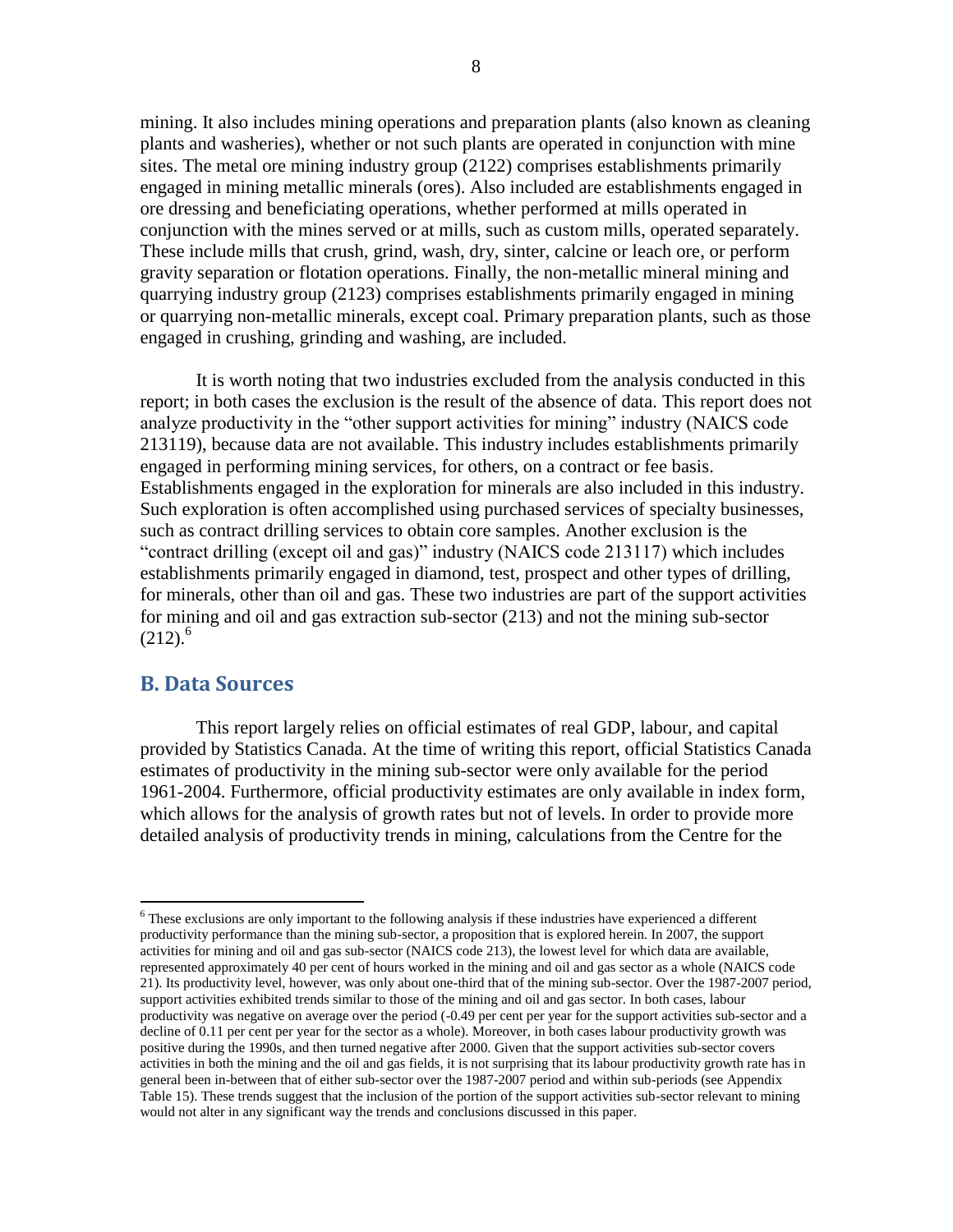Study of Living Standards productivity database are used.<sup>7</sup> These calculations are based on Statistics Canada data and are provided for the 1987-2007 period (1987-2006 for TFP measures). $8<sup>8</sup>$ 

For the United States, we use official productivity estimates for mining produced by the Bureau of Labor Statistics, supplemented by productivity estimates constructed from real output and labour and capital input data compiled by the Bureau of Economic Analysis.<sup>9</sup>

# <span id="page-12-0"></span>**C. Productivity Concepts**<sup>10</sup>

 $\overline{a}$ 

Productivity is the key factor behind growth in living standards. Without increasing the amount each worker can produce there would be no increase in real wages and incomes (CSLS, 2004). It is therefore productivity growth which drives increases in living standards, defined as real GDP per capita. When discussing productivity there are two important factors to consider: whether productivity is measured using partial productivity or total factor productivity, and whether productivity is measured in current or constant dollars.

Productivity can be measured in various ways. There is a fundamental distinction between partial and total factor productivity (TFP).<sup> $11$ </sup> Partial productivity refers to the relationship between output and a single input, such as labour or capital. This report will provide estimates of both labour productivity (the most commonly used measure of productivity) and capital productivity. It is important to note that growth in labour productivity is not attributed solely to changes in labour effort. Other factors that can affect labour productivity include technical change and the amount of capital each worker has to work with. TFP attempts to measure how efficiently all factors are used in the production process. TFP growth is measured as the difference between output growth and combined input growth, and thus captures the effects of all elements of the production

<sup>&</sup>lt;sup>7</sup> The CSLS productivity database used in this report is available online at  $\frac{http://www.csls.ca/data/ptabln.asp.}$  These estimates and Statistics Canada"s official estimate for total factor productivity (TFP) are not entirely consistent; TFP estimates between the two sources differ as Statistics Canada uses capital services instead of capital stock when measuring the contribution of capital inputs and also because CSLS estimates do not account for changes in labour composition. The most recent update of the CSLS productivity database provides estimates consistent with those provided by Statistics Canada. It provides estimates of labour, capital and multifactor productivity for Canada and the provinces with estimates for two-digit NAICS sectors (www.csls.ca/data/mfp.asp). No data for sub-sectors (three-digit) are yet available. See Sharpe and Arsenault (2009) for more details on this database.

<sup>&</sup>lt;sup>8</sup> In general, the sub-periods used in the report to support the analysis are 1989-2000 and 2000-2007. Both these periods are peak-to-peak periods, and as such they are cyclically neutral. While we could have attempted to include 2008 in our analysis, consistent data on hours worked for the mining sub-sector were not yet available. Moreover, data for 2008 would likely not show any significant change in trend, as the mining and oil and gas sector as a whole experienced labour productivity growth of -5.7 per cent, in line with the trend over the 2000-2007 period (-4.4 per cent).

<sup>&</sup>lt;sup>9</sup> Official estimates of capital input and total factor productivity growth in Canada and the United States are not entirely comparable, because Statistics Canada changed its methodology for measuring capital stocks in 2006. Yet, internationally comparable sources such as the Groningen Growth and Development Centre (GGDC) and the OECD only provide estimates up to 2003 and do not provide industry detail beyond the mining sub-sector. As such, data from Statistics Canada and the Bureau of Economic Analysis (BEA) are used for comparisons between the two countries.  $10$  This section draws on CSLS (2003), CSLS (2004), and Sharpe (2007).

 $11$  Total Factor Productivity (TFP) is also referred to as Multi Factor Productivity (MFP). The difference is purely semantic as both measures attempt to capture the growth in value added that is not accounted for by growth in measured inputs, in particular labour and capital inputs (CSLS, 2005).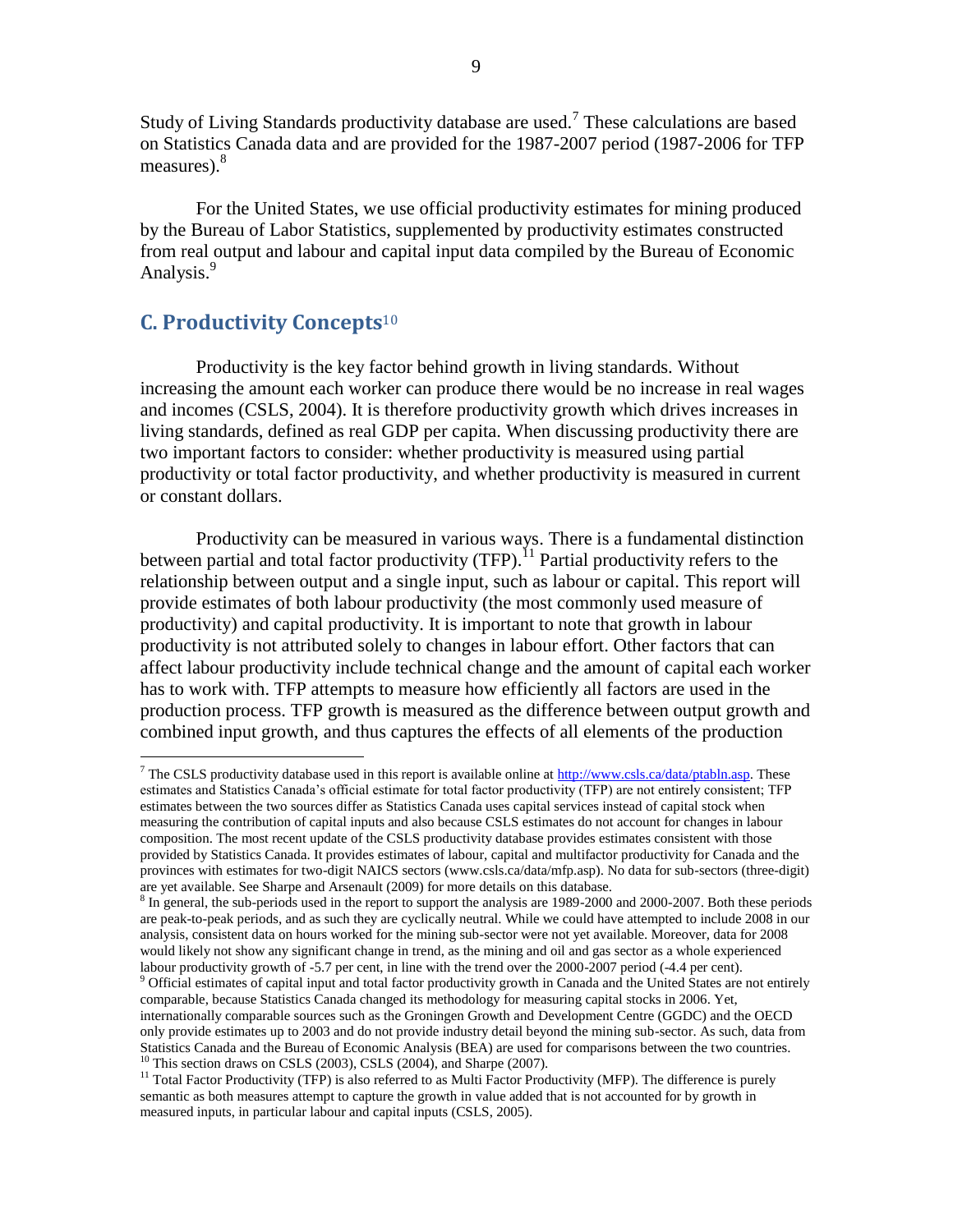process such as skill of the workforce, compositional shifts, improvements in technology and organization, and increasing returns to scale.

In Canada, at the time of writing this report TFP estimates by industry were limited to the 1961-2004 period. In the United States, the Bureau of Labor Statistics does not provide TFP estimates for mining. The CSLS has therefore calculated its own TFP estimates for the United States based on official labour, capital and value added (GDP) estimates. These indexes are calculated with fixed 1997 factor shares according to a Cobb-Douglas production function that exhibits constant returns to scale (CSLS, 2005). In this framework, if the strong assumption of short-run profit maximization is made, the elasticity of output with respect to the labour input is identical to the share of total output paid to labour. The labour share in 1997 is calculated by multiplying average weekly earnings by employment and dividing by current-dollar value added, all for 1997. There are a number of limitations with this approach. Therefore the interpretation of TFP growth must be very broad and it is not possible to simply ascribe changes in TFP to technological change.

Productivity can be expressed either in growth rates or in levels. Economists most often focus on productivity growth rates, which should be based on constant price output and productivity measures to reflect increases in the real volume of output produced per hour worked or per unit of capital stock. In contrast, business analysts most often focus on productivity levels expressed in current dollars as this estimate will capture increases in relative prices. Often, current-dollar productivity levels and real productivity growth rates can move in opposite directions. This is especially true of the mining sub-sector which has experienced relatively volatile prices, and in recent years rapidly rising energy prices.

#### <span id="page-13-0"></span>**D. Measurement Issues**

 $\overline{a}$ 

The reliability of estimated productivity trends is highly dependent on the quality of the underlying data on current-dollar output, industry price deflators, capital input, and labour input (CSLS, 2003). Since the mining sub-sector produces a marketed output, there is no ambiguity concerning the appropriate measure of output as there often is in non-market sectors such as health care and national defence. In addition, the output of the mining sub-sector can be measured in physical terms, for example, tonnes of coal. Price data is also relatively reliable due to the physical nature of the output.

In 2007, Statistics Canada rated the quality of input and GDP data from the inputoutput tables for each NAICS industry for the 2002-2003 period (Statistics Canada,  $2007$ ).<sup>12</sup> GDP data for the sub-divisions of mining were rated as reliable with output from metal ore mining and output from the non-metallic mineral mining and quarrying industries rated as "most reliable." Input data was rated "most reliable" for the metal ore

<sup>&</sup>lt;sup>12</sup> The highest quality rating of 'A' - *most reliable* - was assigned to data sets with the largest sample size and smallest under-coverage requiring indirect estimation of missing data. A *reliable* rating of "B" was assigned to data sets that had some, but not all, of the attributes of an "A" rating. The lowest quality rating "C" is assigned to data sets that required significant indirect estimation techniques and relied on source data from small samples.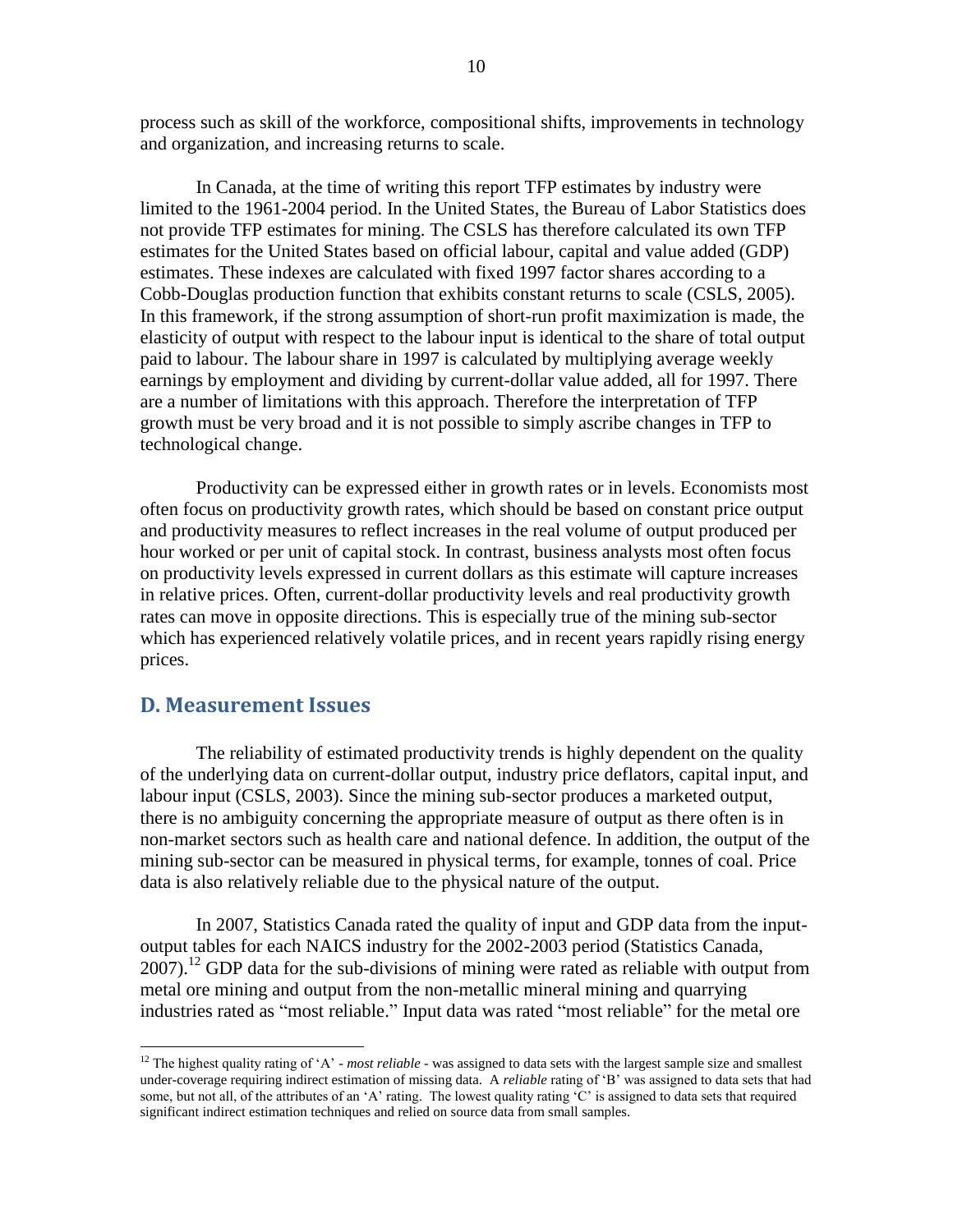mining industries and the non-metallic mineral mining and quarrying industries, and reliable for the coal mining and support activities industries. This report assumes that output, price, capital, and labour data are generally reliable and that the productivity estimates therefore capture the true productivity trends. However, there are some issues that may affect productivity estimates that should be noted.

First, it is often difficult to accurately capture quality changes of outputs over time. The quality of mining output refers to factors such as ease of extraction, grade and purity of the deposit, and the size of the deposit. Therefore, quality deterioration of a natural resource base is often correlated with higher costs of extraction.

Second, the treatment of exploration and on-site construction could have significant effects on productivity estimates. Over time, as larger and more easily recoverable deposits of a resource are found and exploited, resources allocated by mining firms to exploration may increase. If there is no measure of exploration in the output of the mining sub-sector, this will show up as a slump in productivity. According to Statistics Canada"s implementation of the International System of National Accounts in 1993, expenditures on mining exploration, whether successful or not, are treated as gross fixed capital formation (Statistics Canada, 1995).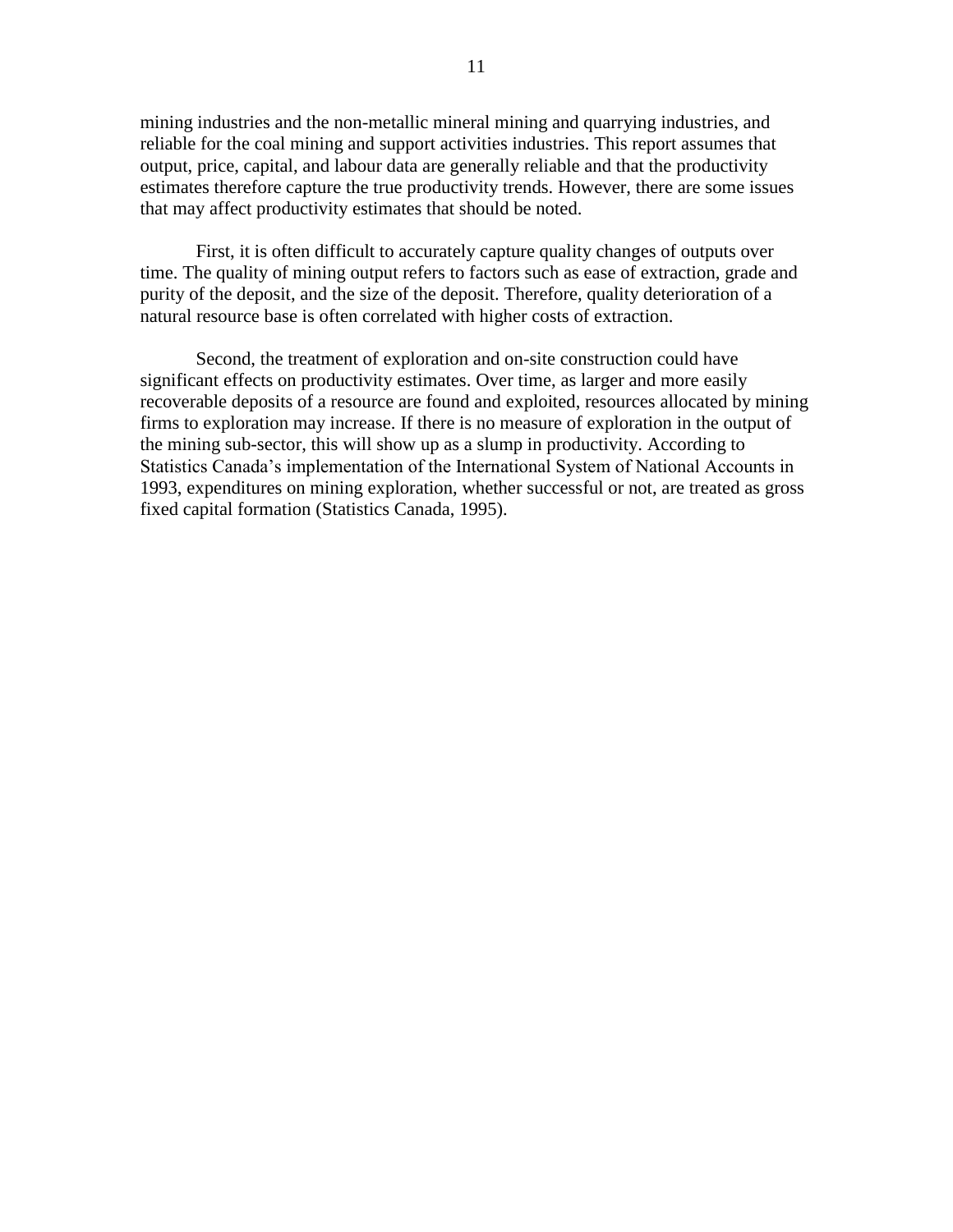# <span id="page-15-0"></span>**III. Productivity Trends in Mining in Canada**

This part of the report explores productivity trends in mining in Canada and in each of its three constituent industry groups: coal mining, metal ore mining, and nonmetallic mineral ore mining and quarrying. Each of the elements of productivity estimates, *i.e.* real GDP, hours worked, and real capital stock, are examined. Then, trends in labour productivity, capital productivity, and total factor productivity are explored.<sup>13</sup>

### <span id="page-15-1"></span>**A. Real GDP**

 $\overline{a}$ 

As was noted earlier, real GDP in mining accounted for about 0.8 per cent of total real GDP in Canada in 2007. Real GDP in mining in Canada has grown much less rapidly than real GDP in the economy as a whole [\(Summary Table 2\)](#page-16-2). From 1989 to 2007 real GDP in mining grew at an average annual rate of 0.84 per cent, while real GDP in the economy as a whole expanded by a healthy 2.64 per cent per year. The 1990s were a period of particularly slow growth in mining real GDP (0.53 per cent per year), while the 2000s have seen a small acceleration in real GDP growth, to an average of 1.32 per cent per year between 2000 and 2007.

For the entire 1989-2007 period, coal mining and metal ore mining have generally seen declining real GDP, while non-metallic mineral mining and quarrying experienced relatively strong real GDP growth spurred by the expansion of the diamond industry, especially since 2000 [\(Chart 1\)](#page-15-2).



<span id="page-15-2"></span>**Chart 1: Real GDP, Mining, Canada, Millions of Chained 2002 Dollars, 1984-2007**

 $13$  There are gaps in the labour and capital input data at the provincial level for mining. Consequently productivity estimates for mining at the provincial level are not available.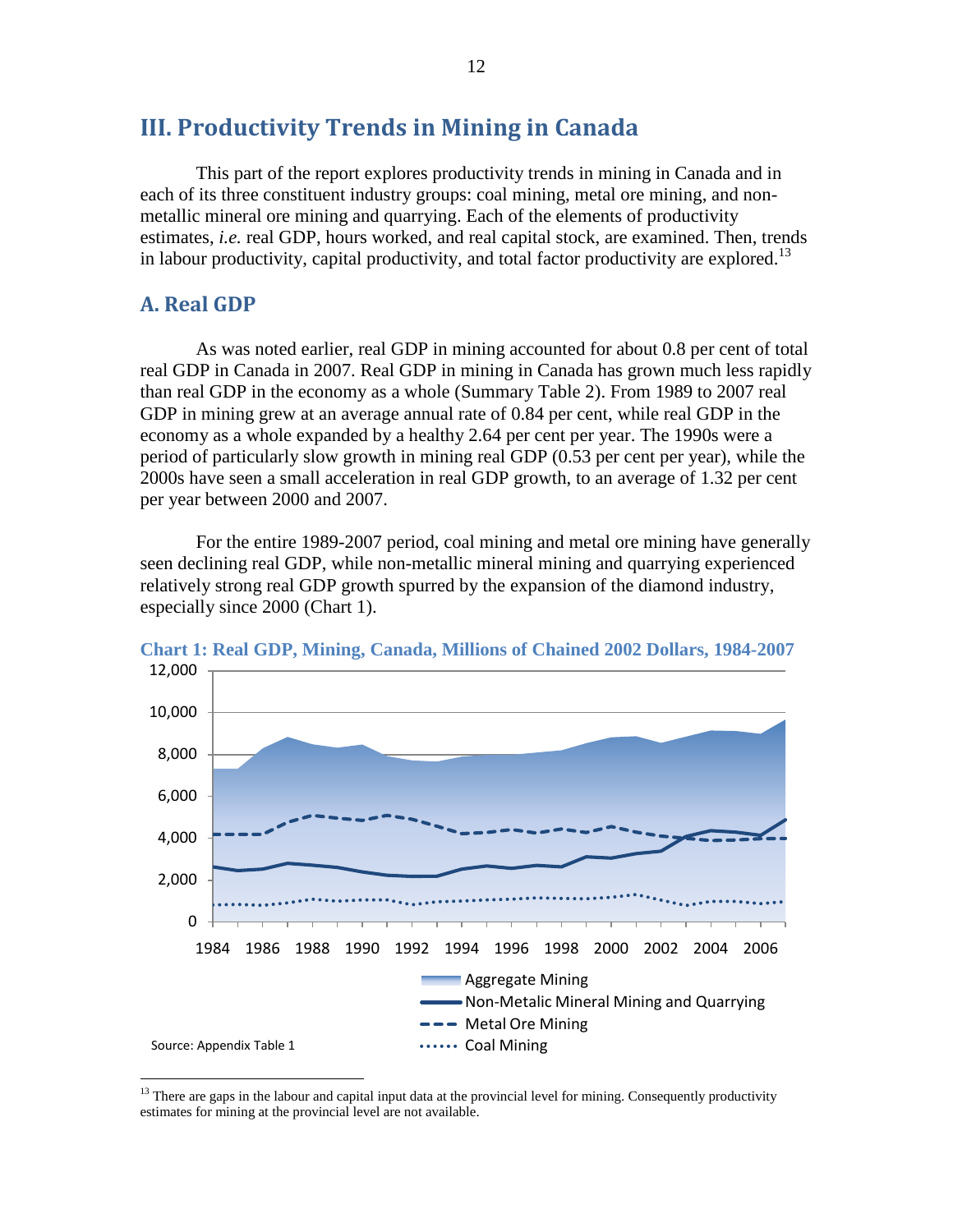| . .                                                                             | 1989-2007            | 1989-2000            | 2000-2007 |
|---------------------------------------------------------------------------------|----------------------|----------------------|-----------|
| All Industries                                                                  | 2.64                 | 2.70                 | 2.55      |
| Aggregate Mining                                                                | 0.84                 | 0.53                 | 1.32      |
| Coal Mining                                                                     | $-0.09$              | 1.58                 | $-2.68$   |
| <b>Metal Ore Mining</b>                                                         | $-1.21$              | $-0.76$              | $-1.90$   |
| Non-Metallic Mineral Mining and Quarrying                                       | 3.53                 | 1.43                 | 6.92      |
| Stone Mining and Quarrying                                                      | ٠.                   | ٠.                   | 3.96      |
| Sand, Gravel, Clay, and Ceramic and Refractory<br>Minerals Mining and Quarrying | $\ddot{\phantom{a}}$ |                      | 3.14      |
| Other Non-Metallic Mining and Quarrying                                         | $\ddot{\phantom{a}}$ |                      | 8.70      |
| Salt Mining                                                                     | ٠.                   | ٠.                   | $-0.35$   |
| Potash Mining                                                                   | $\ddot{\phantom{a}}$ | ٠.                   | 2.94      |
| Miscellaneous Non-Metallic Mineral Mining and<br>Quarrying (including diamonds) | $\cdot$ .            | $\ddot{\phantom{a}}$ | 18.71     |
|                                                                                 |                      |                      |           |

<span id="page-16-2"></span>**Summary Table 2: Real GDP, Mining, Canada, Chained Dollars, Compound Annual Growth Rates, per cent, 1989-2007**

Source: Appendix Tables 1 and 1a Note: .. means that data are not available

# <span id="page-16-0"></span>**B. Hours Worked**

The number of hours worked in mining has fallen an average of 1.82 per cent per year in the 1989-2007 period (Appendix Table 8). Hours worked fell rapidly in the 1990s, declining by 5.13 per cent per year from 1989 to 2000. The 2000-2007 period saw a turnaround, and hours worked increased at an average annual rate of 3.61 per cent. This pattern of declining hours worked in the 1990s followed by growing hours worked after 2000 was in evidence in all three industry groups. Coal mining was the industry group with the largest average annual decline in hours worked in the 1990s (8.91 per cent) of any of the three industry groups, and also experienced the smallest increase in hours worked after 2000 (1.98 per cent).

# <span id="page-16-1"></span>**C. Real Capital Stock**

The real capital stock in mining fell by 1.65 per cent per year from 1989 to 2000 and increased by 1.61 per cent per year from 2000 to 2007 (Appendix Table 10). The increase in real mining stock after 2000 is attributable to the rising capital stock in the non-metallic mineral mining and quarrying industry group, which saw real capital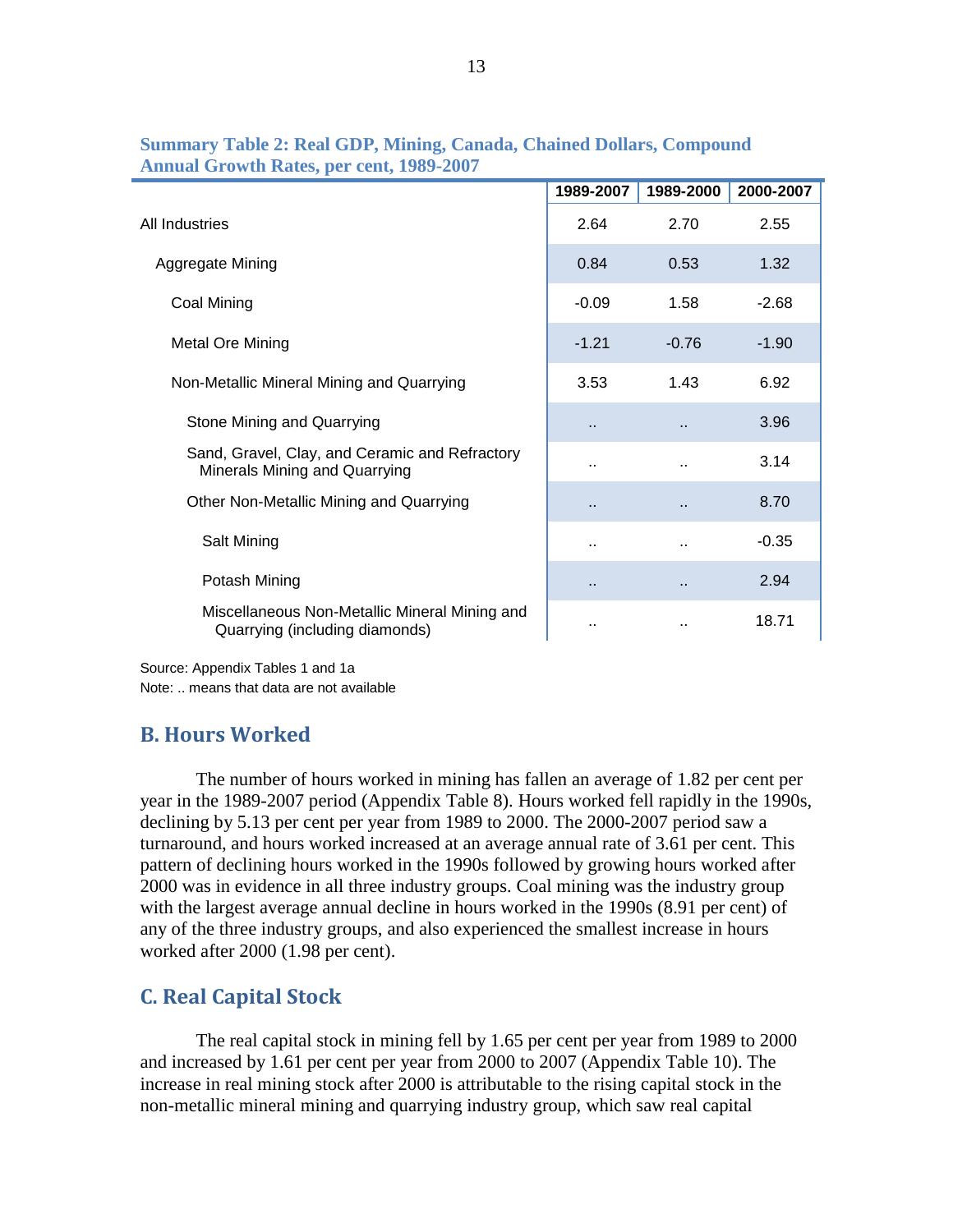increase by 9.68 per cent per year between 2000 and 2007. The capital stock in the coal mining industry group experienced the largest rate of decline between 1989 and 2000, falling by 6.48 per cent per year on average.

### <span id="page-17-0"></span>**D. Labour Productivity**

Labour productivity, defined as real GDP per hour worked, in mining grew rapidly in the 1990s, but has performed very poorly in the period 2000-2007 [\(Summary](#page-17-2)  [Table 3\)](#page-17-2). From 1989 to 2000 labour productivity in mining grew by 5.96 per cent per year, while after 2000, it declined at an average annual rate of 2.21 per cent. This aggregate performance masks significant diversity among the industry groups that make up the mining sub-sector. Nonetheless, all three constituent industry groups experienced robust labour productivity in the 1990s, and saw significant slowdowns after 2000.

The level of labour productivity in mining and its three industry groups exceeded the all industries average level of labour productivity over the entire period. Given that labour productivity growth in mining was considerably higher than the all industries average over the 1989-2007 period, the labour productivity gap in levels between mining and the all industries average widened over the period.

|                                           | 1989-2007                               | 1989-2000                          | 2000-2007 |  |
|-------------------------------------------|-----------------------------------------|------------------------------------|-----------|--|
|                                           | <b>Compound Annual Growth Rate, Per</b> |                                    |           |  |
|                                           |                                         | Cent                               |           |  |
| All Industries                            | 1.45                                    | 1.77                               | 0.96      |  |
| Aggregate Mining                          | 2.70                                    | 5.96                               | $-2.21$   |  |
| Coal Mining                               | 4.97                                    | 11.53                              | $-4.56$   |  |
| <b>Metal Ore Mining</b>                   | 1.39                                    | 5.43                               | $-4.64$   |  |
| Non-Metallic Mineral Mining and Quarrying | 2.60                                    | 3.10                               | 1.82      |  |
|                                           | 1989                                    | 2000                               | 2007      |  |
|                                           |                                         | <b>Level, Chained 2002 Dollars</b> |           |  |
| All Industries                            | 31.82                                   | 38.57                              | 41.23     |  |
| Aggregate Mining                          | 44.98                                   | 85.02                              | 72.70     |  |
| Coal Mining                               | 33.70                                   | 111.88                             | 80.68     |  |
| Metal Ore Mining                          | 46.93                                   | 83.93                              | 60.20     |  |
| Non-Metallic Mineral Mining and Quarrying | 56.30                                   | 78.80                              | 89.44     |  |

#### <span id="page-17-2"></span>**Summary Table 3: Labour Productivity, Mining, Canada, 1989-2007**

Source: Appendix Table 15 Note: Labour productivity is chained 2002 dollars per hour worked.

# <span id="page-17-1"></span>**E. Capital Productivity**

Capital productivity in mining grew faster than the all industries average in the 1990s, but fell in the 2000-2007 period [\(Summary Table 4\)](#page-18-1). All three mining industry groups saw capital productivity growth slow after 2000. The slowdown was especially dramatic in coal mining, which enjoyed capital productivity growth of 8.63 per cent per year from 1989 to 2000, but capital productivity declines averaging 1.85 per cent per year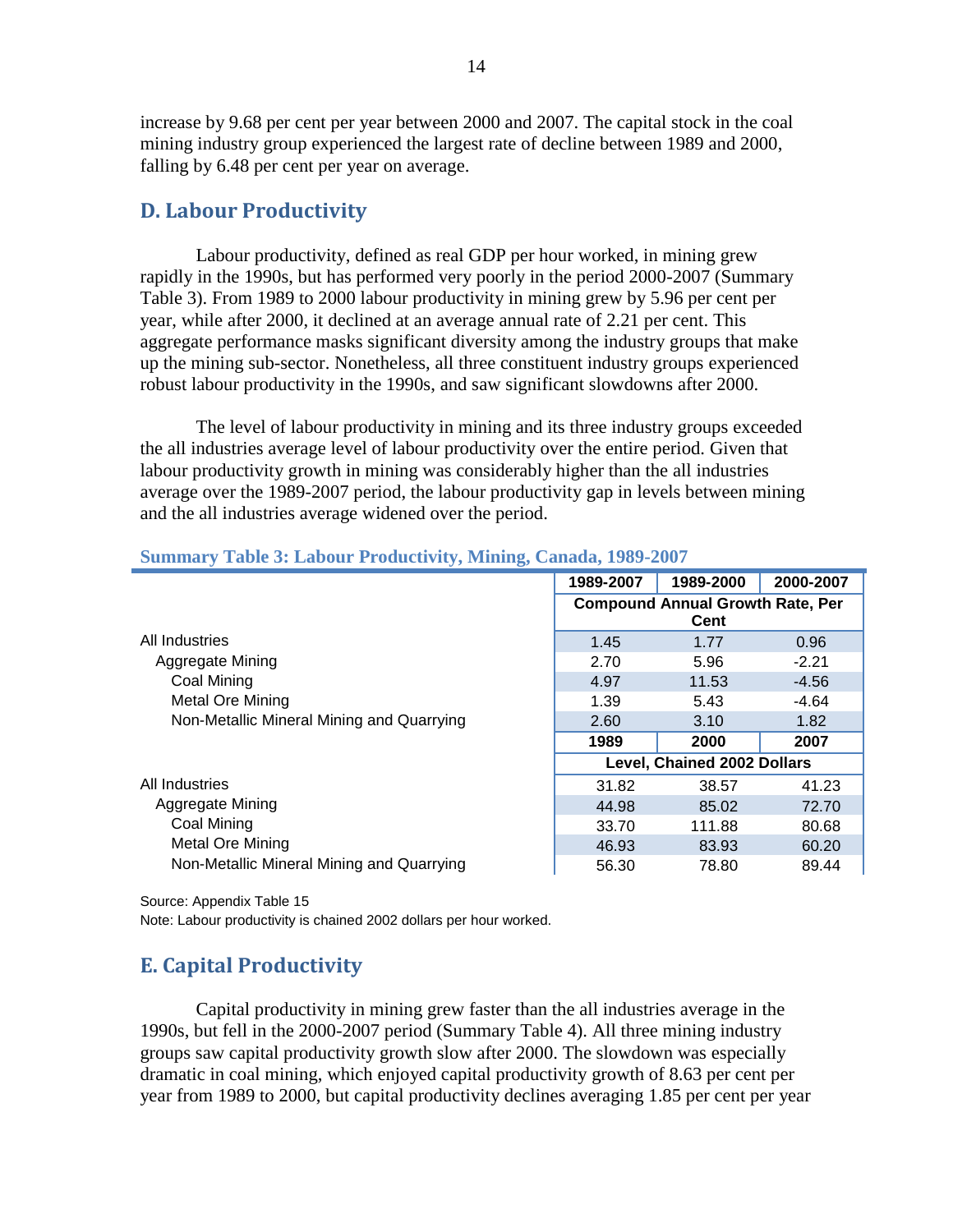after 2000. In terms of capital productivity levels, mining has relatively low capital productivity, largely reflecting an above average capital intensity. In 2007, mining capital productivity was less than half the all industries average.

|                                           | 07                                       |                                    |           |  |
|-------------------------------------------|------------------------------------------|------------------------------------|-----------|--|
|                                           | 1989-2007                                | 1989-2000                          | 2000-2007 |  |
|                                           | <b>Compound Annual Growth Rates, Per</b> |                                    |           |  |
|                                           |                                          | Cent                               |           |  |
| All Industries                            | 0.86                                     | 1.37                               | 0.07      |  |
| Aggregate Mining                          | 1.23                                     | 2.21                               | $-0.28$   |  |
| Coal Mining                               | 4.43                                     | 8.63                               | $-1.85$   |  |
| <b>Metal Ore Mining</b>                   | $-0.30$                                  | 0.28                               | $-1.22$   |  |
| Non-Metallic Mineral Mining and Quarrying | $-0.50$                                  | 0.79                               | $-2.51$   |  |
|                                           | 1989                                     | 2000                               | 2007      |  |
|                                           |                                          | <b>Level, Chained 2002 Dollars</b> |           |  |
| All Industries                            | 826                                      | 959                                | 964       |  |
| Aggregate Mining                          | 335                                      | 426                                | 418       |  |
| Coal Mining                               | 200                                      | 498                                | 437       |  |
| <b>Metal Ore Mining</b>                   | 301                                      | 310                                | 285       |  |
| Non-Metallic Mineral Mining and Quarrying | 776                                      | 846                                | 708       |  |

#### <span id="page-18-1"></span>**Summary Table 4: Capital Productivity, Mining, Canada, 1989-2007**

Source: Appendix Table 11

Note: Capital productivity is real GDP per \$1,000 of capital stock, both measured in chained 2002 dollars.

# <span id="page-18-0"></span>**F. Total Factor Productivity**

TFP in mining grew at an annual average rate of 0.85 per cent between 1989 and 2006, below the all industries average of 1.25 per cent [\(Chart 2\)](#page-19-0). Mining experienced a significant TFP growth slowdown in 2000-2006 relative to 1989-2000. During the 2000- 2006 period, TFP declined by 1.07 per cent per year while during the 1989-2000 period annual TFP growth had averaged 1.92 per cent per year. Most of the growth over the 1989-2006 period was attributed to coal mining, which saw TFP grow by 4.94 per cent per year. After a significantly above-average growth rate from 1989 to 2000 of 9.47 per cent per year, TFP in coal mining fell by 2.87 per cent per year between 2000 and 2006. Metal ore mining also experienced a similar trend, with annual TFP growth of 2.12 per cent per year from 1989-2000 and a negative growth rate of 1.75 per cent per year from 2000-2006.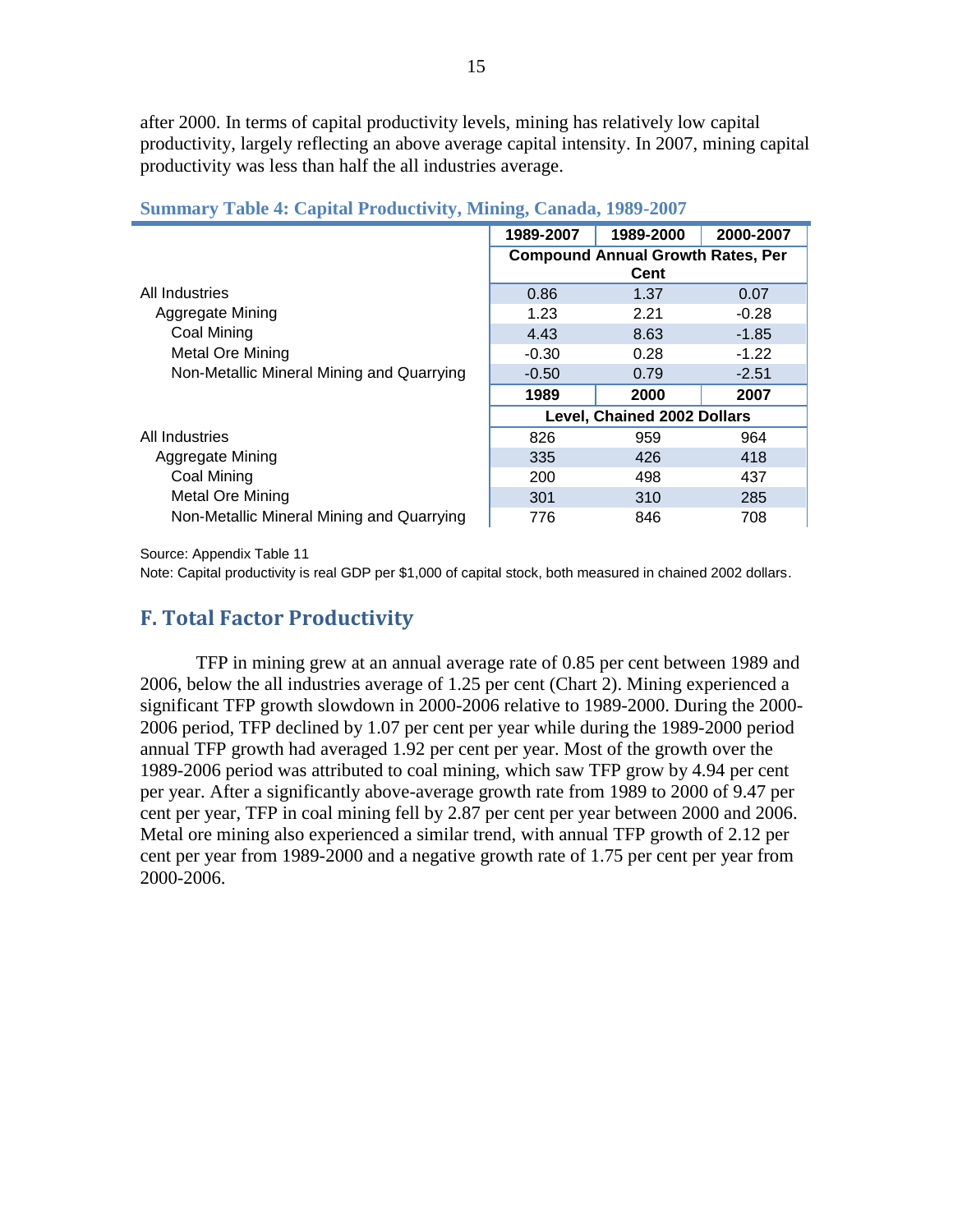

<span id="page-19-0"></span>**Chart 2: Total Factor Productivity, Mining, Canada, Compound Annual Growth Rate, Per Cent, 1989-2006**

Source: Appendix Table 17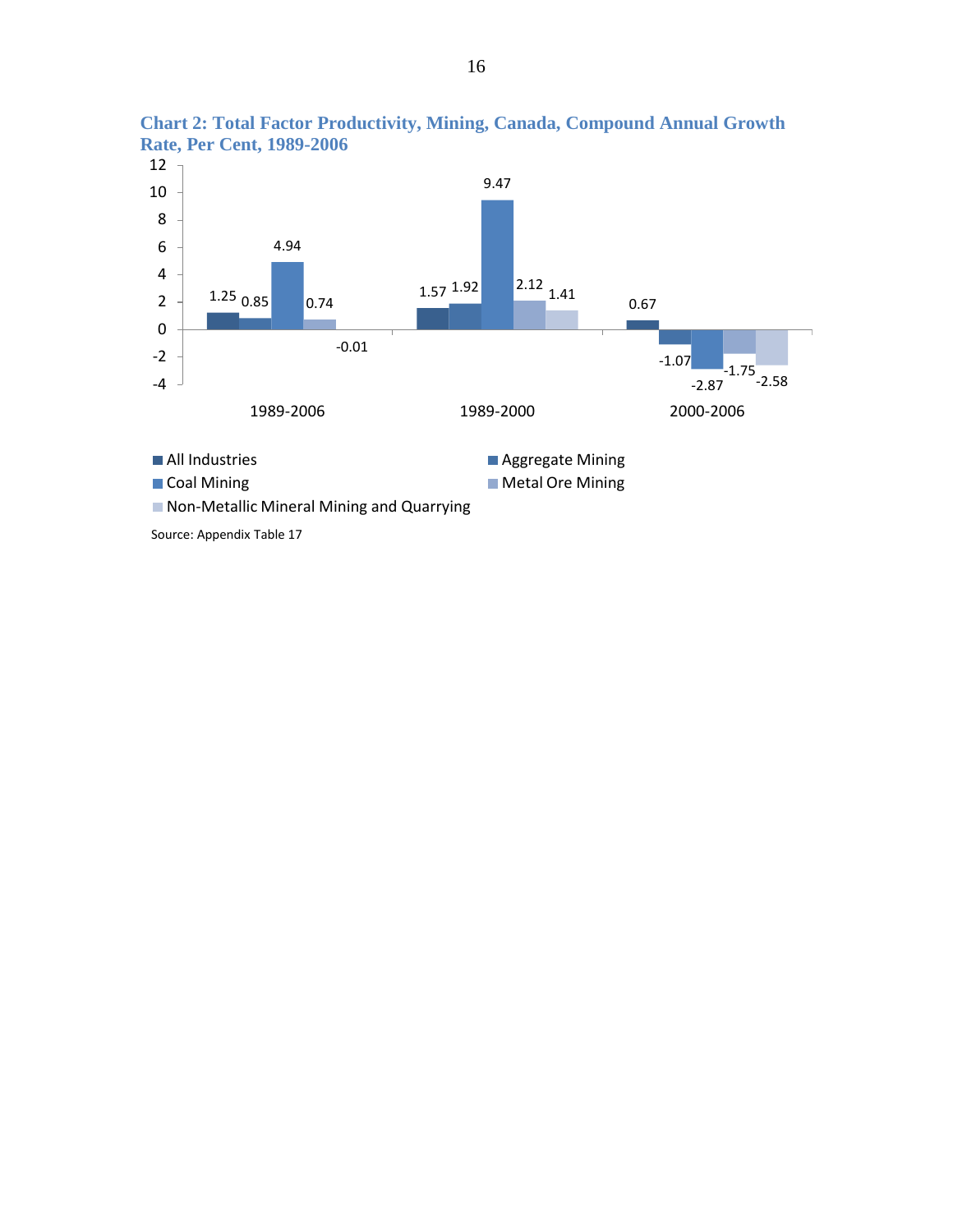# <span id="page-20-0"></span>**IV. Productivity Trends in Mining in the United States**

Due to the proximity of Canada and the United States many of the factors that influence mining productivity in the United States are also important in Canada. As well, many mining firms operate in both countries, and therefore have access to similar technologies and processes. Comparing inputs, outputs, and productivity measures between Canada and the United States provides context for analyzing Canada"s productivity performance and can help explain the productivity slowdown in mining after 2000.

### <span id="page-20-1"></span>**A. The Relative Importance of Mining in the United States and Canada**

Mining is relatively less important in the United States than in Canada in terms of both GDP and employment. According to nominal GDP estimates from the Bureau of Economic Analysis (BEA), mining accounted for only 0.26 per cent of total economy nominal GDP in 2004 in the United States, only one-quarter the share of mining in Canada, which generated 1.06 per cent of total nominal GDP in 2004. Employment in mining accounted for 0.15 per cent of all industry employment in 2007 in the United States, less than one-half the level of Canada, 0.38 per cent. In Canada, between 1989 and 2006, real GDP in mining grew by 0.45 per cent per year, while in the United States real GDP growth has been much more rapid, growing at an average annual rate of 3.44 per cent (Appendix Table 22). On the other hand, over the 2000-2006 period, real GDP fell 0.25 per cent per year in the United States, while it rose 0.31 per cent per year in Canada (Appendix Table 1 and [Chart 3\)](#page-21-1).

#### <span id="page-20-2"></span>**B. Labour and Capital Inputs**

 $\overline{a}$ 

In the United States, the number of hours worked in mining fell over the 1989- 2006 period by 1.46 per cent per year while total industry hours worked increased by 0.91 per cent per year (Appendix Table 26). During the 2000-2006 period, hours worked in mining increased by 0.12 per cent per year, faster than the all industries average, which saw an annual decline of 0.08 per cent. However, increases in hours worked in mining were much faster in Canada for that same period (3.46 per cent per year). Employment showed similar trends to the number of hours worked.

Real capital stock growth in mining in the United States has been weak over the 1989-2006 period, growing by 0.58 per cent per year, well below the 2.56 per cent annual increase for all industries (Appendix Table 30). Over the 2000-2006 period the real capital stock of mining grew by 1.82 per cent per year, still slower than the all industries growth rate of 2.40 per cent per year. Nonetheless, the real stock of mining capital increased faster in the United States than in Canada between 2000 and 2006. In Canada, the real capital stock grew by 1.26 per cent per year in mining and by 2.25 per cent per year for all industries [\(Chart 3\)](#page-21-1). $^{14}$ 

<sup>&</sup>lt;sup>14</sup> As previously noted in the data sources section, capital input estimates between Canada and the United States are not entirely comparable since Statistics Canada change its methodology in 2006. Yet, BEA and Statistics Canada remain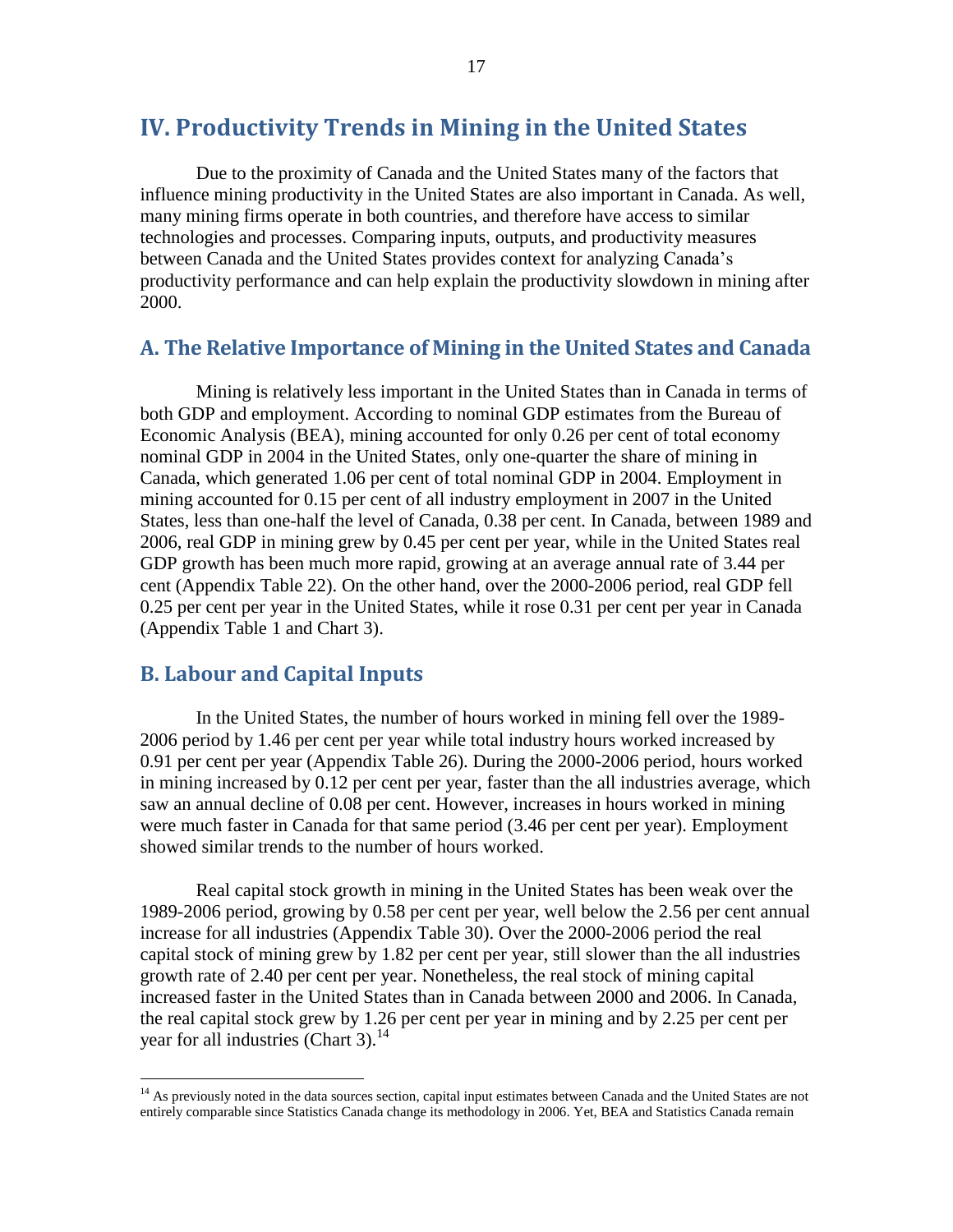

<span id="page-21-1"></span>**Chart 3: Comparison of Mining, Canada and the United States, Average Annual Growth Rates, Per Cent, 2000-2006**

Source: Appendix Tables 1, 8, 10, 22, 26, and 30

# <span id="page-21-0"></span>**C. Productivity**

 $\overline{a}$ 

Mining in the United States has exhibited a less dramatic labour productivity slowdown than in Canada (Appendix Table 28 and [Chart 4\)](#page-22-0). From 1989-2006 real GDP per hour worked increased by 2.14 per cent per year, slower than in Canada. Canada experienced stronger labour productivity growth over the 1989-2000 period than the United States. Over the 2000-2006 period labour productivity in the United States increased by 0.66 per cent per year,  $^{15}$  while in Canada labour productivity fell by 1.34 per cent per year.

Hours worked are only provided in index form by the Bureau of Labor Statistics. Therefore, it is not possible to compare real GDP per hour worked in levels between Canada and the United States. We can, however, compare the levels of real GDP *per*  worker across the two countries once the levels have been adjusted for total economy purchasing power parity (Appendix Table 43 and [Chart 5\)](#page-22-1). Over the 1990-2006 period, real GDP per worker in mining in Canada was initially above the US level, but fell below it in 1995 and has not exceeded the US level since. Real GDP per worker in mining in Canada was 83 per cent of the US level in 2006.

the only sources of data available for years beyond 2003 and will thus be used to provide a rough idea of differences between the two countries.

<sup>&</sup>lt;sup>15</sup> We acknowledge that in the 2000-2006 period[, Chart 3](#page-21-1) shows rising hours worked and falling real GDP, implying falling labour productivity (-0.37 per cent per year), while [Chart 4](#page-22-0) shows increasing labour productivity. This inconsistency is a result of real GDP data being drawn from the Bureau of Economic Analysis (BEA), while data on hours worked and labour productivity are drawn from the Bureau of Labor Statistics (BLS). In other words, the output growth implicit in BLS labour productivity is much larger than that provided by BEA.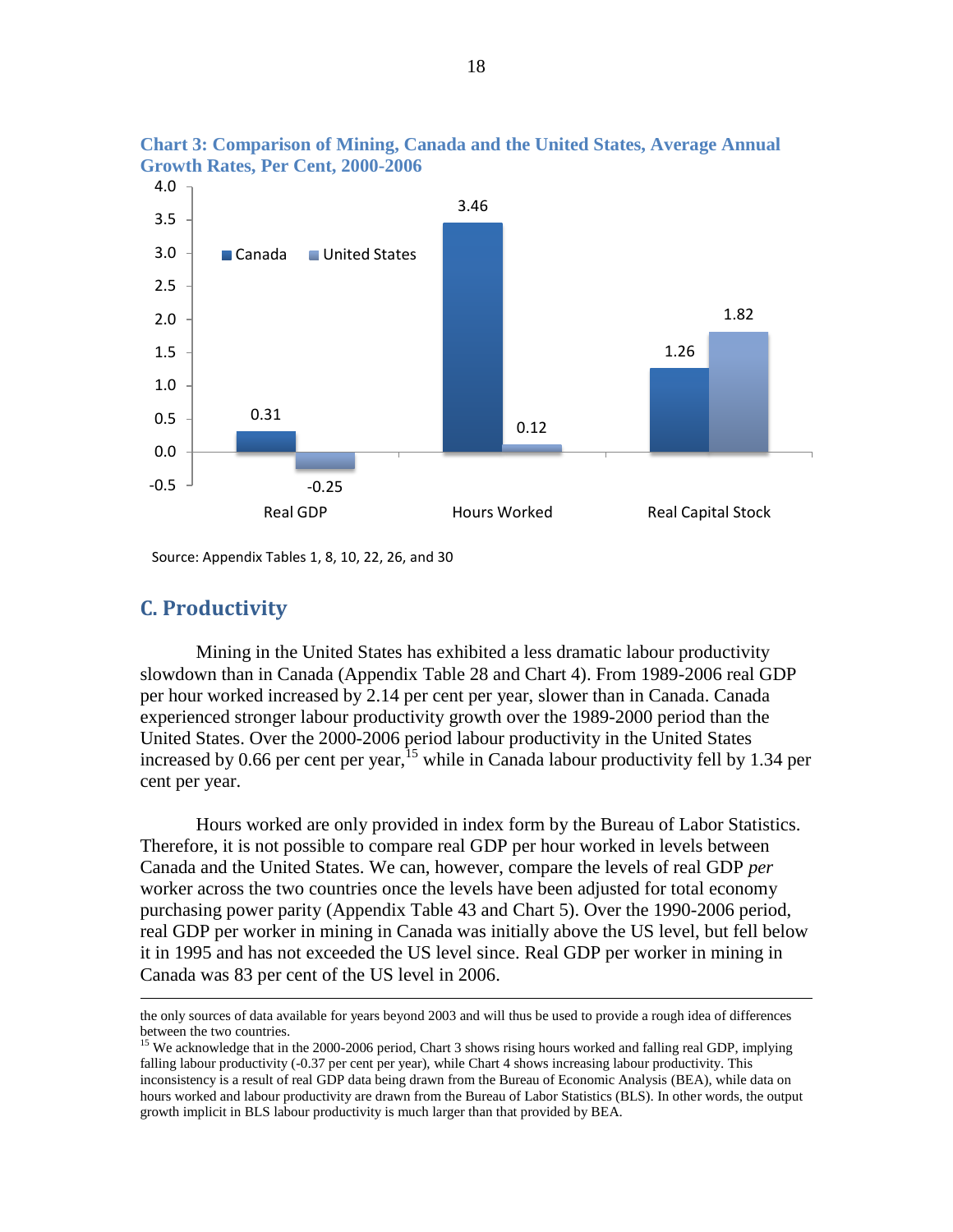

<span id="page-22-0"></span>**Chart 4: Real GDP per Hour Worked in Mining, Canada and the United States, Average Annual Growth Rate, Per Cent, 1989-2006**

Source: Appendix Tables 15 and 28



<span id="page-22-1"></span>**Chart 5: Real GDP per Worker in Mining in Canada as a Percentage of that of the United States, 1990-2006**

Source: Appendix Table 43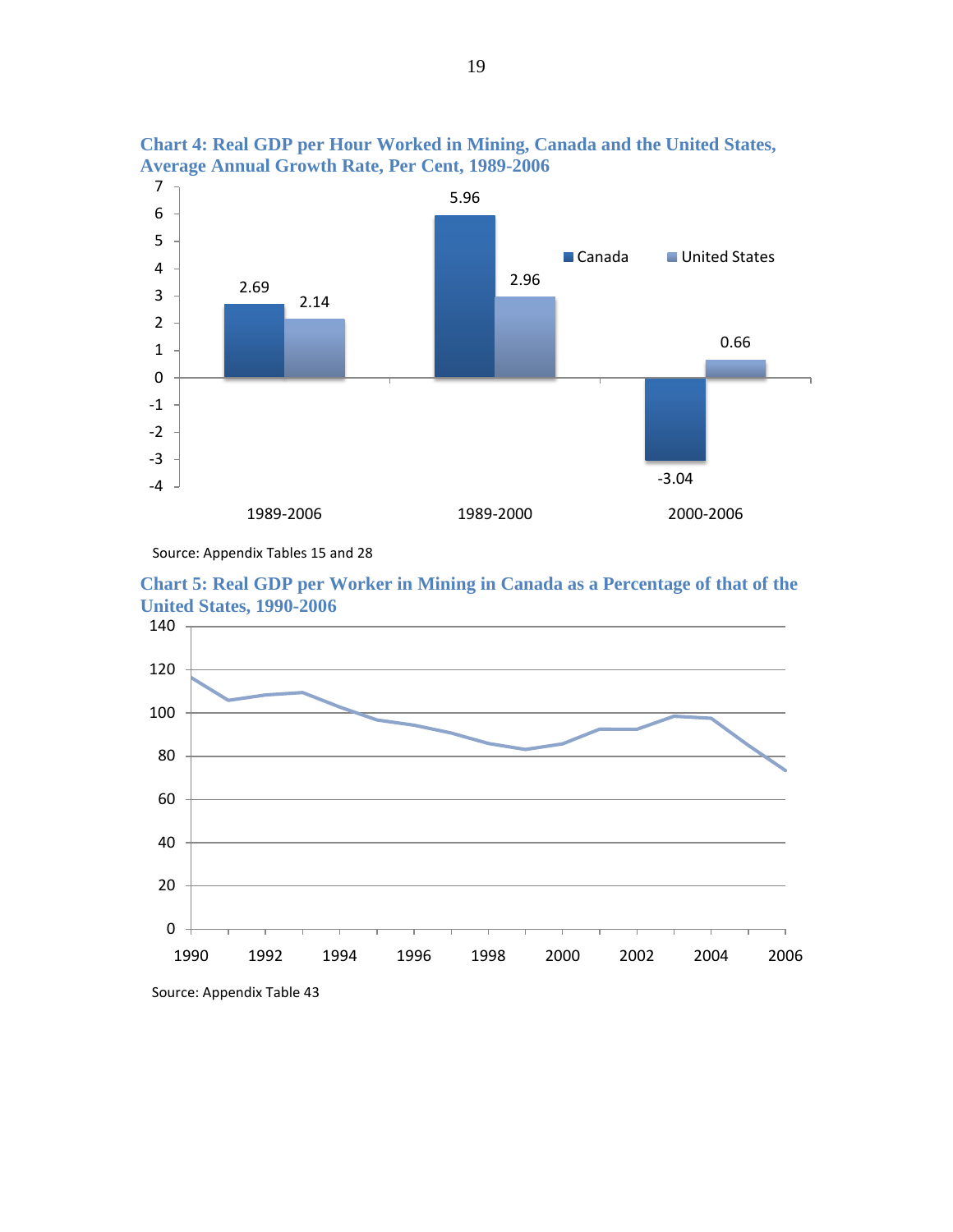

<span id="page-23-0"></span>**Chart 6: Capital Productivity in Mining, Canada and the United States, Average Annual Growth Rates, Per Cent, 1989-2006**

Source: Appendix Tables 11 and 44

<span id="page-23-1"></span>



Source: Appendix Tables 17 and 45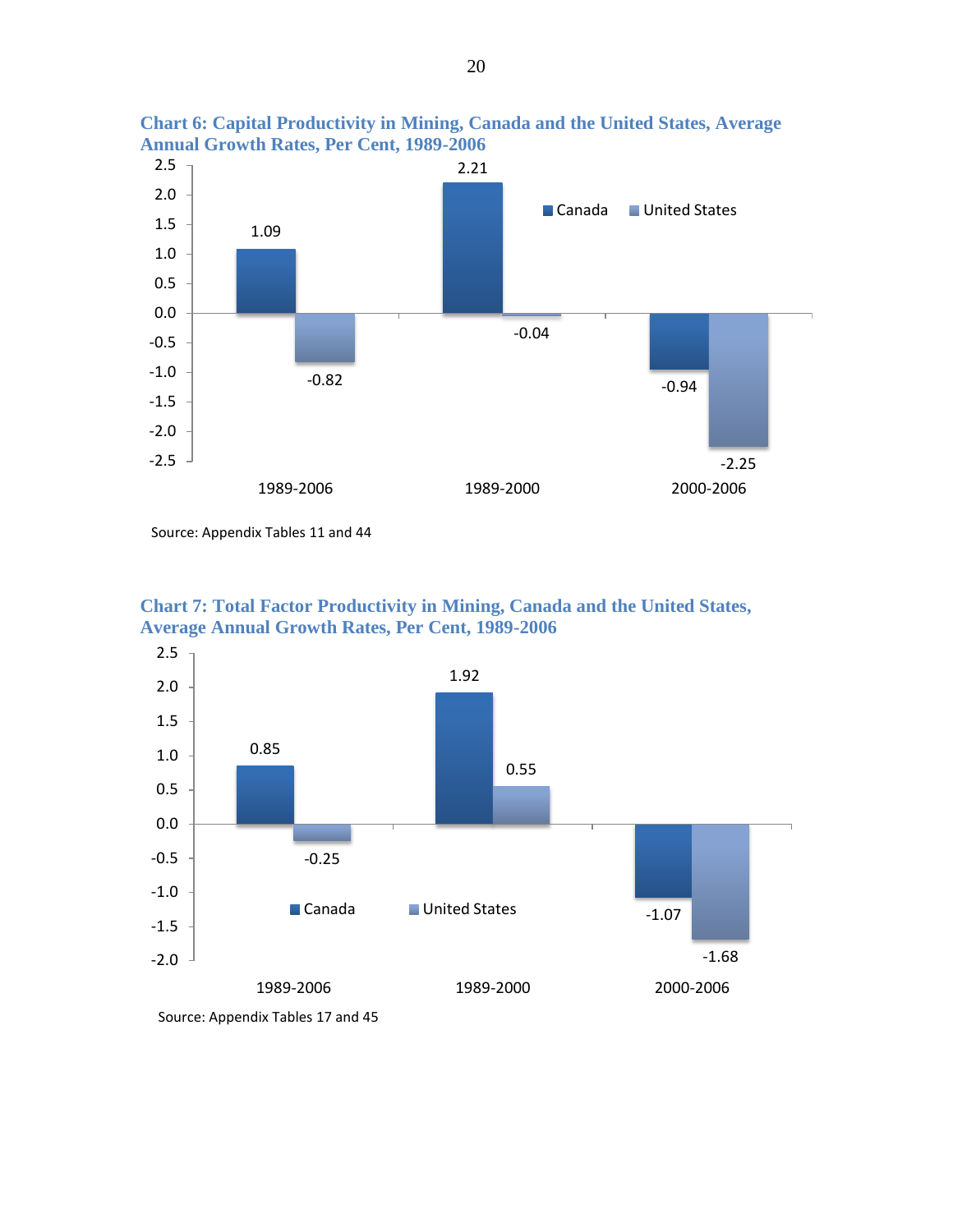In terms of growth rates of capital productivity, the United States has performed worse than Canada over the 1989-2006 period (Appendix Table 44 and [Chart 6\)](#page-23-0). The average annual rate of change of capital productivity over the 1989-2006 period in the United States was -0.82 per cent per year compared to growth of 1.09 per cent per year in Canada. Over the 2000-2006 period, the United States experienced a significant contraction of capital productivity, 2.25 per cent per year, while Canada experienced a smaller average annual decline of 0.94 per cent.

Over the 1989-2006 period, TFP in US mining declined 0.25 per cent per year (Table 45 and [Chart 7\)](#page-23-1). Compared to Canada, the United States experienced slower growth during the 1989-2000 period when TFP in mining in Canada increased by 1.92 per cent per year, while the TFP in US mining grew by 0.55 per cent per year. Since 2000, TFP in Canada has declined (by 1.07 per cent per year), but less rapidly than in the United States where TFP fell at an average annual rate of 1.68 per cent.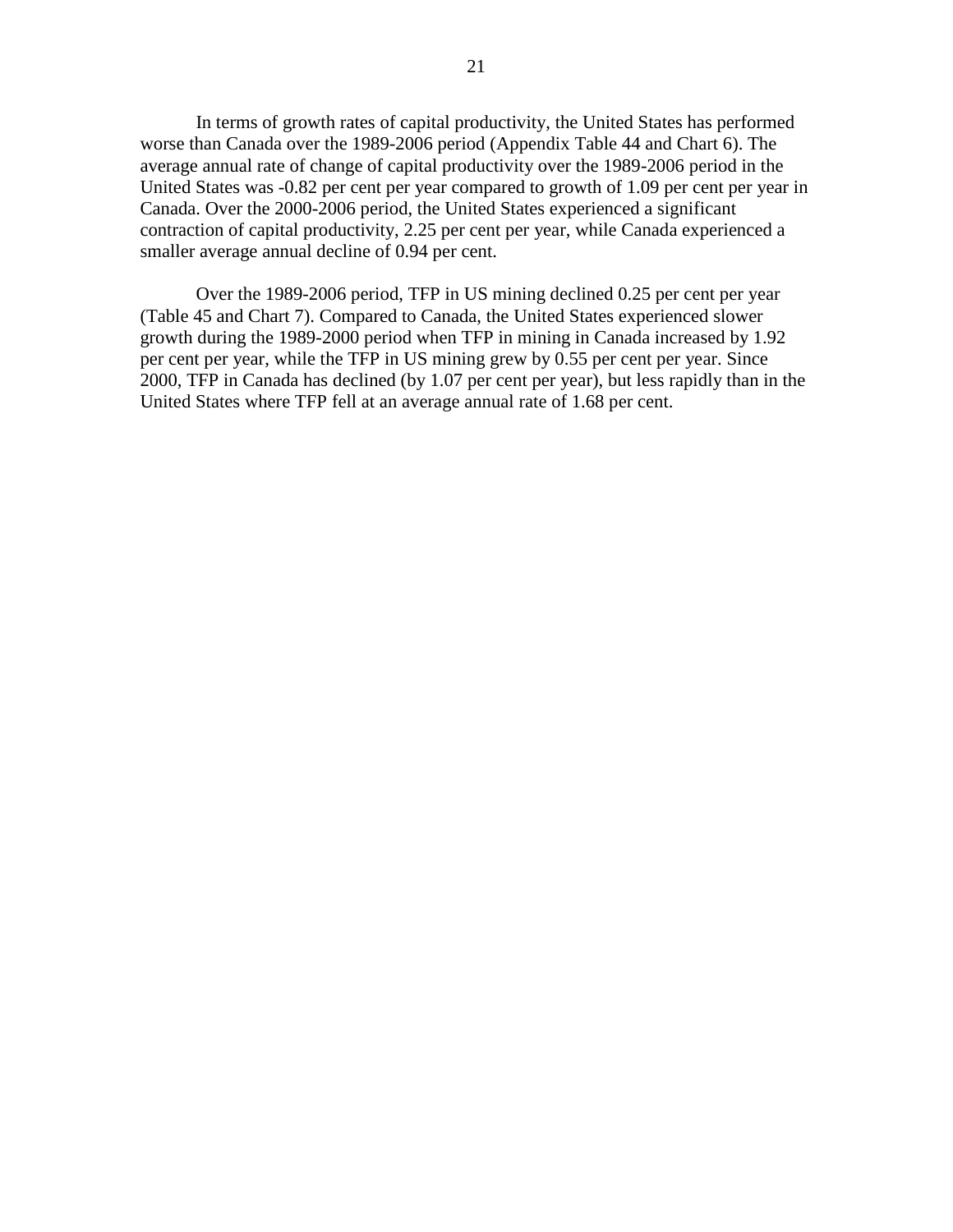# <span id="page-25-0"></span>**V. The Contribution of Mining to Aggregate Productivity Growth in Canada**

This part of the report provides estimates of the contribution of mining to aggregate labour productivity growth in Canada.<sup>16</sup> In this analysis, we use the methodology developed by Tang and Wang  $(2004)$ .<sup>17</sup> Tang and Wang's methodology can be applied to chained-Fisher index real GDP even though such measures are not additive across industries. Our analysis covers the 1987-2006 period and selected sub-periods.<sup>18</sup> This part of the report also estimates the contribution of mining to the aggregate productivity slowdown between the 1996-2000 and 2000-2006 periods.

# <span id="page-25-1"></span>**A. The Contribution to Aggregate Labour Productivity Growth**

The methodology developed by Tang and Wang (2004) provides a way to decompose aggregate labour productivity growth into industrial components.<sup>19</sup> Their method is based on the assumption that aggregate labour productivity growth attributed to a single industry can arise from three sources: improvements in labour productivity, increases in an industry"s labour share, and increases in the real output price of the industry. The contributions of these three sources are quantified in three components: the pure productivity growth effect, the relative size change effect, and the interaction of the first two. The pure productivity growth effect is an industry"s labour productivity growth rate weighted by its nominal output share at the beginning of the period. The relative size of an industry is defined as the labour share of the industry multiplied by the relative implicit deflator of the industry. The relative size change effect is weighted by the relative labour productivity of the industry at the beginning of the period. The interaction effect captures the interaction between industry labour productivity growth and the relative industry size, weighted by relative labour productivity.

It is important to note that according to Tang and Wang"s methodology, even an industry experiencing negative productivity growth might contribute positively to aggregate productivity growth due to the relative size change effect. This effect captures the impact of the reallocation of labour from low productivity industries to high productivity industries, as well as changes in relative output prices across industries with

 $\overline{a}$ 

<sup>&</sup>lt;sup>16</sup> Throughout this part, labour productivity is measured as real GDP per hour worked.

<sup>&</sup>lt;sup>17</sup> Appendix tables also include more common labour productivity growth decompositions using labour input and real output shares as weights (Appendix Tables 55 and 57).

<sup>&</sup>lt;sup>18</sup> Since nominal GDP data was only available up to 2004 at the time this report was prepared, the nominal GDP series is extended by applying the growth rate of the Bank of Canada Energy price index to the implicit price deflator series for the 2004-2006 period. It is then possible to calculate nominal GDP with the extended implicit price deflator series and real GDP data available to 2006.

<sup>&</sup>lt;sup>19</sup> The methodology developed by Tang and Wang is similar to the one developed in Nordhaus *et al.* (1972) where aggregate labour productivity growth is decomposed to calculate industry contributions. The Nordhaus *et al.* method takes into account that an increase in the relative size of a highly productive industry, measured by both nominal output share and employment share, can result in an industry with negative productivity growth contributing positively to aggregate productivity growth. Nordhaus *et al.*, however, do not account for the non-additivity of the chained-Fisher index. Sharpe (2009) developed and applied a methodology similar to that of Nordhaus *et al.*, and found that the mining and oil and gas extraction sector did not contribute to productivity growth over the 2000-2007 period (-0.06 percentage points per year).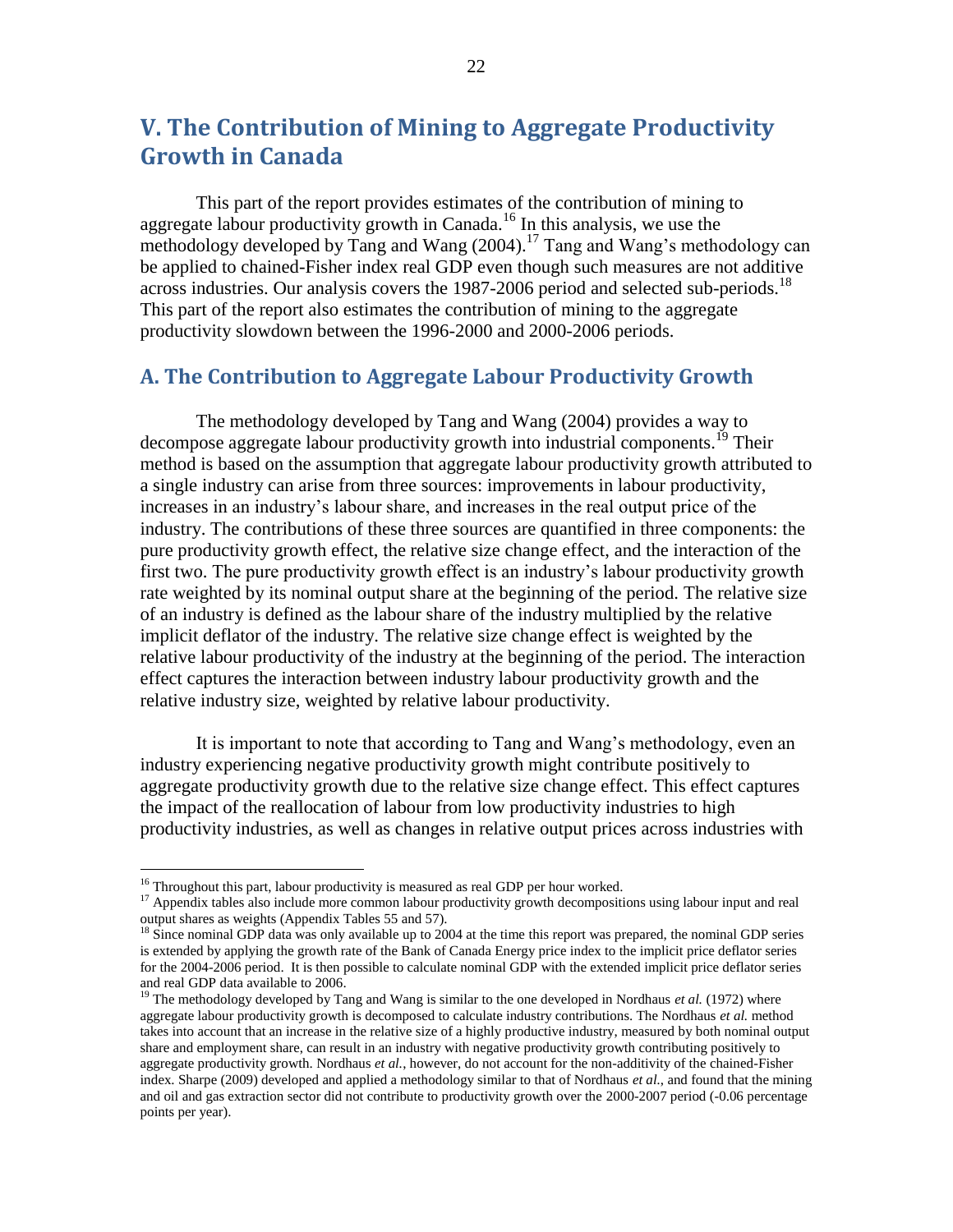different productivity levels. To calculate the relative size change effect, the change in the relative size of an industry, which encompasses both the change in its employment share and the change in relative prices, is weighted by the relative labour productivity level of that industry. Since the of level labour productivity in mining is around twice the average level of all industries, and since prices in mining have been growing faster than in other industries in recent years, the relative size change effect is large and positive even though the industry exhibits falling productivity growth rates. In general, unless the economy exhibits a sustained structural shift across industries, the effect of changing relative sizes cannot be the main driver of productivity growth over long periods of time. Over shorter periods, however, shifts across industries can be strong drivers of productivity growth.

<span id="page-26-0"></span>

| <b>Summary Table 5: The Contribution of Mining to Aggregate Labour Productivity</b> |  |  |
|-------------------------------------------------------------------------------------|--|--|
| <b>Growth, Canada, 1987-2006</b>                                                    |  |  |

|                                                       | <b>Average Annual</b><br>Labour<br><b>Productivity</b><br><b>Growth</b><br>(per cent) |         | the Period to Aggregate Labour Productivity |                                      | <b>Average Annual Absolute Contribution Over</b><br>Growth<br>(percentage points) |                 | <b>Relative</b><br><b>Contribution</b><br>(per cent) |
|-------------------------------------------------------|---------------------------------------------------------------------------------------|---------|---------------------------------------------|--------------------------------------|-----------------------------------------------------------------------------------|-----------------|------------------------------------------------------|
|                                                       | Total<br>Economy                                                                      | Mining  | Pure<br>Productivity<br>Growth<br>Effect    | Relative<br>Size<br>Change<br>Effect | Interaction<br>Effect                                                             | Total<br>Effect | <b>Total Effect</b>                                  |
|                                                       | A                                                                                     | B       | C                                           | D                                    | E                                                                                 | $F = C + D + E$ | $G = F/A*100$                                        |
| 87-06                                                 | 1.26                                                                                  | 1.21    | 0.02                                        | $-0.05$                              | $-0.01$                                                                           | $-0.04$         | $-3.52$                                              |
| 87-96                                                 | 0.94                                                                                  | 1.69    | 0.03                                        | $-0.03$                              | $-0.01$                                                                           | $-0.01$         | $-1.10$                                              |
| 96-00                                                 | 2.35                                                                                  | 6.82    | 0.09                                        | $-0.09$                              | $-0.03$                                                                           | $-0.03$         | $-1.26$                                              |
| $00 - 06$                                             | 1.02                                                                                  | $-3.04$ | $-0.03$                                     | 0.16                                 | $-0.03$                                                                           | 0.10            | 10.07                                                |
| Difference:<br>96-00 and 00-06<br>(percentage points) | $-1.33$                                                                               | -9.86   | $-0.11$                                     | 0.25                                 | 0.00                                                                              | 0.13            | 11.33                                                |

96-00 (percentage points)

Source: Calculated by the Centre for the Study of Living Standards from Table 46b. Note: Methodology based on Tang and Wang (2004).

According to Tang and Wang"s methodology, mining made a negative contribution of 0.04 percentage points to aggregate Canadian labour productivity growth over the 1987-2006 period [\(Summary Table 5\)](#page-26-0). Mining took away 0.01 and 0.03 percentage points from aggregate labour productivity growth over the 1987-1996 and 1996-2006 periods respectively.

Over the 2000-2006 period, labour productivity in mining declined by 3.04 per cent per year, while labour productivity in the entire Canadian economy increased by 1.02 per cent per year. However, mining made a positive contribution of 0.10 percentage points to total economy labour productivity growth, about ten per cent of aggregate labour productivity growth. This counter-intuitive positive contribution is due to the relative size change effect. That is, the size of the mining sub-sector increased due to rising real relative output prices and a high relative labour productivity level (which is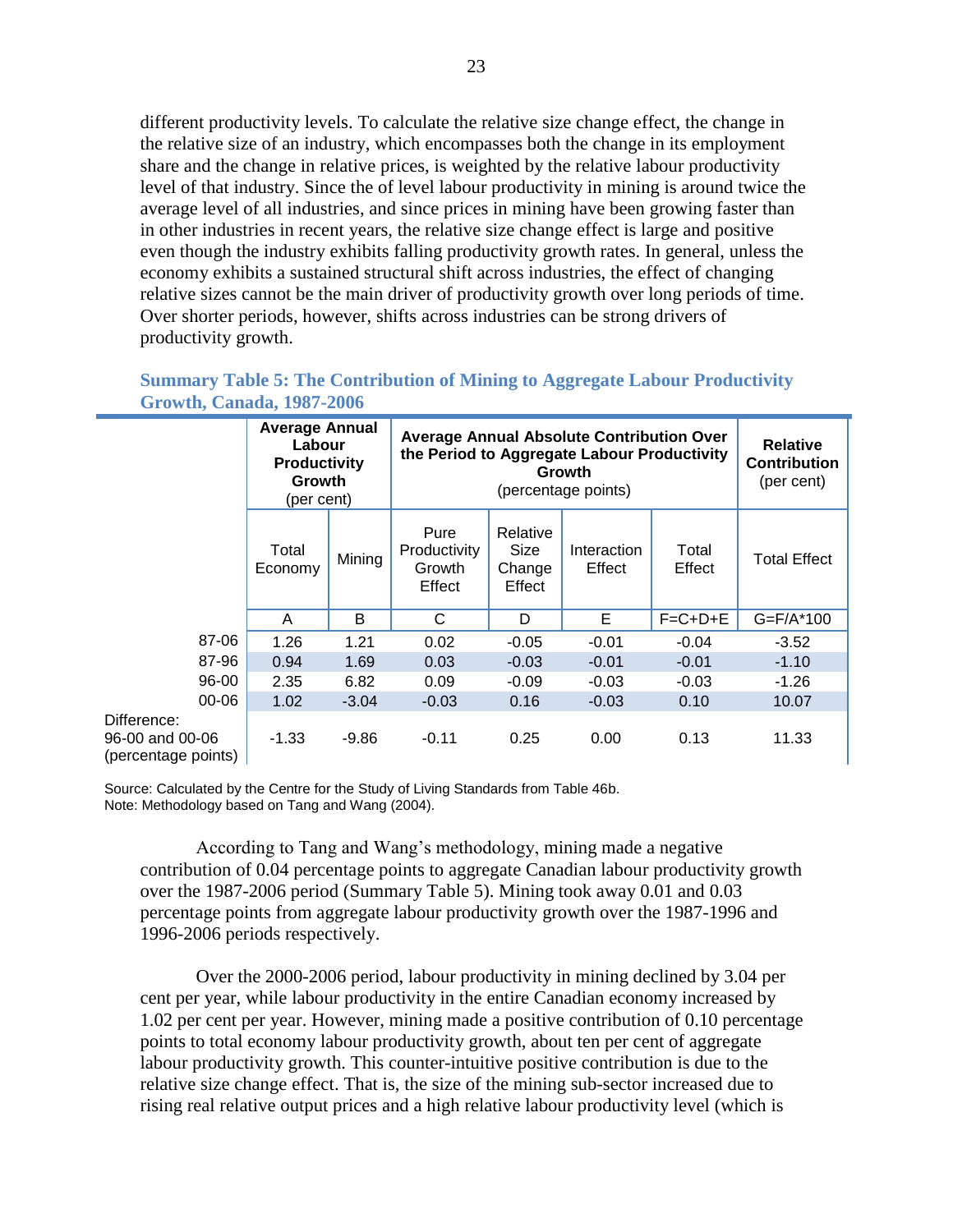used to weight the relative size of the industry). In terms of a pure productivity growth effect, ignoring changes in relative size, mining made a small negative contribution of 0.01percentage points over the 2000-2006 period.

#### <span id="page-27-0"></span>**B. The Contribution to the Post-2000 Productivity Slowdown**

The contribution of mining to the post-2000 productivity slowdown can also be calculated using Tang and Wang"s methodology. The total economy in Canada experienced a labour productivity slowdown of 1.33 percentage points between the 1996-  $2000$  period and the  $2000$ -2006 period.<sup>20</sup> Mining experienced a considerably larger labour productivity slowdown of 9.86 percentage points. Nonetheless, because of the above average increase in hours worked and output prices in the mining sub-sector, it has not contributed to the productivity slowdown, but rather increased its contribution to aggregate labour productivity after 2000. The final row of [Summary Table 5](#page-26-0) provides the estimates of the contribution of mining to Canada"s aggregate post-2000 labour productivity growth slowdown.

From 1996 to 2000 mining made a negative contribution of 0.03 percentage points to the 2.35 annual aggregate labour productivity growth rate. Over the 2000-2006 period, the contribution became positive. Mining contributed 0.10 percentage points of the 1.02 annual aggregate labour productivity growth rate. Increasing relative prices coupled with a high relative productivity level in mining resulted in a total positive contribution to aggregate productivity growth between the 1996-2000 and 2000-2006 periods, resulting in a smaller post-2000 aggregate labour productivity growth slowdown than would otherwise have been the case. Ignoring relative size effects, mining made a negative pure productivity growth contribution of 0.10 percentage points. While mining has experienced rapidly declining productivity, this negative effect on aggregate productivity growth was more than offset by increasing prices and hours workers in this above average productivity level sub-sector.

 $\overline{a}$ 

 $20$  The measure of the aggregate productivity slowdown is sensitive to the base period. Aggregate labour productivity in Canada experienced uncharacteristically large growth over the 1996-2000 period. If the 1989-2000 period had been used as a base year, the productivity slowdown would have been 0.75 percentage points for the aggregate economy and 7.3 percentage points in mining.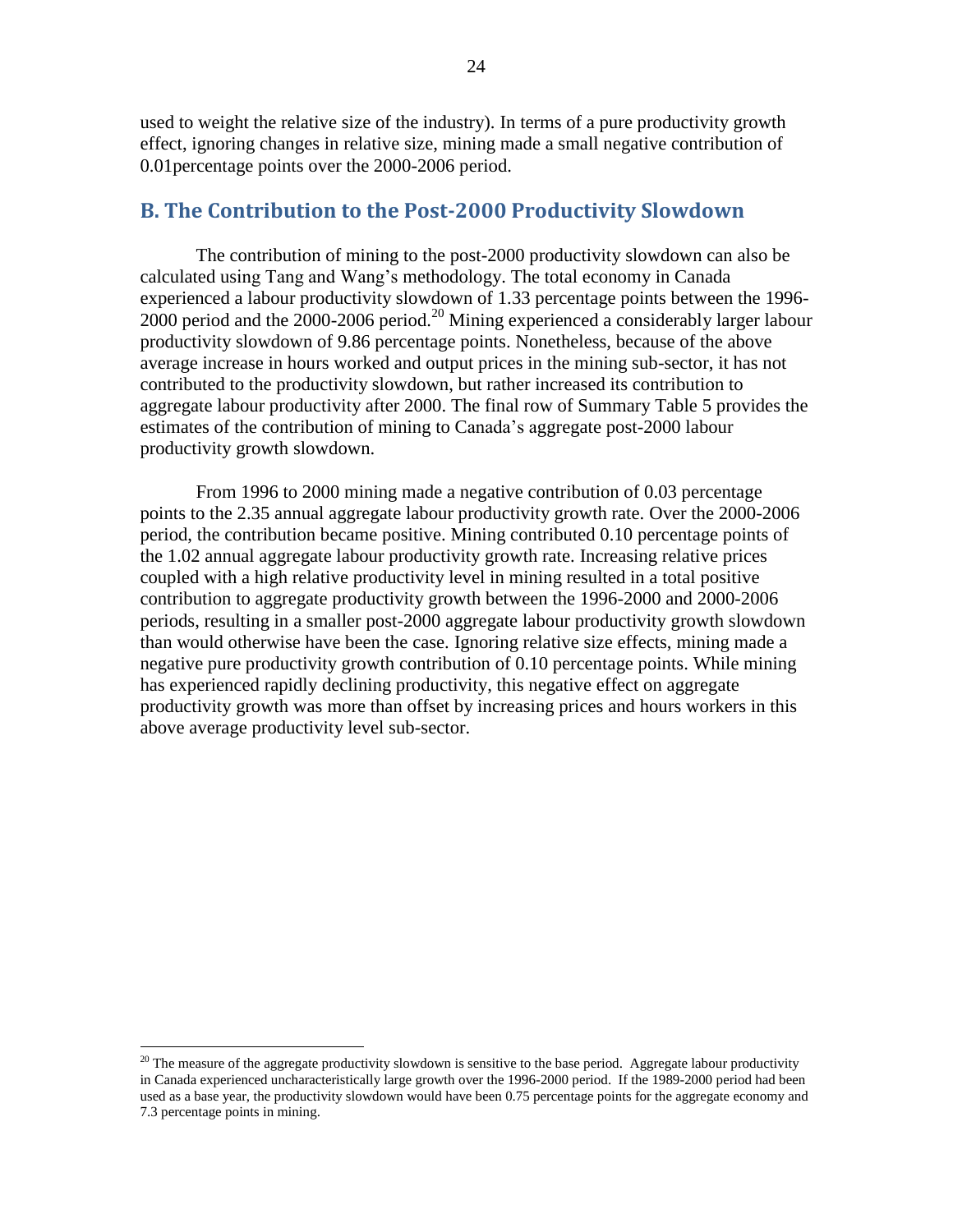# <span id="page-28-0"></span>**VI. Causes of Falling Mining Productivity in Canada**

As discussed earlier, all three measures of productivity (labour, capital, and total factor) in mining in Canada have fallen since 2000. While the sector has not been a net contributor to the post-2000 productivity growth slowdown, these trends remain worrying. This part will provide a detailed examination of possible reasons for this falling productivity: declining capital intensity; higher mining commodity prices; compositional shifts within mining; lagging innovation and technological progress; deterioration of the average quality of the workforce; greater environmental regulation; deterioration of the average quality of resources exploited independent of price effects; labour relations; and taxation.

### <span id="page-28-1"></span>**A. Capital Intensity**

A key driver of labour productivity is the capital intensity of production, measured as the capital-labour ratio. An increase in capital intensity means that each worker has more capital with which to work. According to the neoclassical growth accounting framework, the growth rate of labour productivity is equal to the sum of the growth rate of TFP and the growth of capital intensity weighted by the share of capital income in GDP.



<span id="page-28-2"></span>

#### Source: Appendix Table 42

The average annual rate of growth of the capital-labour ratio in mining was much weaker over the 2000-2007 period than over the 1989-2000 period, -1.93 per cent per year compared to 3.66 per cent per year [\(Chart 8](#page-28-2) and [Summary Table 6\)](#page-29-1). This slowdown was particularly notable because growth in capital intensity in mining was considerably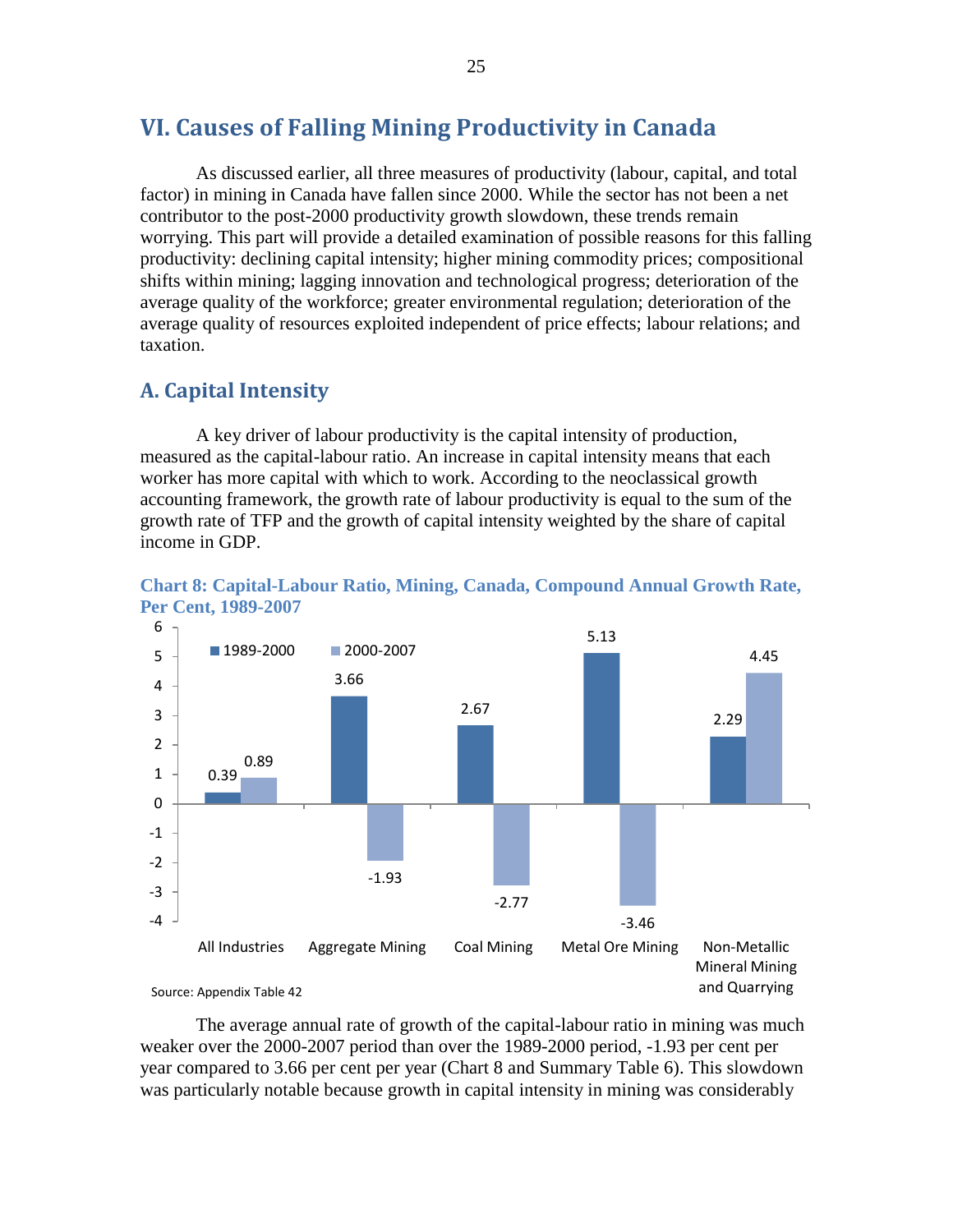above the average for all industries before 2000 (0.39 per cent per year between 1989 and 2000), and it fell to a rate that was significantly below the rate of growth for all industries after 2000 (0.89 per cent from 2000 to 2007).

|                       |                         | Average Annual Growth Rate | <b>Contribution of Capital</b><br>Intensity Growth to<br><b>Labour Productivity</b><br>Growth |                        |                                     |                        |  |  |
|-----------------------|-------------------------|----------------------------|-----------------------------------------------------------------------------------------------|------------------------|-------------------------------------|------------------------|--|--|
|                       | Capital<br><b>Stock</b> | Labour<br>Input            | Capital<br>Intensity                                                                          | Labour<br>Productivity | Absolute<br>(percentage)<br>points) | Relative<br>(per cent) |  |  |
|                       | A                       | B                          | $C \approx A - B$                                                                             | D                      | E=Capital<br>Share*C                | $F=E/D*100$            |  |  |
| <b>All Industries</b> |                         |                            |                                                                                               |                        |                                     |                        |  |  |
| 1989-2000             | 1.32                    | 0.92                       | 0.39                                                                                          | 1.77                   | 0.21                                | 12.00                  |  |  |
| 2000-2007             | 2.48                    | 1.58                       | 0.89                                                                                          | 0.96                   | 0.48                                | 49.95                  |  |  |
| <b>Difference</b>     | 1.17                    | 0.66                       | 0.50                                                                                          | $-0.81$                | 0.27                                | 37.95                  |  |  |
| <b>Mining</b>         |                         |                            |                                                                                               |                        |                                     |                        |  |  |
| 1989-2000             | $-1.65$                 | $-5.13$                    | 3.66                                                                                          | 5.96                   | 2.26                                | 37.88                  |  |  |
| 2000-2007             | 1.61                    | 3.61                       | $-1.93$                                                                                       | $-2.21$                | $-1.19$                             | 53.86                  |  |  |
| <b>Difference</b>     | 3.26                    | 8.74                       | $-5.60$                                                                                       | $-8.17$                | $-3.45$                             | 42.21                  |  |  |

# <span id="page-29-1"></span>**Summary Table 6: Contribution of Capital Intensity Growth to Labour Productivity Growth, Mining, Canada, 1989-2007**

Source: Appendix Tables 8, 10, 15 and 42.

Note: The value used for the capital share of real GDP is from the CSLS productivity database and reflects 1997 values. For the mining sub-sector this value was 61.59 per cent. The all industry capital share in 1997 was 53.78 per cent.

[Summary Table 6](#page-29-1) provides estimates of the contribution of the decline in capital intensity to the decline in labour productivity that occurred between the 1989-2000 and the 2000-2007 periods. In the 2000-2007 period, the decline in capital intensity in mining accounted for 54 per cent of the decline in labour productivity in mining. Moreover, the decline in capital intensity growth post-2000 explains about 43 per cent of the fall in labour productivity growth in mining. Falling capital intensity is an important explanation for falling labour productivity in mining. But why has capital intensity fallen? The likely reasons for this decline will be developed below.

# <span id="page-29-0"></span>**B. Higher Prices for Energy and Minerals**

Prices can have significant impacts on productivity since changing prices can alter the profitability and composition of a sector. The prices of mining outputs are likely driving the productivity performance of the mining sub-sector. When the price of a natural resource increases sharply there are two mechanisms which can act to reduce productivity: a Ricardian effect and a behavioural effect.

As prices rise it becomes profitable to increase extraction rates from existing deposits and to extract from marginal resource deposits that were previously unprofitable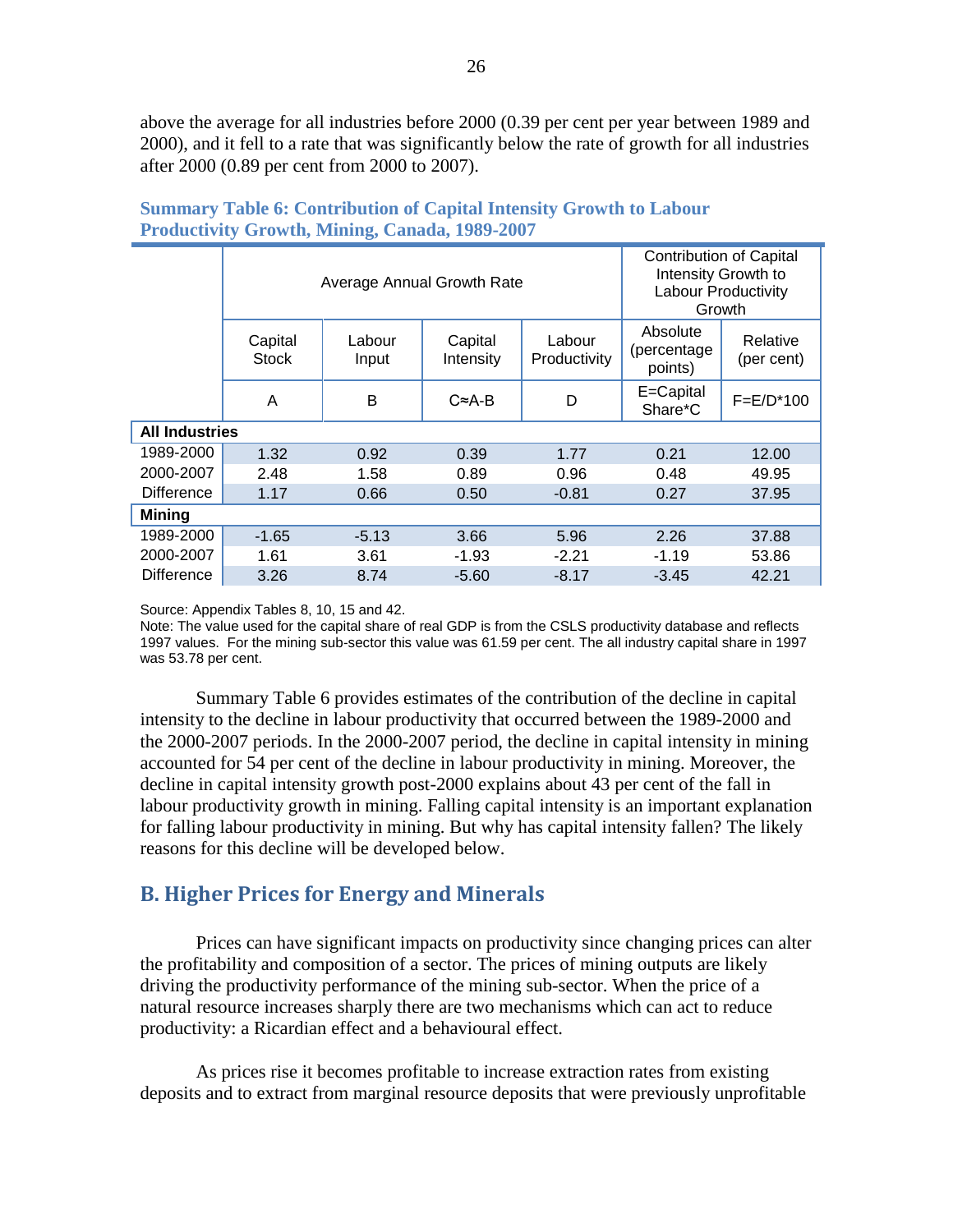due to high costs of extraction, this is the Ricardian effect of higher prices. In the shortterm, because labour is less rigid than capital, we expect this adjustment process to translate into falling capital intensity. Given different grades and pricing conventions for metallic and non-metallic minerals, there is no one single best price series to examine. This report will use the implicit price deflators for each industry group supplemented by commodity price indexes.



<span id="page-30-0"></span>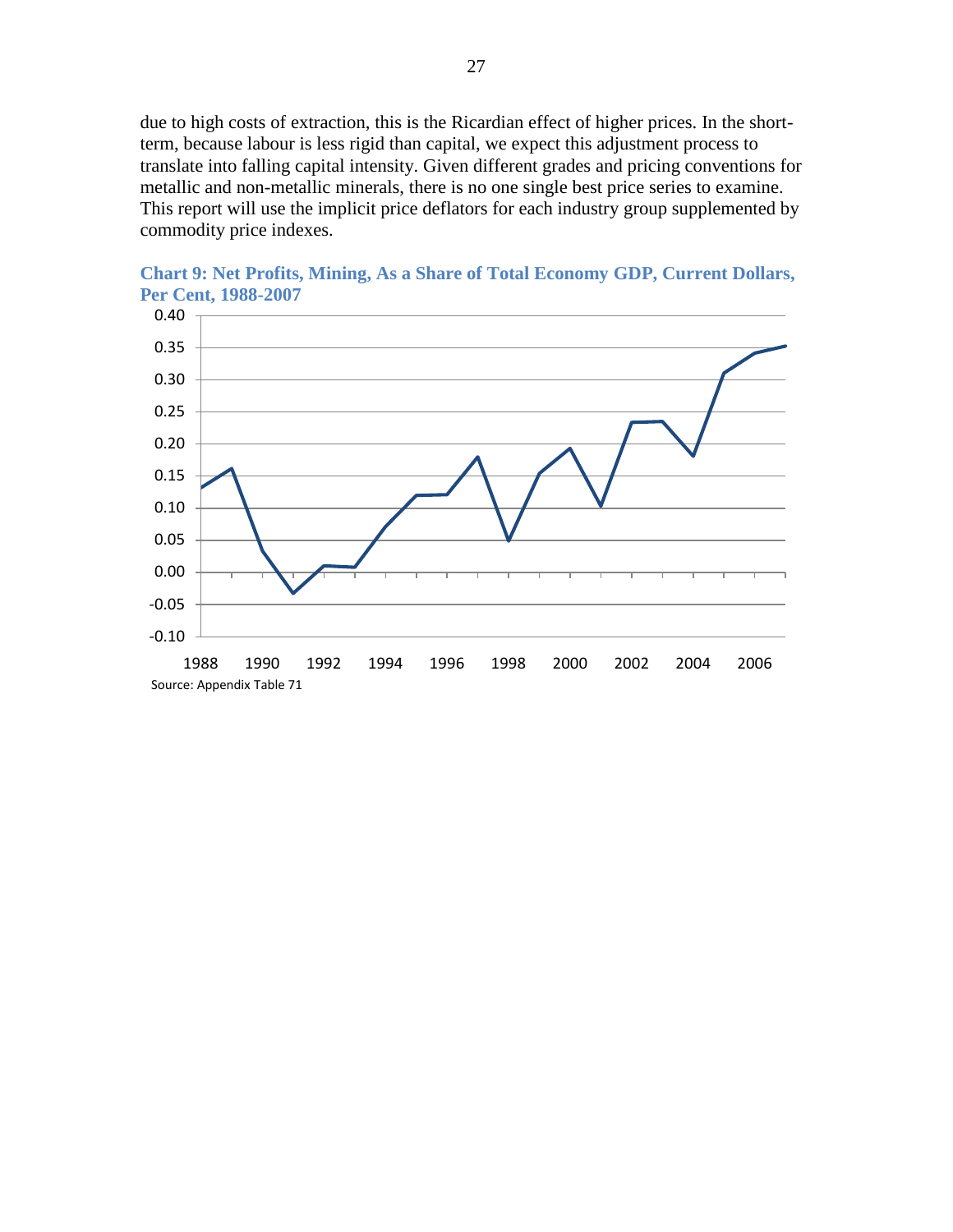

<span id="page-31-0"></span>**Chart 10: Prices and Productivity, Mining, Canada, Index 1989 = 100, 1989-2006**

The second effect of higher prices is behavioural. While economists place great weight on productivity, in general, profitability trumps productivity as an objective for firms [\(Chart 9\)](#page-30-0). On this indicator, the mining sub-sector did very well after 2000. Indeed, mining profits rose from 0.19 per cent of total economy nominal GDP in 2000 to 0.35 per cent in 2007.

Normally the objectives of productivity and profitability coincide, but when they diverge, as for example when commodity prices are extremely high, the productivity growth of a firm, measured in constant prices, may suffer. High prices translate into less attention paid to cost reduction. Despite greater X-inefficiency in operations, the firm will continue to profit due to high prices. <sup>21</sup> As the data will show, mining output prices have risen quickly in recent years, especially since 2003. This inflation has led to poorer productivity growth for firms and the mining sub-sector as a whole (CSLS, 2004). In general, this fall in efficiency would largely be reflected in a fall in TFP growth.

 $\overline{a}$ 

<sup>&</sup>lt;sup>21</sup> The term 'X-inefficiency' refers to inefficiency in production that cannot be explained with reference to standard economic theory. In the case of resource industries, for example, it is possible that high profitability as a result of high output prices may make firm managers less motivated to encourage productivity growth than they would be if productivity were more integral to their firms" profitability.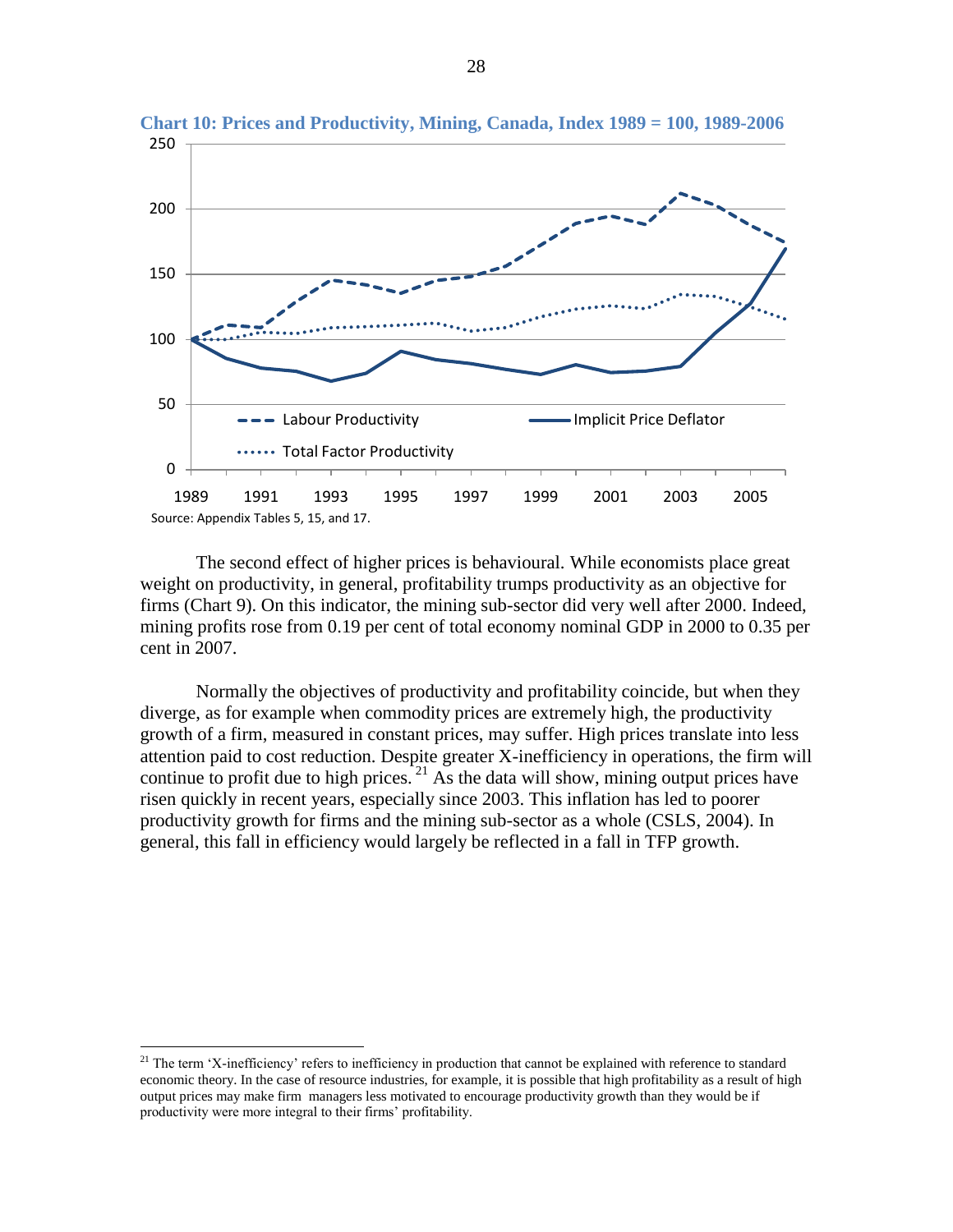

<span id="page-32-0"></span>**Chart 11: Prices and Productivity, Coal Mining, Canada, Index 1989 = 100, 1989- 2006**

Indeed, between 2003 and 2006, as prices for mining outputs have started to increase significantly, there appears to be a downward trend in productivity [\(Chart 10\)](#page-31-0).<sup>22</sup> These trends have varied across industry groups within mining.

The implicit price deflator for the coal mining industry group was stable from 1989 to 1997 [\(Chart 11\)](#page-32-0). Between 1997 and 2000, the coal deflator dropped by 23 per cent and TFP in the coal mining industries increased by 40 per cent. Since 2000 the price of coal has increased sharply, especially since 2004, while TFP in coal mining declined between 2000 and 2006 after peaking in 2001.

Overall, metal ore mining has also seen productivity change in the opposite direction as prices [\(Chart 12\)](#page-33-0). For instance, prices fell in the early 1990s, as measured by the implicit GDP deflator, while both TFP and labour productivity increased. This pattern has been replicated from 2003 to 2006 as prices have again increased, while productivity has fallen. Detailed data on the industries that make up the metal ore mining industry group allow us to develop a more detailed picture of trends.

 $\overline{a}$ 

 $^{22}$  The implicit deflator for mining was available to 2004, calculated from National Accounts estimates of real and nominal GDP. The implicit deflator estimates have been extended to 2006 by applying the growth rate of mining value added (current dollars) from Statistics Canada CANSIM Table 152-0005 (*Principal Statistics of the Mining Industry*) for the 2004-2006 period to the nominal GDP estimates from Statistics Canada"s national accounts. The level of total value added from Table 152-0005 is not consistent with the national accounts estimates, but the growth rates are similar.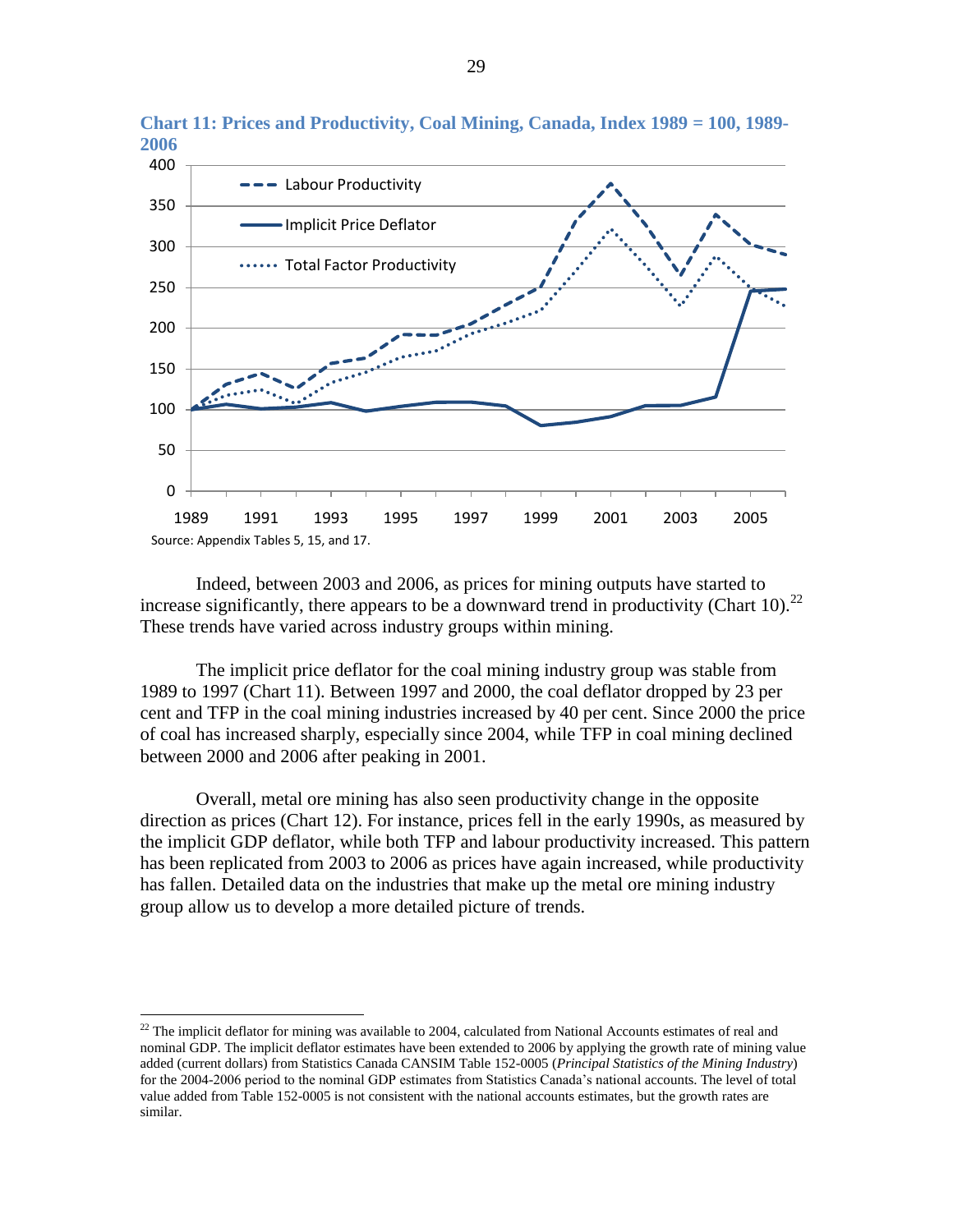

<span id="page-33-0"></span>**Chart 12: Prices and Productivity, Metal Ore Mining, Canada, Index 1989 = 100, 1989-2006**

For the gold and silver ore mining industry, real GDP per worker is calculated for the 1997-2006 period (Appendix Table 14a). There is a clear upward trend in the price of gold and silver between 2001 and 2007, each increasing by over seven per cent per year (Appendix Table 68). From a peak in 2001, real GDP per worker in the gold and silver ore mining industry declined by 5.38 per cent per year to 2006 [\(Chart 13\)](#page-34-0). The peak in productivity in 2001 and the trough of gold and silver prices in that same year imply a strong relationship between prices and productivity in the gold and silver mining industry. The reason productivity levels were the highest when prices were lowest is likely due to a reduction in the exploitation of the least profitable gold and silver deposits at that time. Smith (2004b) concluded that rising prices were the cause of negative labour productivity growth in the gold mining industry between 1973 and 1981, and falling prices contributed to positive labour productivity growth between 1981 and 2000. His conclusion is consistent with our results, *i.e.* that the reversal in price trends in 2001, with prices increasing from 2001 to 2006, has resulted in declining labour productivity.

It is interesting to note that Canada, as one of the few mineral-rich countries with a stable investment environment, ranked first in mineral exploration spending in 2006 (Hoffman, 2008). Increased exploration activities, which generally have a lower level of productivity than extraction activities, generally follow price movements in the underlying commodity. In Canada, increased exploration in recent years would not have an impact on labour productivity in mining, because exploration activities are part of the other support activities for mining" industry (NAICS code 213119), for which data were not available.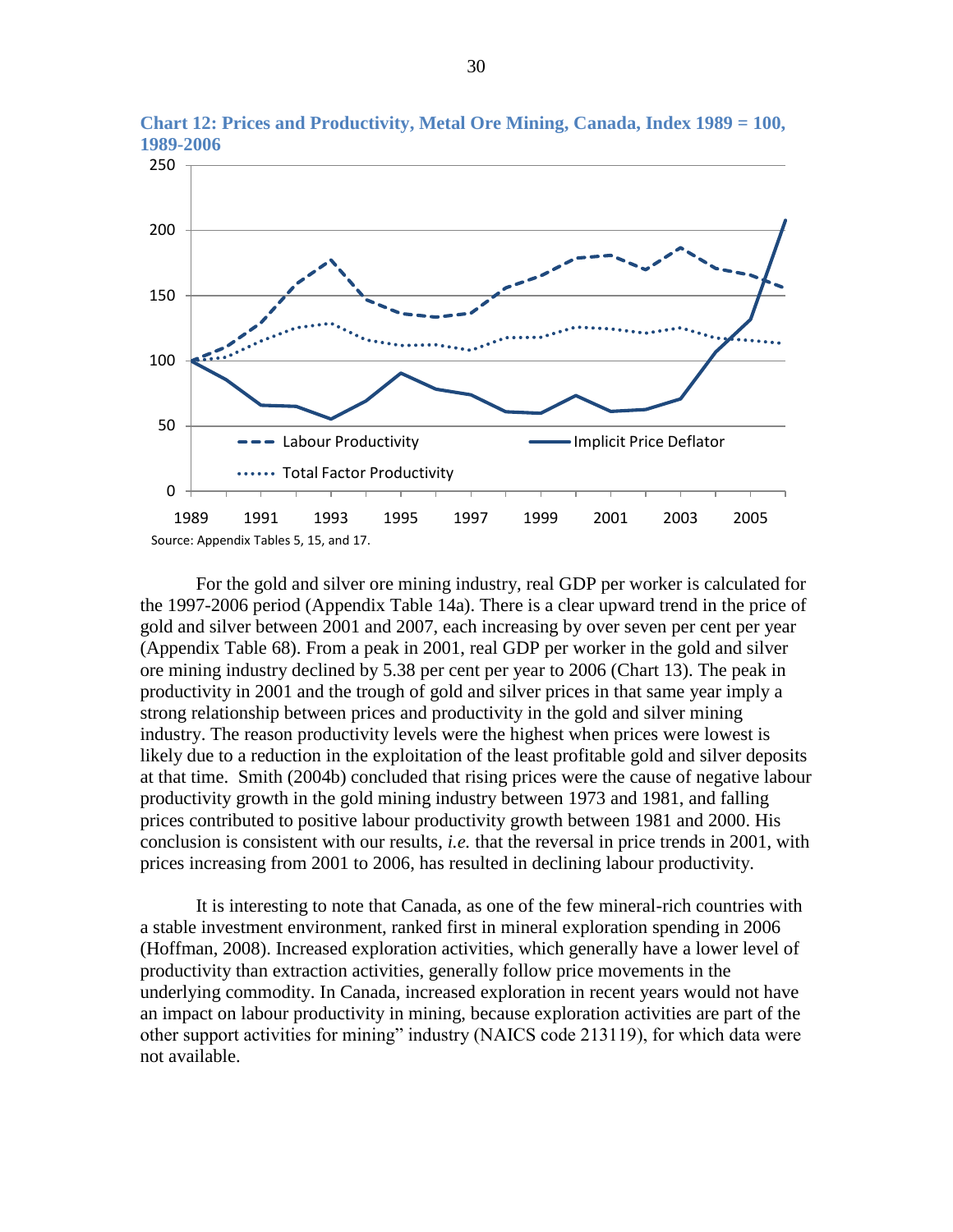

<span id="page-34-0"></span>**Chart 13: Prices and Productivity, Gold and Silver Ore Mining Industry, Canada, Index 1997 = 100, 1997-2006**

The iron ore mining industry experienced a slight decrease in real GDP per worker between 2000 and 2006 of 0.28 per cent per year after rising 3.10 per cent per year between 1997 and 2000 (Appendix Table 14a and [Chart 14\)](#page-35-1). The price of iron ore could have had an effect on productivity in the iron ore mining industry as prices rose by nearly 18 per cent per year between 2000 and 2006, while iron ore prices fell 1.53 per cent per year between 1997 and 2000 (Appendix Table 68). Yet, the lack of significant productivity declines in the iron ore mining industry suggests that rising prices have resulted in increased output of constant cost and constant quality iron ore. There has likely not been a compositional shift towards marginal iron ore deposits.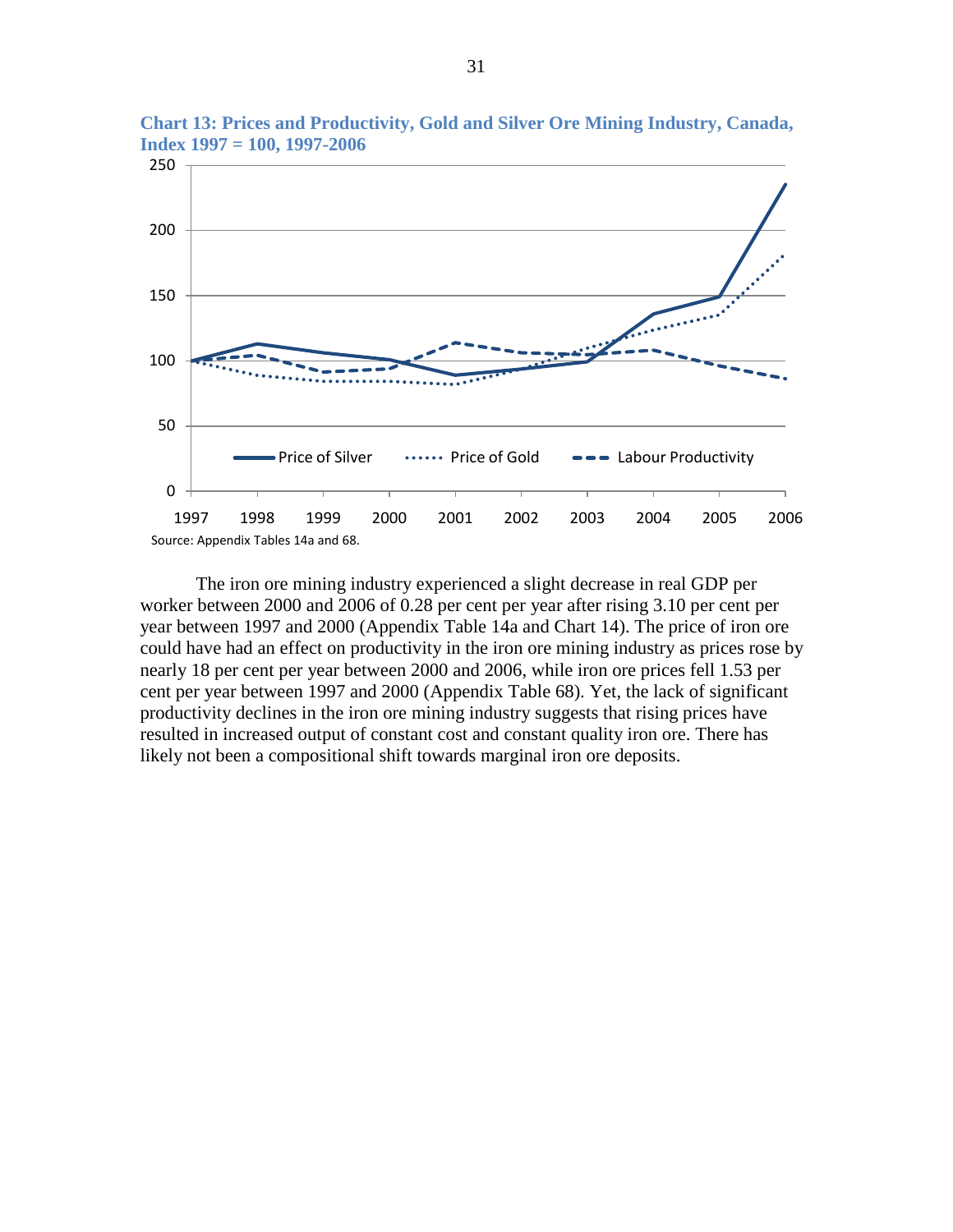

<span id="page-35-1"></span>**Chart 14: Prices and Productivity, Iron Ore Mining Industry, Canada, Index 1997 = 100, 1997-2006**

# <span id="page-35-0"></span>**C. Compositional Shifts Related to the Development of New Mining Industries**

An important compositional shift, which has increased productivity, is the rise of the diamond mining industry within the non-metallic mining industry group. Diamond mining is relatively new in Canada, beginning in 1998 with two mines, the Etaki and Diavik mines in the Northwest Territories. By 2003, the diamond mining industry accounted for 34 per cent of nominal value added in the non-metallic mineral mining and quarrying industry, and 15 per cent of nominal value added in mining overall.

The effect of the diamond mining industry on the overall mining sub-sector was surveyed in a CSLS report released in 2004 by Jeremy Smith "The Growth of Diamond Mining in Canada and Implications for Mining Productivity." Based on the limited data that are available, it appears that the knowledge and expertise developed by other mining industries in Canada has given the diamond mining industry a solid foundation [\(Summary](#page-36-0)  [Table 7\)](#page-36-0). Labour productivity growth<sup>23</sup> in diamond mining over the 2000-2006 period was above average, 5.64 per cent per year. More impressive is the very high level of labour productivity, \$666,152 (constant 1997 dollars) in 2006, reflecting the high degree of economic rent in the sale of rough diamonds. Since 1998 the level of real GDP per worker in the diamond mining industry has been at least three times as high as the level for the overall non-metallic mineral mining and quarrying industry.

 $\overline{a}$ 

 $2<sup>23</sup>$  Labour productivity for the diamond industry refers to real GDP per worker as data on hours worked are limited.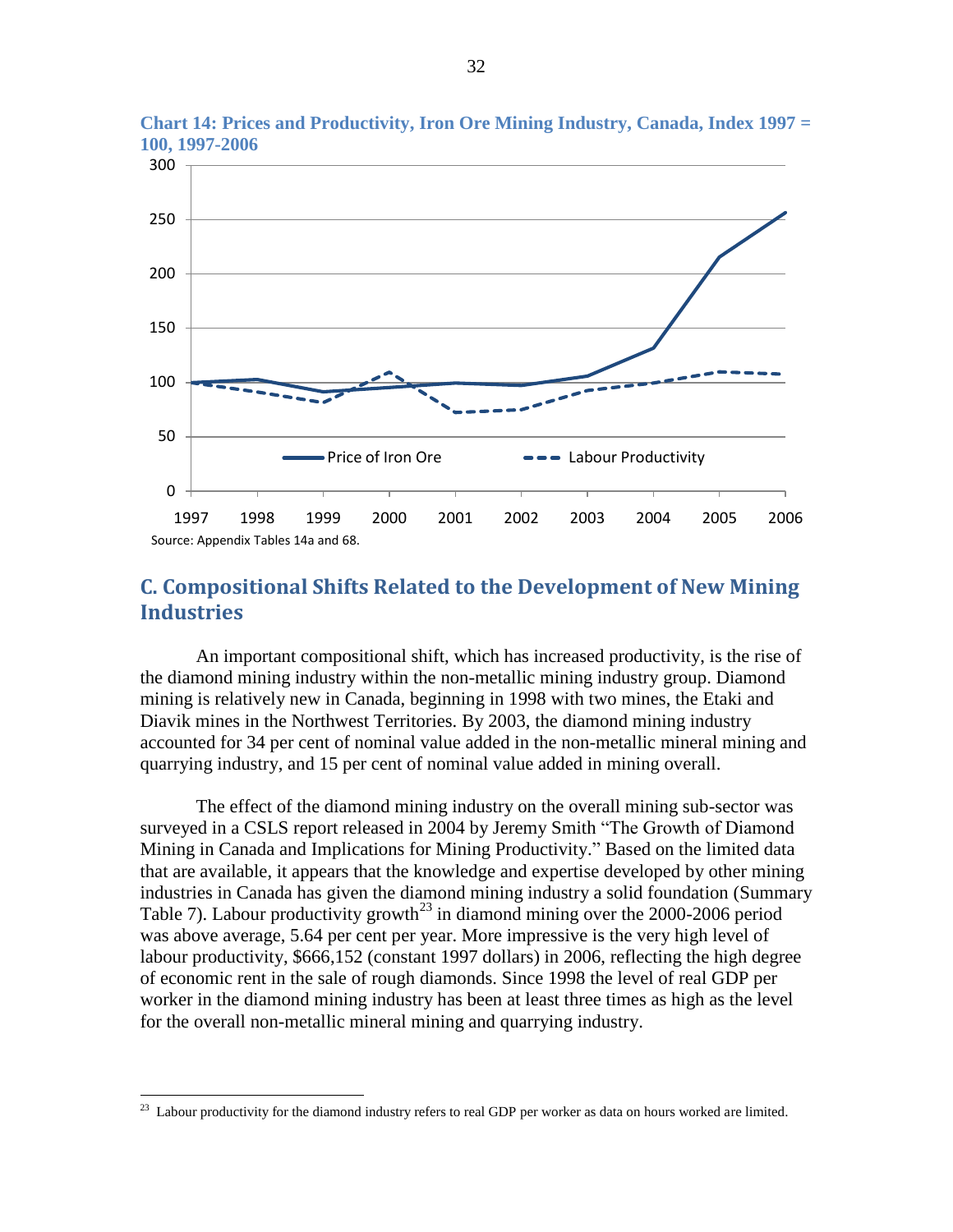|                                             | <b>Real GDP</b><br>(millions of<br>1997<br>dollars) | <b>Nominal GDP</b><br>(millions of<br>dollars)* | <b>Nominal GDP</b><br>as a Share of<br><b>Non-Metallic</b><br><b>Mining Nominal</b><br>GDP (%) | <b>Employment</b><br>(persons) | <b>Real GDP per</b><br><b>Worker</b><br>(constant<br>1997 dollars) | <b>Real GDP per</b><br>Worker as a<br><b>Share of Non-</b><br><b>Metallic</b><br><b>Mining Real</b><br>GDP per<br>Worker (%) |  |
|---------------------------------------------|-----------------------------------------------------|-------------------------------------------------|------------------------------------------------------------------------------------------------|--------------------------------|--------------------------------------------------------------------|------------------------------------------------------------------------------------------------------------------------------|--|
| 1997                                        | $\Omega$                                            | 0                                               | $\Omega$                                                                                       | $\Omega$                       | $\Omega$                                                           |                                                                                                                              |  |
| 1998                                        | 52                                                  | 54                                              | 1.88                                                                                           | 93                             | 559,140                                                            | 414.9                                                                                                                        |  |
| 1999                                        | 428.3                                               | 538.4                                           | 16.33                                                                                          | 387                            | 1,106,718                                                          | 708.5                                                                                                                        |  |
| 2000                                        | 303.9                                               | 459.7                                           | 14.93                                                                                          | 634                            | 479,338                                                            | 296.3                                                                                                                        |  |
| 2001                                        | 446.2                                               | 583.7                                           | 17.29                                                                                          | 731                            | 610,397                                                            | 350.2                                                                                                                        |  |
| 2002                                        | 545.4                                               | 615.4                                           | 18.16                                                                                          | 899                            | 606,674                                                            | 329.6                                                                                                                        |  |
| 2003                                        | 1,062.8                                             | 1,327.4                                         | 33.58                                                                                          | 1,189                          | 893,879                                                            | 407.8                                                                                                                        |  |
| 2004                                        | 1,454.6                                             | 1,816.7                                         | 36.58                                                                                          | 1,591                          | 914,264                                                            | 420.7                                                                                                                        |  |
| 2005                                        | 983.9                                               | 1,228.8                                         |                                                                                                | 1,352                          | 727,718                                                            | 371.0                                                                                                                        |  |
| 2006                                        | 914.6                                               | 1,142.3                                         |                                                                                                | 1,373                          | 666,152                                                            | 383.1                                                                                                                        |  |
| <b>Average Annual Growth Rate, Per Cent</b> |                                                     |                                                 |                                                                                                |                                |                                                                    |                                                                                                                              |  |
| 2000-06                                     | 20.16                                               | 16.38                                           |                                                                                                | 13.74                          | 5.64                                                               |                                                                                                                              |  |

<span id="page-36-0"></span>**Summary Table 7: Principal Statistics for the Diamond Mining Industry [NAICS 212392], Canada, 1997-2006**

**Source:** Statistics Canada CANSIM Table 152-0005

#### **Note:**

Real GDP measured in basic prices.

\* Real GDP data not available from 2003-2006 at the five-digit NAICS level. The average of the implicit deflator over the 1998- 2002 period was used to calculate an estimate of real GDP for the 2003-2006 period from total value added (current dollars) for the diamond mining industry which is available to 2006.

#### <span id="page-36-1"></span>**Summary Table 8: The Diamond Mining Industry's Contribution to Non-Metallic Mining Industry Productivity Growth, 2000-2005**

| . .                                  | <b>Diamonds [212392]</b> |         | <b>Non-Metallic Mining and</b><br><b>Quarrying with</b> |                 | <b>Non-Metallic Mineral</b><br><b>Mining and Quarrying</b> |                                     |             |         |                                     |
|--------------------------------------|--------------------------|---------|---------------------------------------------------------|-----------------|------------------------------------------------------------|-------------------------------------|-------------|---------|-------------------------------------|
|                                      |                          |         |                                                         | <b>Diamonds</b> |                                                            | without Diamonds                    |             |         |                                     |
|                                      | Real<br>GDP              | Workers | Real<br>GDP<br>per<br>Worker                            | Real<br>GDP     | Workers                                                    | Real<br><b>GDP</b><br>per<br>Worker | Real<br>GDP | Workers | Real<br><b>GDP</b><br>per<br>Worker |
| 2000                                 | 304                      | 634     | 479,338                                                 | 2,780           | 20,300                                                     | 136,946                             | 2,476       | 19,666  | 125,908                             |
| 2005                                 | 984                      | 1,352   | 727,811                                                 | 4,139           | 20,600                                                     | 200,922                             | 3.155       | 19,248  | 163,913                             |
| Average Annual Growth Rate, Per Cent |                          |         |                                                         |                 |                                                            |                                     |             |         |                                     |
| 2000-05                              | 26.48                    | 16.35   | 8.71                                                    | 8.29            | 0.29                                                       | 7.97                                | 4.97        | $-0.43$ | 5.42                                |

Source: Summary Table 12 and Appendix Tables 1, 6 and 15. Note: Real GDP in millions of constant 1997 dollars.

Given the very high level of output per worker in the diamond mining industry and the strong growth of the industry in recent years, the labour productivity growth of the non-metallic mineral mining and quarrying industry has been favourably affected by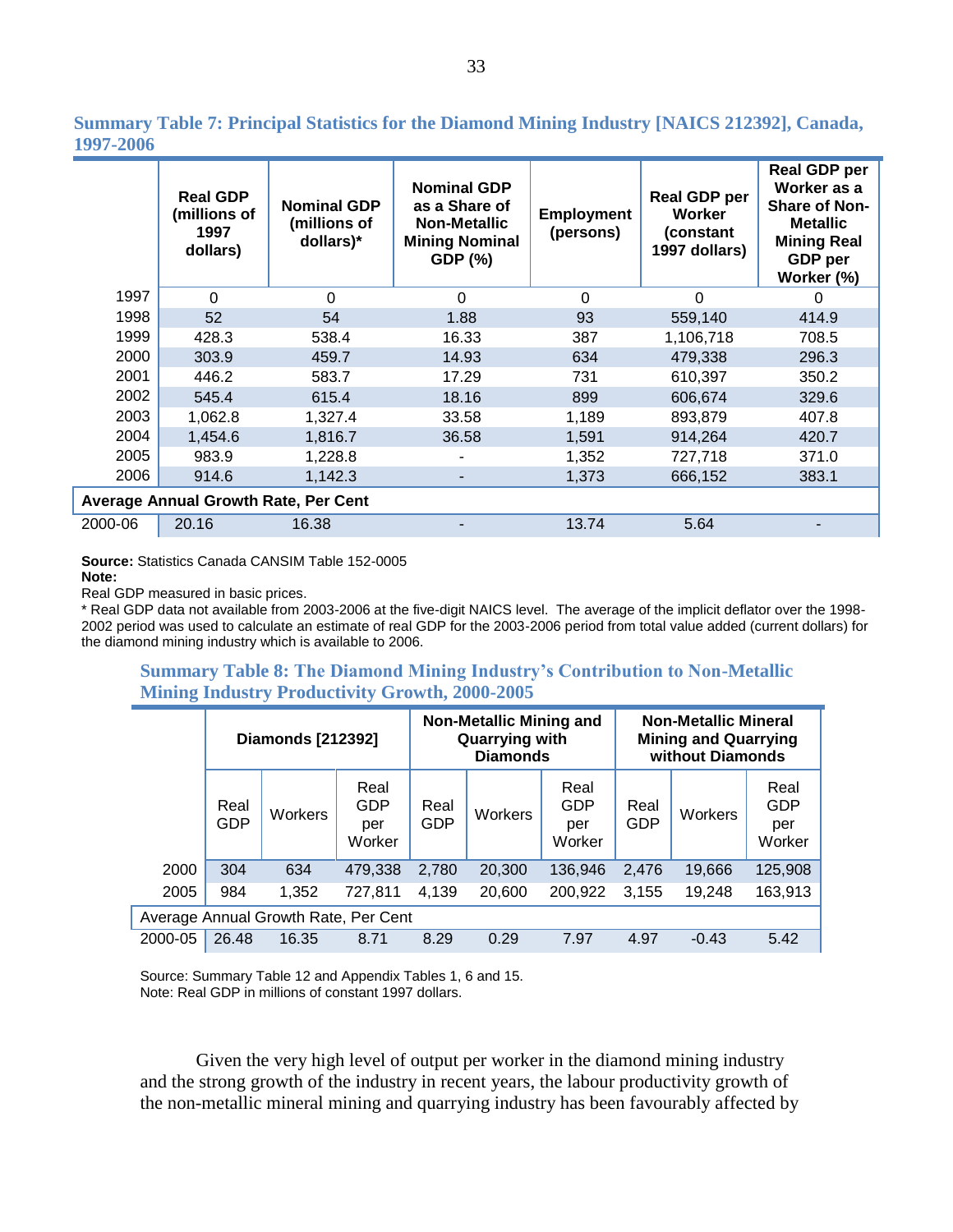this compositional shift. Following Smith (2004c), real GDP per worker in the nonmetallic mineral mining and quarrying industry would have grown 3.08 percentage points slower per year between 2000 and 2005 without the diamond mining industry [\(Summary](#page-36-1)  [Table 8\)](#page-36-1). The level of real GDP per worker in this sector would have been nearly \$40,000 (constant 1997 dollars) lower in 2005 in the absence of the diamond mining industry.

## <span id="page-37-0"></span>**D. Lagging Innovation and Technological Progress**

Innovation and technological progress are key drivers of productivity growth. In practice, however, it is difficult to assess the pace of innovation and technological progress. Innovation measures, such as the growth of research and development (R&D) can be used as indicators of the rate of change of technological progress. However, R&D trends within mining may not be relevant as the sub-sector can draw on international technological advances as well as progress in other sectors. For example, research undertaken by the higher education sector, government or other sectors which supply inputs (*e.g.* machinery) to mining will be excluded from R&D measures for mining despite being relevant. Further, R&D is neither a necessary nor sufficient condition for innovation or technological progress (CSLS, 2005). This section will first present estimates of R&D expenditures provided by Statistics Canada. It will then provide estimates from a 2006 study by the Council of Canadian Academies. The section will conclude with a brief look at innovation in mining from the Statistic Canada"s Survey of Innovation.

#### <span id="page-37-1"></span>**i. R&D Expenditures and R&D Intensity**

According to Statistics Canada"s Business Enterprise Research and Development (BERD) expenditure estimates, in mining and related services (including NAICS industries 213117 (contract drilling) and 213119 (other support activities for mining)), intramural R&D expenditures decreased by 13 per cent between 2000 and 2007 in nominal terms. A 2001 study by Global Economics Limited, produced for the Mining Association of Canada, found that the majority of mining industry R&D expenditures was meant to improve processes or develop new processes to reduce extraction costs.

R&D intensity, measured as nominal R&D expenditures over nominal value added, stayed above one per cent for the business sector in Canada between 1994 and 2004 [\(Chart 15\)](#page-38-0).<sup>24</sup> Mining and related support activities experienced falling R&D intensity from 1994 to 2004, dropping from 1.05 to 0.42.

#### <span id="page-37-2"></span>**ii. Council of Canadian Academies Study**

 $\overline{a}$ 

The Council of Canadian Academies published a study in 2006, *The State of Science & Technology in Canada* for Industry Canada. The report addressed the connection between science and technology (S&T) and innovation. Although there is no "linear progression" between  $S\&T$  and innovation, the study noted that  $S\&T$  is essential

<sup>&</sup>lt;sup>24</sup> Available only to 2004 as nominal value added is only available up to 2004 while R&D intramural expenditures are available to 2007.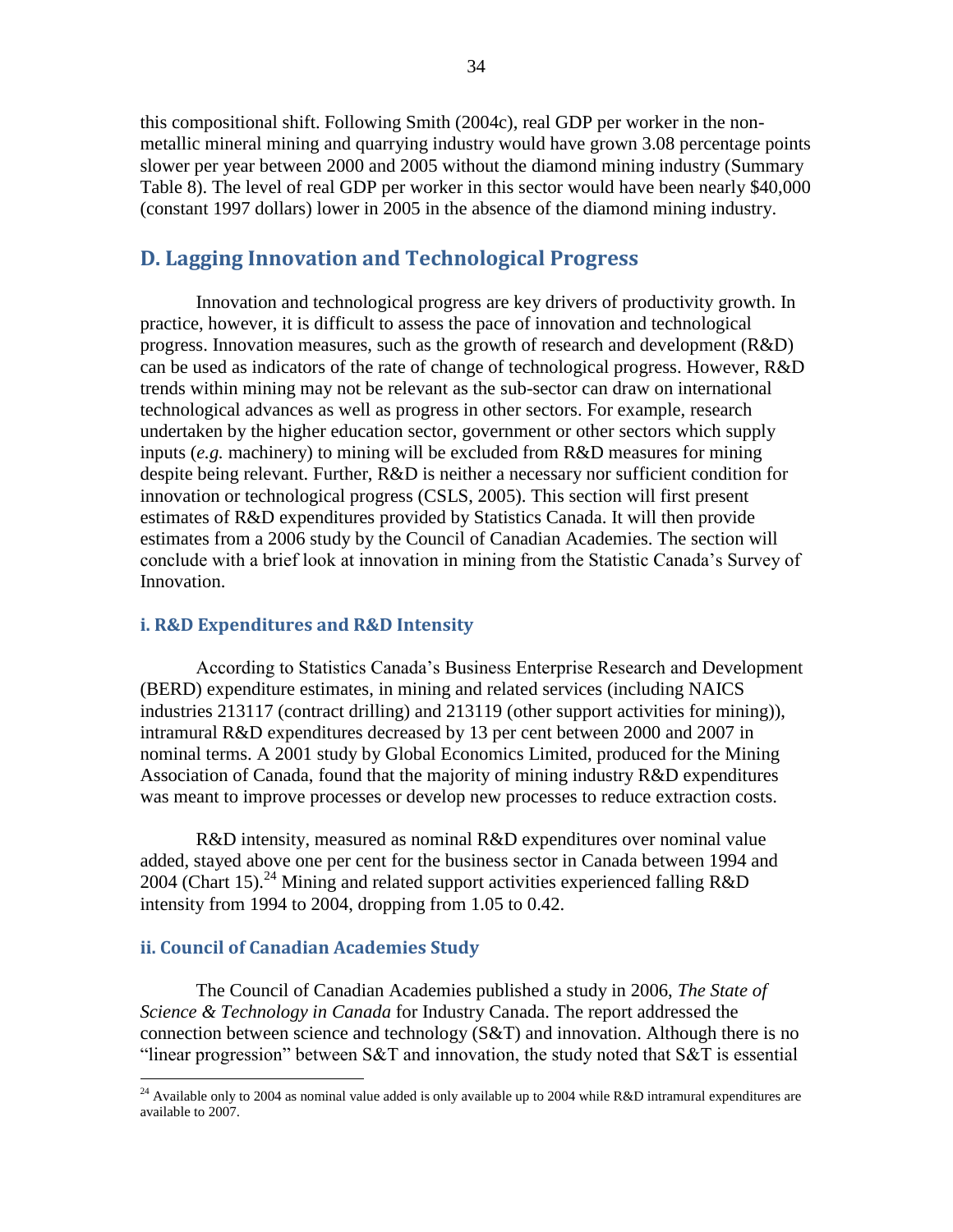for an economy"s capacity to innovate. The study undertook various approaches to identify the strengths and weaknesses of Canada"s S&T system. The first approach was an opinion survey of Canadian S&T experts who were asked to rank the strength of S&T and its application in 50 areas. According to the survey, mining exploration ranked sixth, mineral extraction and primary processing ranked seventh, and mining and mineral processing ranked thirteenth. Survey respondents were also asked to rank federal government research institutions; Natural Resources Canada institutions as well as federal environmental regulation institutions were given high ranks in terms of S&T capacity and infrastructure.

<span id="page-38-0"></span>**Chart 15: Research and Development Intensity, Mining, Canada, R&D Expenditure as a Share of GDP, Per Cent, 1994-2004**



A second approach was a bibliometric perspective which measured the intensity of Canadian publications in various fields relative to the rest of the world. This analysis found that publication intensity was above the world average in the mining and mineral process engineering and in the geology. The study also included a review of the foreign perspective on Canada"s S&T strengths in which natural resources, specifically mining and energy, were given high rankings consistent with the domestic survey results. The perception of Canada as a world leader in mining technology suggests that lagging technical progress does not explain the post-2000 mining productivity growth slowdown. However, there is no time series data to determine whether the pace of technological progress has fallen off since 2000 despite Canada"s high rank in this area on the global stage.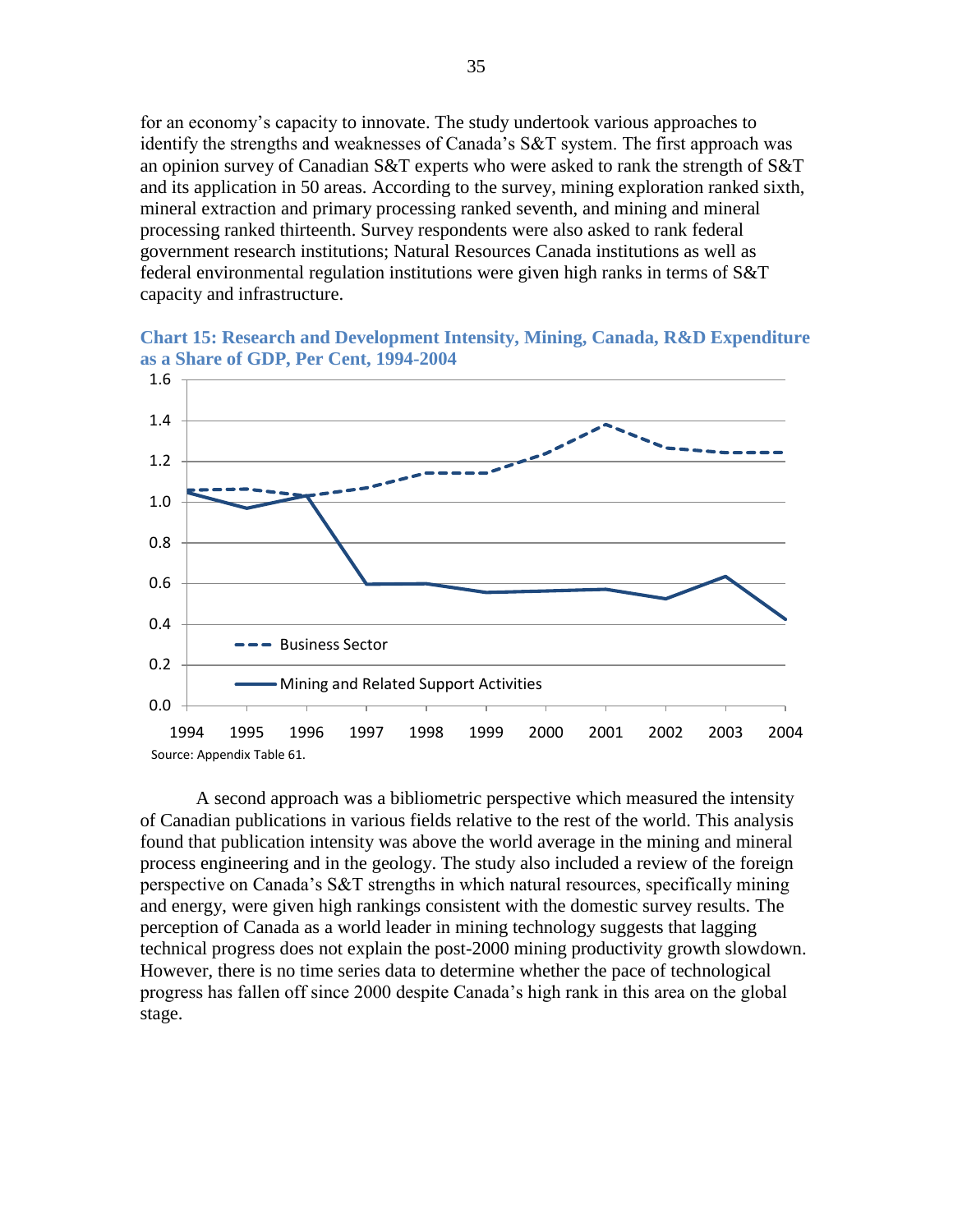#### <span id="page-39-0"></span>**iii. Statistics Canada Survey of Innovation**

Statistics Canada released a report examining innovation in industries serving the mining and forestry industries based on the *2003 Survey of Innovation* (Lonmo and Schann, 2005). Their study looked at two industries specific to mining over the 2001- 2003 period: "contract drilling (excluding oil and gas)" and "other support activities for mining" (NAICS codes 213117 and 213119 respectively). "Other support activities for mining" includes exploration activities that are often accomplished using purchased services of specialty businesses to obtain core samples. The report highlighted that 84 per cent of establishments in the "other support activities for mining" industry reported Canada-first innovations and 47 per cent reported world-first innovations. Of the establishments engaged in "contract drilling (excluding oil and gas)," 22 per cent reported both Canada-first and world-first innovations. A 2002 Statistics Canada paper focused on innovation in the mining industry based on the *1999 Survey of Innovation* (Schaan, 2002). This report found that less than one in ten mining establishments developed new technologies, but half of the mining establishments introduced new technologies. This indicates that most mining establishments in Canada purchase off-theshelf technology, or customize and modify existing technologies.

Given these three studies there does not seem to be any evidence of deceleration in terms of innovation or technological progress in mining since 2000. Surveys of innovation indicate that new technologies that have been developed outside of the mining sub-sector are being implemented and adopted. Additionally, it seems plausible that mining is making progress in terms of extraction processes causing the real cost of extraction to fall (i.e. less inputs are needed). However, nominal costs of extraction are rising because of rising input prices.

# <span id="page-39-1"></span>**E. Deterioration of the Average Quality of the Workforce**

The quality of the labour force significantly affects labour productivity levels and growth. The level of skill and the ability to acquire new skills, proxied by educational attainment, can fuel labour productivity growth (CSLS, 2003). The level of advanced technology in mining requires a workforce that is highly educated and experienced in technical mining extraction and computer technology (Mining Association of Canada, 2007). Since mining has experienced rapid labour input growth some have suggested that this low rate of unemployment and subsequent hiring of low quality workers has caused the average quality of the workforce to deteriorate.

#### <span id="page-39-2"></span>**i. Rapid Employment Growth**

Employment in mining increased 3.35 per cent per year between 2000 and 2007, while total economy employment increased by only 1.85 per cent per year over that same period (Appendix Table 6). Coal mining experienced slow employment growth of 1.24 per cent per year, metal ore mining had an increase in employment of 2.91 per cent per year, and the non-metallic mineral mining and quarrying industry experienced strong positive employment growth of 4.50 per cent per year. This rapid increase in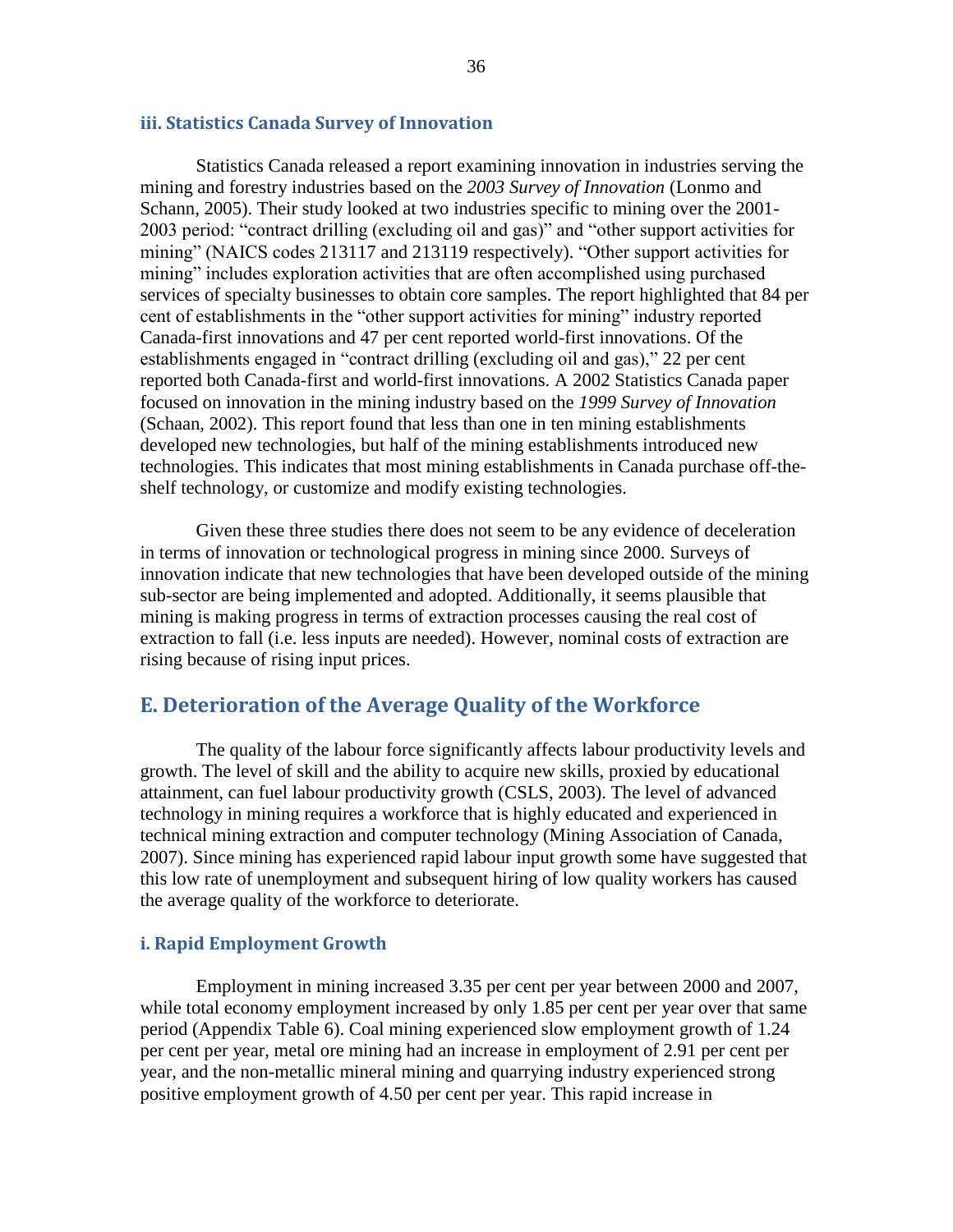employment, particularly in the non-metallic mineral mining and quarrying industry group, suggests that the quality of new hires could significantly affect the average quality of the workforce.

|                                                                                 | All<br>Industries* | Aggregate<br><b>Mining</b> | Coal<br><b>Mining</b> | <b>Metal Ore</b><br>Mining | <b>Non-Metallic</b><br><b>Mineral Mining</b><br>and Quarrying |
|---------------------------------------------------------------------------------|--------------------|----------------------------|-----------------------|----------------------------|---------------------------------------------------------------|
| Average Years of<br>Schooling                                                   | 13.76              | 12.84                      | 13.27                 | 13.72                      | 12.55                                                         |
| Employment by Highest Level of Educational Attainment as a Per Cent of Industry |                    |                            |                       |                            |                                                               |
| <b>Employment</b>                                                               |                    |                            |                       |                            |                                                               |
| 0-8 Years                                                                       | 2.56               | 3.90                       | na                    | na                         | na                                                            |
| Some High School                                                                | 10.36              | 14.26                      | na                    | 13.31                      | 16.97                                                         |
| <b>High School Graduate</b>                                                     | 20.35              | 19.69                      | 25.64                 | 13.99                      | 25.23                                                         |
| Some Post-Secondary                                                             | 8.22               | 5.77                       | na                    | na                         | 8.26                                                          |
| Post-Secondary<br>Certificate or Diploma                                        | 35.02              | 44.65                      | 44.87                 | 50.51                      | 36.70                                                         |
| University Degree or<br>Above<br><b>Source: Tables Appendix 62-66.</b>          | 23.48              | 11.71                      | na                    | 15.70                      | na                                                            |

<span id="page-40-2"></span>

| <b>Summary Table 9: Employment by Highest Level of Educational Attainment in</b> |  |  |
|----------------------------------------------------------------------------------|--|--|
| <b>Mining, Canada, 2007</b>                                                      |  |  |

#### <span id="page-40-0"></span>**ii. Educational Attainment**

The average years of schooling in mining was below the all industries average in 2007; this was true of workers in the coal mining, metal ore mining, and non-metallic mineral mining and quarrying industries as well (Appendix Tables 62-66 and [Summary](#page-40-2)  [Table 9\)](#page-40-2). The industry with the lowest average years of schooling was the non-metallic mineral mining and quarrying industry, where an average worker had 12.55 years of schooling, a difference of 1.22 years from the all industry average. The percentage of workers with a post-secondary certificate or diploma was above 40 per cent in mining in 2001, slightly above the percentage for the Canadian labour force as a whole. Over 40 per cent of workers in the coal mining industries and the metal ore mining industries had a post-secondary certificate or diploma as their highest level of educational attainment. In the aggregate mining sub-sector, only 11.71 per cent of workers had a university degree in 2007. This situation likely reflects the high proportion of production workers in mining.

#### <span id="page-40-1"></span>**iii. Labour Composition**

 $\overline{a}$ 

Statistics Canada estimates labour composition, the ratio of labour input<sup>25</sup> to hours worked, which can be used as a proxy for average quality of the workforce (Appendix Table 70 and [Chart 16\)](#page-41-0). An increase in labour composition reflects an increase in

 $25$  Labour input is a chained-Fisher index of aggregate hours worked adjusted for quality with workers classified by education, work experience, and employment category (self-employed or employee), aggregated using hourly compensation as weights.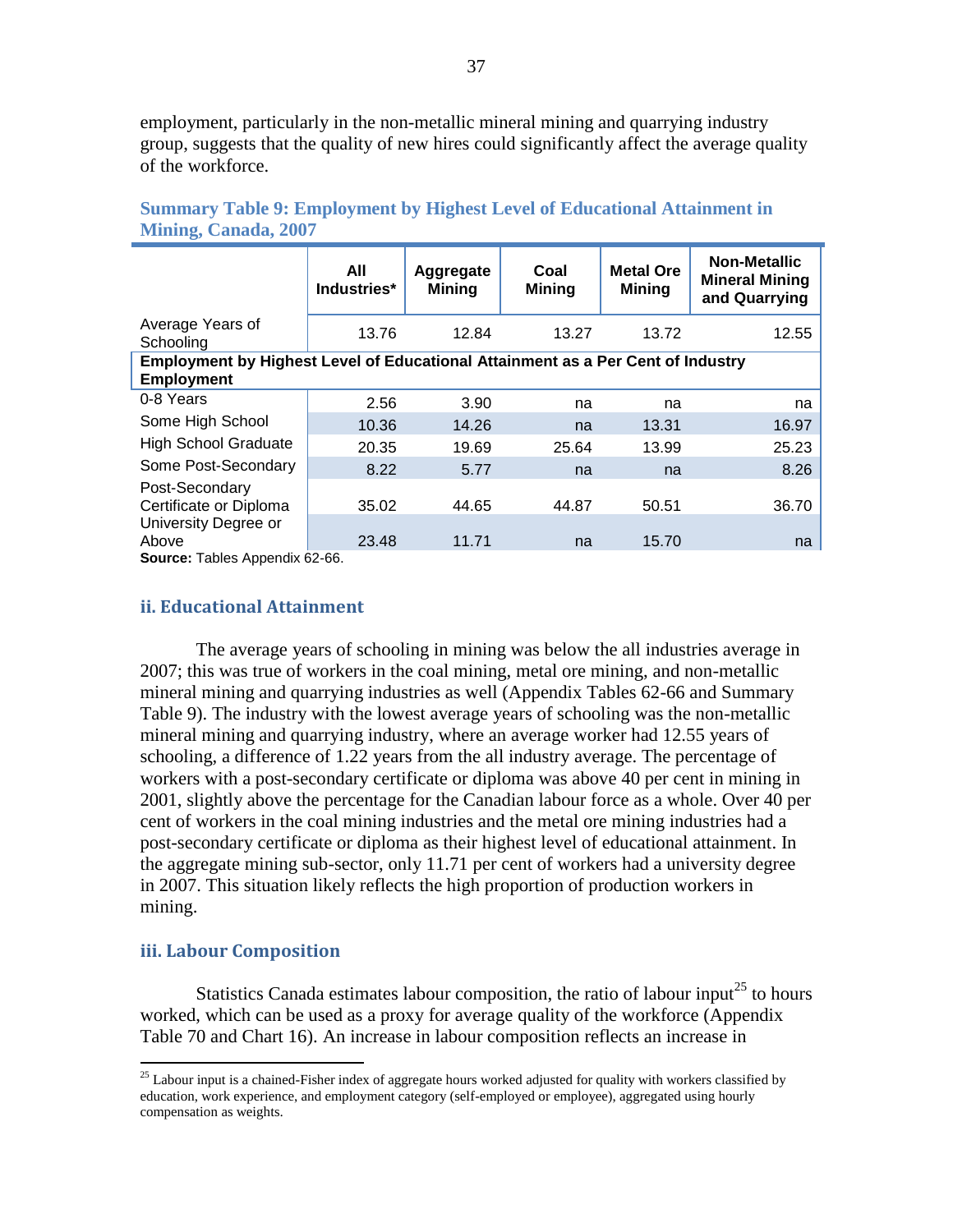educational attainment and work experience. While data were only available to 2004 at the time this report was prepared, it is apparent that growth in labour composition in mining since 2000 has slowed considerably from the pace observed in the 1980s and 1990s. This slowdown is evidence that the average quality of the workforce in mining may be deteriorating relative to other industries.



### <span id="page-41-0"></span>**Chart 16: Labour Composition in the Business Sector and in Mining, Canada, Average Annual Growth Rates, Per Cent, 1981-2004**

Source: Appendix Table 70

 $\overline{a}$ 

With high levels of labour input growth since 2000, there appears to have been deterioration in the quality of mining industry's workforce relative to other industries. The quality of the workforce will likely become a larger determinant of the productivity of the industry in the coming years as the Mining Association of Canada (MAC, 2007) identified human resources as a key challenge for the industry. In the next decade, MAC estimates that the Canadian mining industries' workforce will need to expand by 81,000 workers. Over this decade it is estimated that 65 per cent of Canadian geoscientists will reach age 65. Additionally, the number of workers over age 50 is two- to five-times greater than the number of workers under age 30 for all skill categories in mining. Finally, the number of mining engineers graduating from Canadian universities is below the requirements of the industry<sup>26</sup> and Canadian companies are facing competition from foreign firms recruiting Canadian graduates. Although most Canadian industries are experiencing an aging workforce due to Canada"s aging population, the reality of an aging workforce is more pronounced in mining than in many other Canadian industries (MAC, 2007).

 $^{26}$  In 2005, it was estimated that 100 mining engineers graduated from Canadian universities, a third fewer than what was required by the industry (MAC, 2007).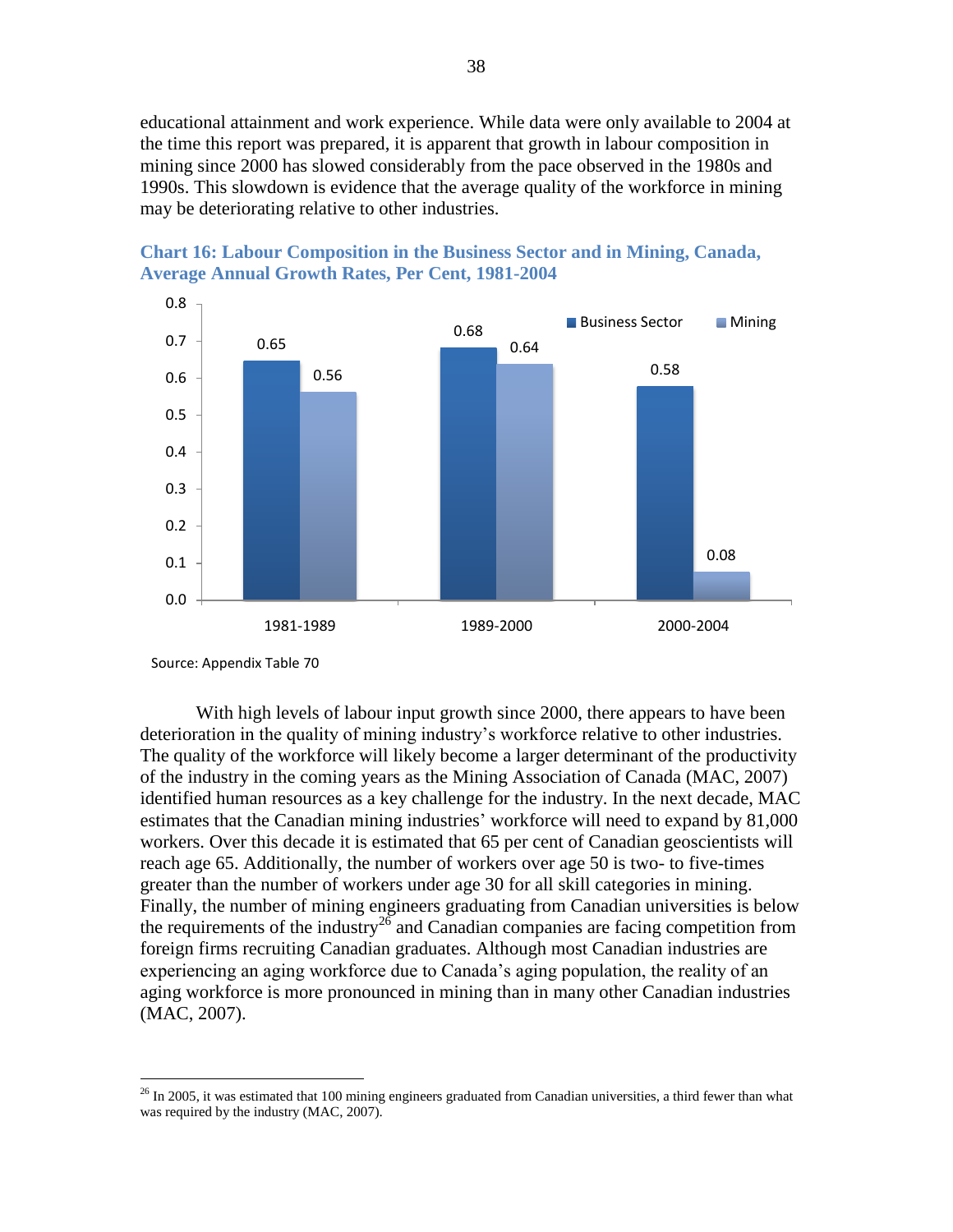### <span id="page-42-0"></span>**F. Greater Environmental Regulation**

It is unclear whether more burdensome environmental regulation has an overall detrimental effect on productivity. Increased resources allocated towards processes needed to meet environmental standards that do not improve the efficiency of the production process will certainly decrease productivity. These resources, however, may indirectly lead to improved productivity-enhancing processes (CSLS, 2004). Despite rising costs associated with environmental regulations, a 2002 study identified strong federal and provincial government support for the mining and oil and gas extraction sector compared to governmental support for environmental protection (Winfield *et al.*, 2002). This governmental support may have dampened the effect of environmental regulation on the sector's productivity. Another issue to consider is that the value of improvements in the state of the environment arising from environmental expenditures is not captured in conventional measures of productivity despite enhancing living standards. Alternatively, if the state of the environment is worse due to mining, a productivity measure which accounts for environmental degradation would indicate that this industry is doing far worse than the conventional measures indicate (Gollop and Swinand, 2001).

Statistics Canada (2004) provides estimates of total expenditures on environmental protection (EP) by sector and sub-sector for the 1996-2004 period (Appendix Table 69).<sup>27</sup> The mining sub-sector spent an estimated \$463 million dollars on EP in 2004, representing 3.7 per cent of mining current dollar value added. In 2004, the entire business sector spent an estimated \$6,754 million dollars on EP, or 0.7 per cent of total current dollar business sector value added.

In 2004, irrespective of the industry, about 36 per cent of total expenditure on pollution abatement and control (PAC), and pollution prevention occurred in the western provinces and territories.<sup>28</sup> Operating expenditures on PAC and pollution prevention were highest in Ontario, which accounted for more than one-third of total operating expenditures, while Alberta accounted for nearly one-quarter. Capital expenditures on PAC and pollution prevention were highest in Alberta, which accounted for over 40 per cent of total expenditures, Ontario accounted for 23 per cent (Statistics Canada, 2004).

The estimates of EP expenditures suggest mining faces a greater environmental regulation burden than other sectors and sub-sectors. Expenditures on EP have increased by 43 per cent in mining and by 62 per cent in the business sector between 1996 and 2004. The share of total business sector EP expenditures undertaken in mining has not changed significantly over that period, remaining around seven per cent. Similarly, EP expenditures as a share of nominal GDP in mining remained around 4 per cent over the period (Appendix Table 69 and [Chart 17\)](#page-43-1).

 $\overline{a}$ 

 $27$  Environmental Protection includes the following activities: environmental monitoring, environmental assessments and audits, reclamation and decommissioning, wildlife and habitat protection, pollution abatement and control processes (end-of-pipe), pollution prevention processes, and fees, fines and licenses.

<sup>&</sup>lt;sup>28</sup> Western province and territories includes Manitoba, Saskatchewan, Alberta, Yukon Territory, Northwest Territories, and Nunavut.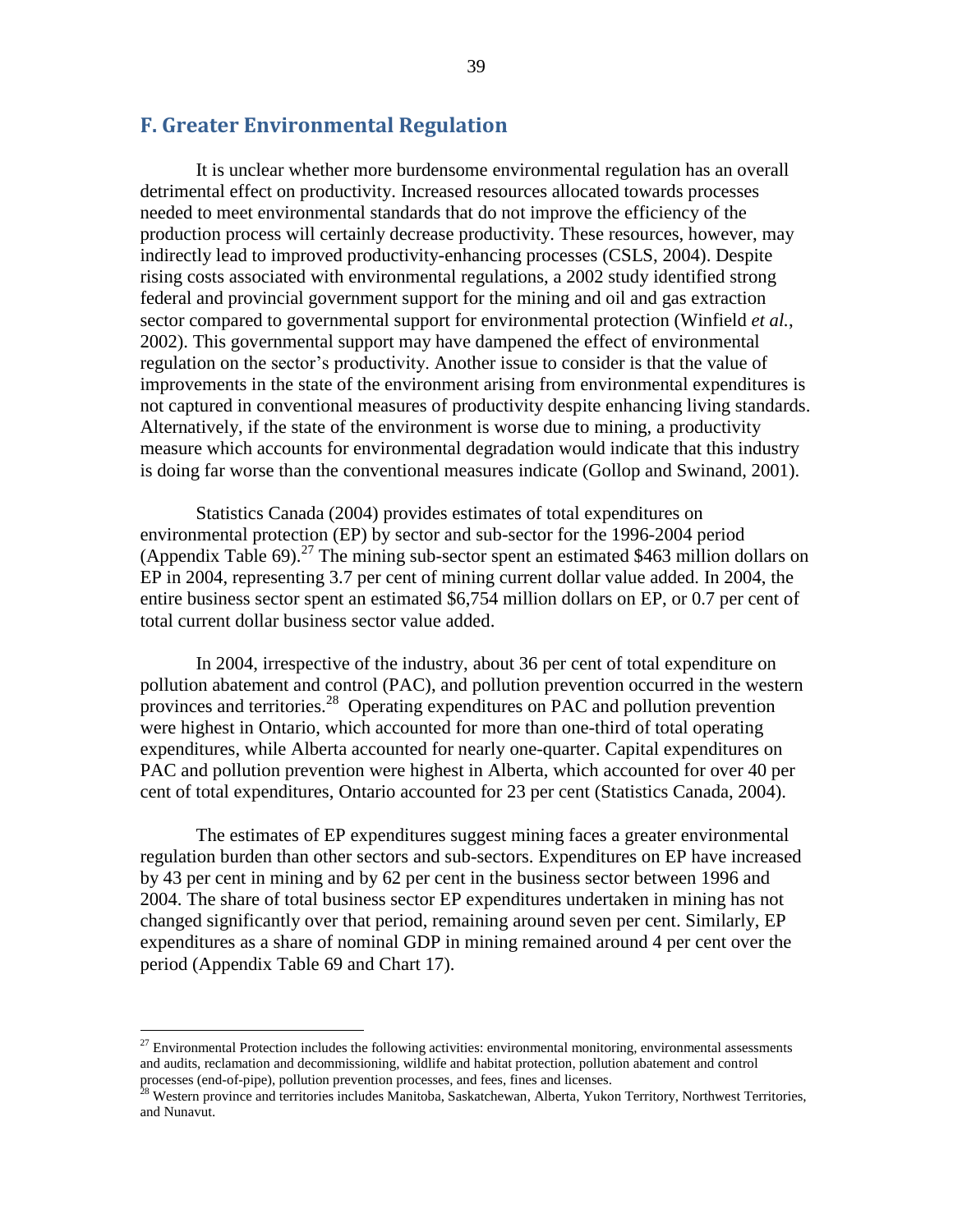

<span id="page-43-1"></span>**Chart 17: Environmental Expenditures as a Share of Nominal GDP, Canada, 1996- 2004**

Despite the fact that mining faces a greater environmental regulatory burden, it does not appear that this burden has changed significantly since 2000. While the level of EP expenditures increased dramatically between 2000 and 2004 in mining (from \$410 millions to \$463 millions), as a percentage of nominal GDP, the EP expenditures actually decreased (4.37 per cent versus 3.65 per cent). Therefore, it does not appear as though environmental regulation is a likely cause of the post-2000 productivity slowdown.

# <span id="page-43-0"></span>**G. Deterioration of Average Quality of Resources Independent of Price Effects**

Independent of price effects, the geological characteristics of resources extracted by miners may have contributed to the productivity slowdown. In the natural resources literature, a decline in the quality of a resource is associated with a rise in the cost of extraction. The quality of an extractive resource is determined by various characteristics: geographical location, size of resource deposit, ease of extraction, and grade and purity of deposit. Over time, independent of price movements, the quality of extractive resources tends to decline since large, easily accessible resources are often the first to be located and extracted. However, the deterioration of resource quality independent of price effects is not easily identifiable as mining activity is often determined by resource prices. There are often many forces affecting the quality of a resource, notably: price, transportation costs, and geological characteristics.

In mining, the average grade of ore mined is an indicator of the quality of the resource. An ore grade is a measure of the concentration of a mineral in the surrounding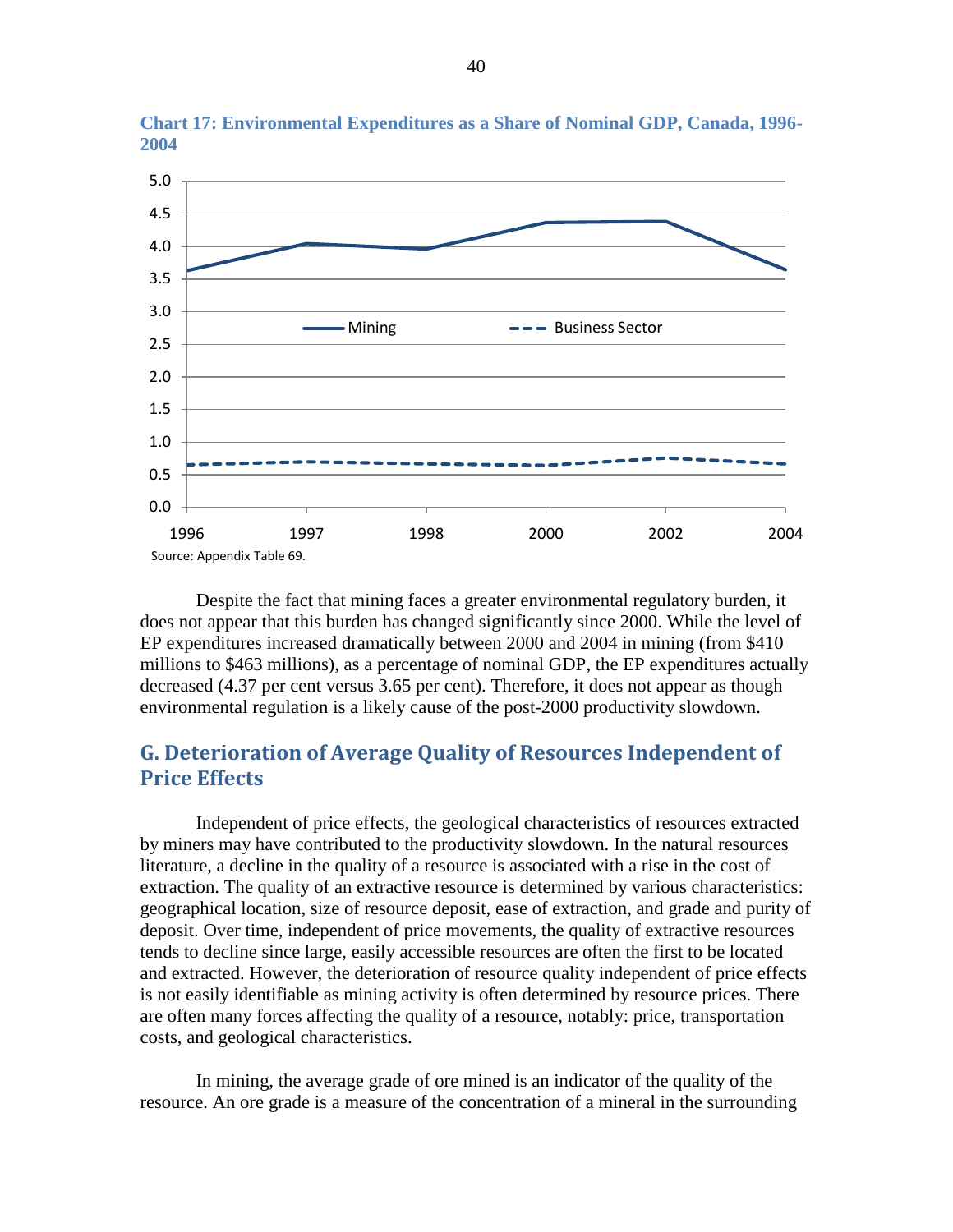volume of ore in a mineral deposit. The grade of a specific ore is measured according to deposit type, a categorization based on geological characteristics of a deposit such as how the deposit was formed. Lydon *et al.* (2006) provide historical data on the average grade of ores mined in Canada from 1977 to 2003 for various deposit types. Lode gold deposits, the largest producing deposit type of gold, show an increase in the average grade of gold ores mined. Volcanogenic massive sulphide (VMS) ore deposits, Canada"s prime source for silver and zinc ore, have shown constant average grades of silver and zinc as well as copper and gold. Magmatic nickel-copper deposits, from which the majority of nickel deposits are extracted, show a slight increase in the average grade of nickel over the time period. The average grade of copper ore mined from this type of deposit has stayed constant over the period after spiking in the mid 1990s. Uranium deposits have produced a constant high grade of uranium ore despite price fluctuations. SEDEX deposits, which allow for large tonnage mining of zinc, lead and silver, have shown constant average grades of lead and silver ore and a gradual increase in the grade of zinc ore. Overall, the data do not support the hypothesis that there has been deterioration in the quality of various mainstay ores mined in Canada.

### <span id="page-44-0"></span>**H. Labour Relations**

 $\overline{a}$ 

According to Statistics Canada, the unionization rate is declining in some natural resource industries. The unionization rate in the forestry, fishing and mining and oil and gas extraction sector fell from 30.9 per cent in 1997 to 22.6 per cent in 2007 (Appendix Table 72). These are much lower rates than in the 1970s and 1980s. In 1976, 43.2 per cent of natural resource industry employees (including the utilities industry) were unionized, (Galarneau, 1996). This figure fell to 33.5 per cent in 1986. The total number of strikes in Canada fell from 1,028 in 1980, to 379 in 2000 and to 293 in 2005.<sup>29</sup>

There is an extensive literature on unionization and labour relations, most in relation to coal mining. The implications of this literature can be extended to the aggregate mining sub-sector due to similar work conditions and production processes. Much of the literature on unionization and workplace safety regulation focuses on the 1970s, when safety regulations became more stringent and there was increased strike activity in the coal mining industry (Naples, 1998; Darmstadter. 1999; and Ellerman *et al.*, 2001).

Naples (1998) found that labour unrest and strike activity had a more noticeable effect on the productivity slowdown of the 1970s than did unionization. It is not surprising that a negative relationship between unionization and mining productivity has been identified in the 1970s; unions were the first to call for safety regulations, which required firms to make considerable adjustments to their production process. Chezum and Garen (1998) investigate the possible effect of unionization on productivity in US coal mining in the early 1980s. They conclude that the positive relationship between productivity levels and unionization in coal mining in that period is likely spurious since unions tended to be more prevalent in mines that had favourable geological attributes

<sup>&</sup>lt;sup>29</sup> These figures are not specific to mining, and should be viewed as suggestive of broad trends.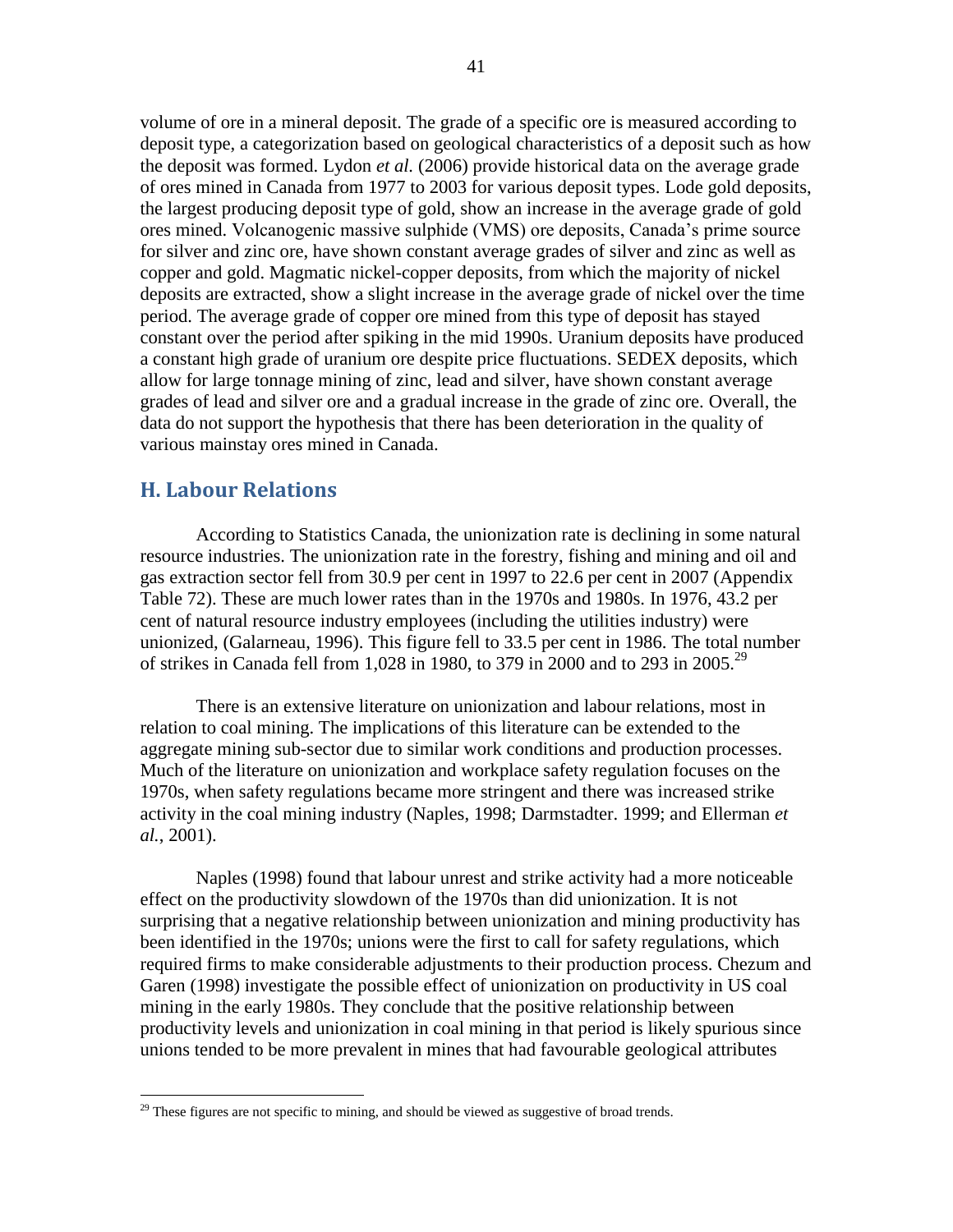(Smith, 2004a). Their work implies that the effect of unionization on productivity in coal mining is likely minor.

# <span id="page-45-0"></span>**I. Taxation**

The taxation policies facing the industry could have productivity effects since such policies affect the incentives to invest.<sup>30</sup> Brewer, Bergevin and Arseneau (1999) and Dahlby (1999) provide detailed reviews of the tax policies facing Canadian mining industries. Mining companies face both corporate taxes and resource royalties; the latter are designed to capture the economic rent of mineral extraction, or in other words the return over and above the cost of extracting the resource. There are, however, special provisions in the corporate tax code for mining, including deductibility of exploration expenses and accelerated depreciation on some capital investments. Overall Dahlby (1999) finds that the taxation burden for Canadian mining industries is below that of other Canadian industries and comparable to that for mining industries in other countries. Therefore, the Canadian taxation system does not appear to be impeding innovation in  $mining.<sup>31</sup>$ 

Profit data from Statistics Canada show that net profits have risen in mining, increasing from \$2,081 million in 2000 to \$5,414 million in 2007. In addition to rising profits, investment has increased from \$3.2 billion in 2000 to \$4.5 billion in 2007 (real \$2002 dollars). Rising profits and investment since 2000 indicate that the Canadian taxation system does not seem to be a cause of the post-2000 productivity slowdown.

# <span id="page-45-1"></span>**J. Summary of Causes of Falling Mining Productivity Growth in Canada**

This section examined nine possible explanations of falling mining productivity in Canada: declining capital intensity; higher mining commodity prices; compositional shifts within the sub-sector; lagging innovation and technological progress; deterioration of the average quality of the workforce; greater environmental regulation; deterioration of the average quality of resources exploited independent of price effects; labour relations; and taxation. [Summary Table 10](#page-46-0) provides a summary of the evidence and conclusions regarding these nine potential drivers.

 $\overline{a}$ 

<sup>&</sup>lt;sup>30</sup> This discussion is taken from Smith (2004b).

<sup>&</sup>lt;sup>31</sup> An earlier study by Boadway *et al.* (1987) found that some mining taxation provisions may be biasing investment towards exploration and development and away from other types of investment, such as innovation in the extraction process (although this does not conflict with the proposition that the disincentives to innovate are less in mining than in other Canadian industries). They argue that a tax on pure profits, as opposed to the corporate tax with special provisions, would remove this distortion. More recently and not specific to Canada, Andrews-Speed and Rogers (1999) also suggest that directing taxes only at mining companies" profits would be best for innovation, since this would provide a joint incentive to companies and governments to reduce mining costs (*i.e.* through the adoption of new technologies and processes) (Smith, 2004a).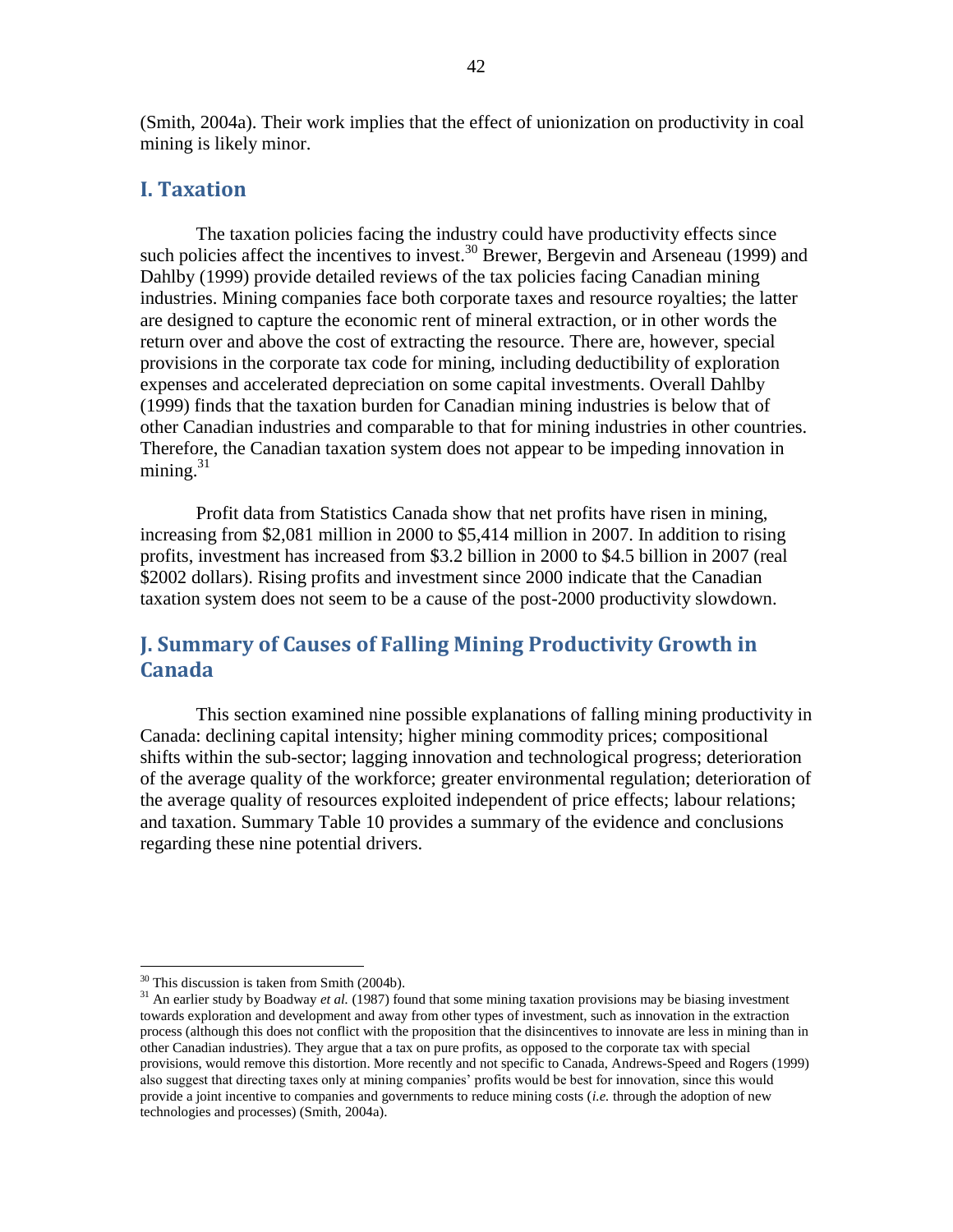| <b>Hypothesis</b>                                                                                 | <b>Evidence</b>                                                                                                                                                                                                                                                                                                | <b>Conclusion</b>                                                                                                                                                                                                                                                                                                       |
|---------------------------------------------------------------------------------------------------|----------------------------------------------------------------------------------------------------------------------------------------------------------------------------------------------------------------------------------------------------------------------------------------------------------------|-------------------------------------------------------------------------------------------------------------------------------------------------------------------------------------------------------------------------------------------------------------------------------------------------------------------------|
| 1. Capital Intensity                                                                              | Capital intensity (capital-labour ratio) fell over the 2000-<br>2007 period by 1.93 per cent per year while it grew over the<br>1989-2000 period by 3.66 per cent per year.                                                                                                                                    | The falling growth in capital intensity between<br>the 1989-2000 and 2000-2006 periods accounted<br>for 42 per cent of the post-2000 slowdown in<br>mining productivity growth. For the 2000-2007<br>period, declining capital intensity accounted for<br>54 per cent of the negative growth in labour<br>productivity. |
| 2. High Prices for Energy and<br><b>Minerals</b>                                                  | Prices in the mining sub-sector nearly doubled between<br>2000 and 2006, increasing economic rents and profitability.                                                                                                                                                                                          | Profitability appears to have trumped<br>productivity.                                                                                                                                                                                                                                                                  |
| a. Ricardian Effect / Price Related<br><b>Compositional Shift</b>                                 | More intensive exploitation of current deposits and<br>exploitation of marginal resource deposits were driven by<br>higher commodity prices.                                                                                                                                                                   | Higher usage of labour at the margin and higher<br>costs of extraction have resulted in declining<br>labour productivity.                                                                                                                                                                                               |
| b. Behavioural Effect                                                                             | Profits in the mining industry increased from 0.19 of nominal<br>GDP in 2000 to 0.35 in 2007.                                                                                                                                                                                                                  | Significant increases in economic rents have likely<br>resulted in an increase in X-inefficiency, resulting<br>in declining total factor productivity.                                                                                                                                                                  |
| 3. Compositional Shifts Related<br>to the Development of New<br><b>Mining Industries</b>          | New mining industries, particularly the diamond mining<br>industry, have developed significantly due to the discovery<br>of new deposits. The level of labour productivity in the<br>diamond mining industry in 2005 was 4 times greater than<br>the average for the mining and oil and gas extraction sector. | The rise of the diamond industry over the 1998-<br>2005 period has resulted in a positive effect on<br>output and productivity in the non-metallic<br>mining industry. This composition effect resulted<br>in positive productivity growth in the non-<br>metallic mining industry over the 2000-2006<br>period.        |
| 4. Lagging Innovation and<br><b>Technological Progress</b>                                        | R&D Intensity in mining is below the Canadian business<br>sector average, but has been increasing since 2000. Evidence<br>shows that most mining establishments do not develop their<br>own new technologies, but rather introduce new "off the<br>shelf" technologies.                                        | The Canadian mining industry is at the forefront<br>of the technological frontier and does not appear<br>to be lagging in terms of innovation.                                                                                                                                                                          |
| 5. Deterioration of the Average<br><b>Quality of the Workforce</b>                                | The educational attainment of the average worker in mining<br>is below that of the overall economy. Moreover, a large<br>influx of new workers may have created downward pressure<br>on the average quality of the workforce.                                                                                  | Because of a rapid increase in labour input, there<br>appears to be a slight downward trend in the<br>growth rate of the average quality of the<br>workforce in the mining sub-sector relative to the<br>Canadian business sector.                                                                                      |
| 6. Greater Environmental<br>Regulation                                                            | Environmental protection expenditures, as a share of<br>nominal value added, are much higher in the mining<br>industries than in the Canadian business sector.                                                                                                                                                 | Mining faces a higher environmental regulation<br>burden than the average industry in the business<br>sector. However, this burden does not appear to<br>have increased since 2000.                                                                                                                                     |
| 7. Deterioration of Average<br><b>Quality of Resources</b><br><b>Independent of Price Effects</b> | The average grade of ores mined in Canada has remained<br>relatively stable over the 1977-2005 period.                                                                                                                                                                                                         | There is no evidence of decreasing quality of<br>resources independent of price effects.                                                                                                                                                                                                                                |
| 8. Labour Relations                                                                               | The level of unionization has fallen in the forestry, fishing,<br>and mining and oil and gas extraction industries between<br>1997 and 2007.                                                                                                                                                                   | There is no evidence that strikes or unionization<br>have affected productivity growth.                                                                                                                                                                                                                                 |
| 9. Taxation                                                                                       | Investment and profits in mining have increased<br>substantially between 2000 and 2006.                                                                                                                                                                                                                        | There is no evidence that the Canadian taxation<br>system is a cause of the industry's productivity<br>slowdown.                                                                                                                                                                                                        |

#### <span id="page-46-0"></span>**Summary Table 10: Summary of Causes of Falling Mining Productivity Growth in Canada**

Upon examining various hypotheses put forward to explain falling productivity in mining, both in terms of growth and levels, the most robust seems to be the effect of higher prices and its effect on both capital intensity and TFP. As prices rise it becomes profitable to increase extraction rates at existing deposits and to extract from marginal resource deposits that were previously unprofitable due to high costs of extraction. In the short-term, because labour is less rigid than capital, we can expect this adjustment process to translate into a falling capital-labour ratio. In general, profitability trumps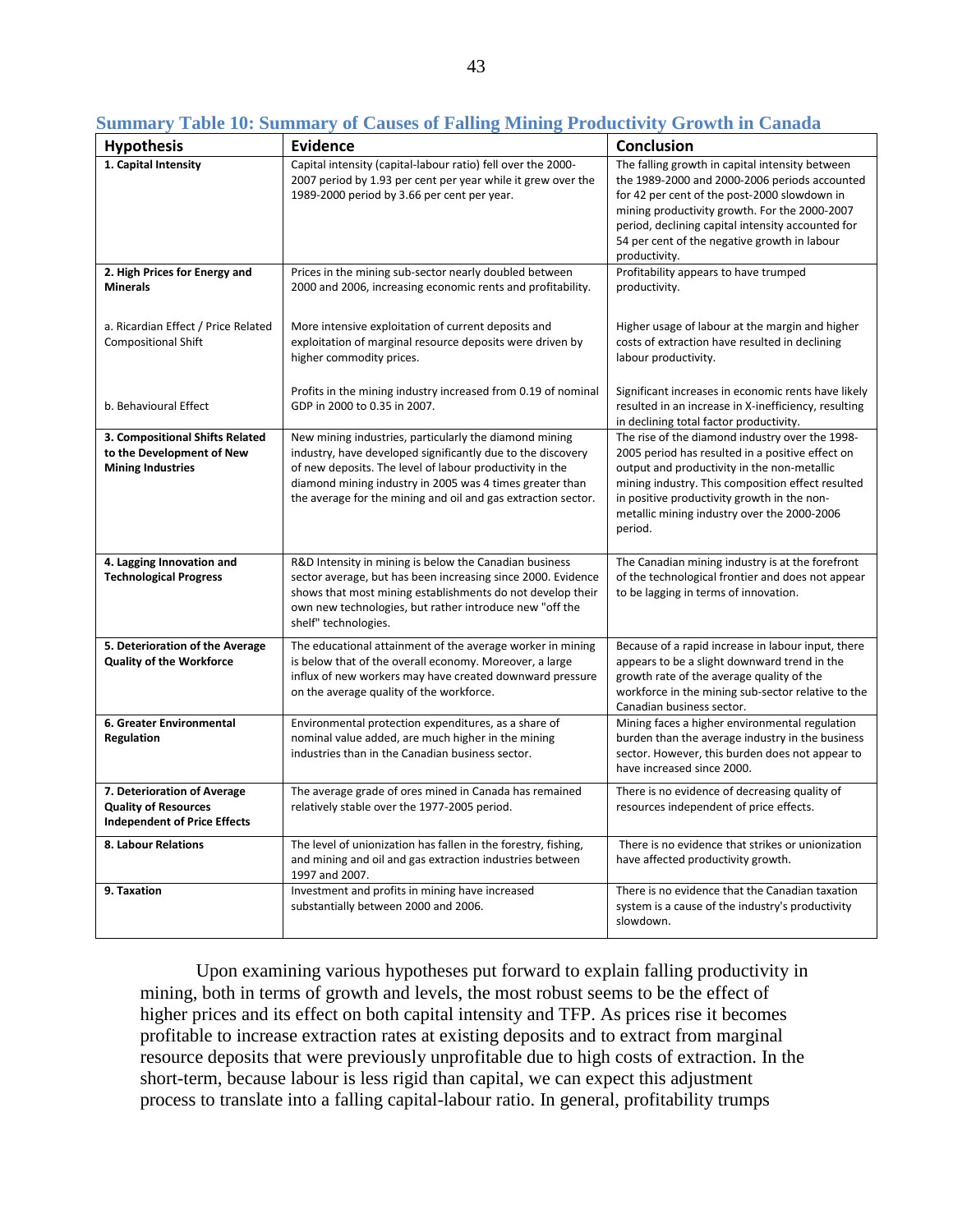productivity as an objective for firms. Normally the objectives of productivity and profitability coincide, but when they diverge, as for example when commodity prices are extremely high, the productivity growth of a firm, measured in constant prices, may suffer due to greater X-inefficiency in operations. This would be reflected in a fall in TFP growth.

Data on TFP and capital intensity suggest that falling capital intensity growth rates can explain a large part of the productivity slowdown in mining between the 1989- 2000 period and the 2000-2006. Yet, it also suggests that the decline in labour productivity (negative growth) in mining is largely due to sustained negative TFP growth. These findings imply that while more intense extraction at the margin has driven the recent slowdown, it is an increase in X-inefficiency which is a key explanation behind falling labour productivity growth in the sector. These findings reinforce the idea that higher prices were the main driver of both the post-2000 labour productivity slowdown.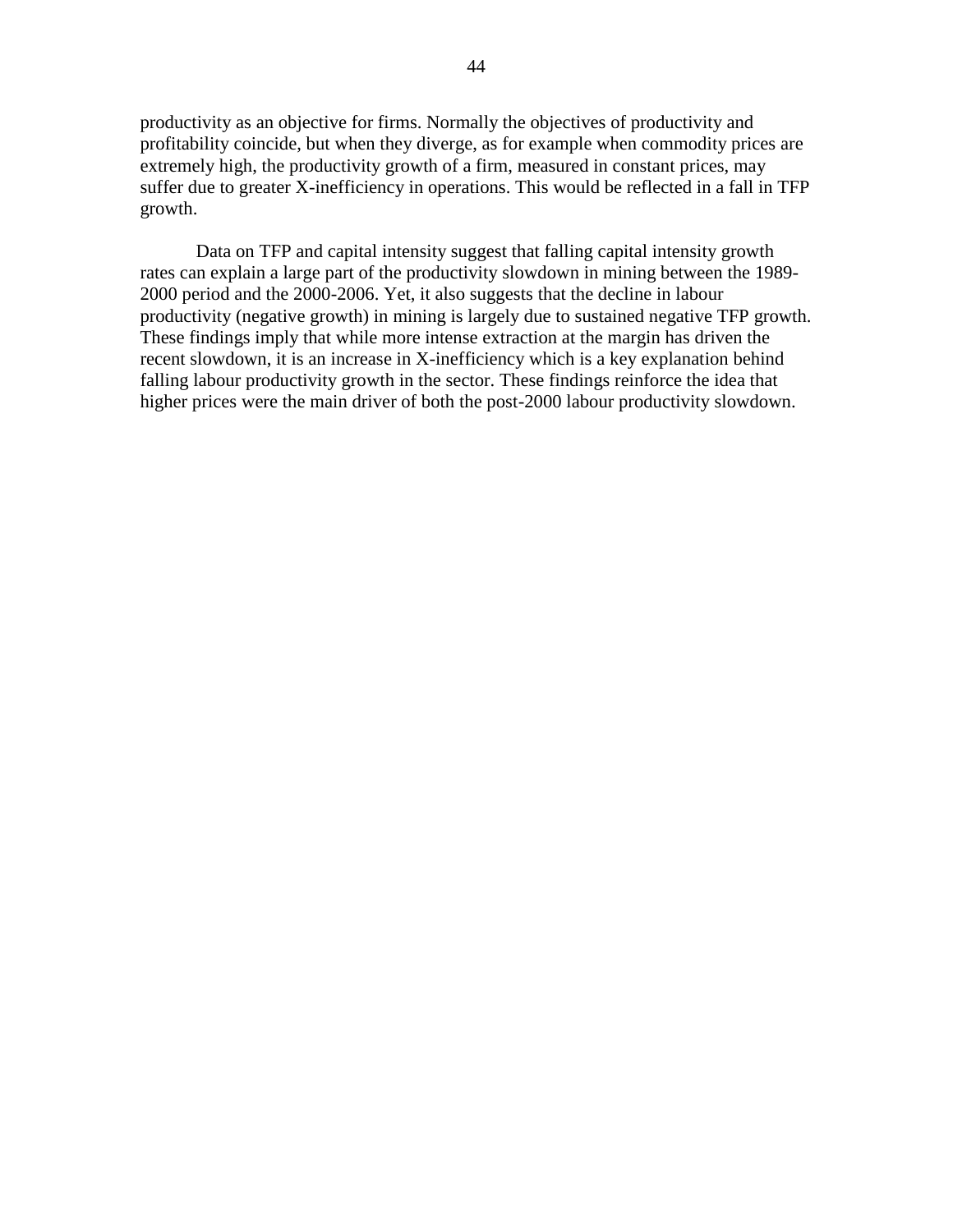# <span id="page-48-0"></span>**VII. Implications of Falling Mining Productivity for the Canadian Economy**

Since productivity growth is the key driver of increases in living standards, the deceleration in labour productivity growth in Canada after 2000 implies a slower rate of increase in living standards. But improving terms of trade are also a source of real income increases. The higher commodity prices that Canada has enjoyed in recent years, in addition to the negative effect on mining productivity, have boosted the real income of Canadians (Kohli, 2006 and Macdonald, 2007). This development has offset some of the shortfall in real income growth from lagging productivity growth in mining. This part of the report will first describe the implications of falling productivity in mining on living standards, and will then explore the offsetting effects of improved terms of trade. The final section will outline a suggested policy response to the falling mining productivity.

# <span id="page-48-1"></span>**A. Implications of Falling Mining Productivity and the Post-2000 Aggregate Productivity Slowdown**

Economic well-being is best defined as a country"s standard of living, which can be proxied by the level and growth of a country"s per capita income (Sharpe, 1998). In the short run, per capita incomes can be increased by increases in the employment/population ratio, average hours worked, and the terms of trade (price of exports relative to price of imports). The growth of these factors, however, is limited. In the long run, the only way to sustain increases in per capita income is through productivity growth. Productivity growth provides resources to invest in areas that can improve the quality of life for individuals such as education, the environment, infrastructure, and health (Rao *et al.*, 2005).

As the fifth part of this report has shown, mining did not contribute to the labour productivity slowdown in Canada after 2000. This was due to increasing relative output prices, an increasing share of hours worked, and higher relative levels of labour productivity in the mining sub-sector. These factors offset declines in productivity growth in the sub-sector. Rao *et al.* (2005) attribute much of the post-2000 productivity slowdown to the ICT-producing sector, which experienced a productivity collapse in 2000. They hypothesize that the productivity slowdown in Canada is a return to trend productivity growth of the 1973-1996 period after experiencing abnormally high growth in the 1996-2000 period. Over that 23-year period, labour productivity in the Canadian total economy grew 1.06 per cent per year. During the 1996-2000 period, aggregate labour productivity grew more than twice as fast, 2.35 per cent per year. Over the 2000- 2007 period aggregate labour productivity grew 0.98 per cent per year, which supports the hypothesis that the post-2000 slowdown is a return to the 1973-1996 trend. While it is important to be aware of how mining has affected aggregate productivity growth, it is also important to recognize the boost in the real incomes of Canadians due to high commodity prices has dampened the effect of lagging productivity on real income growth.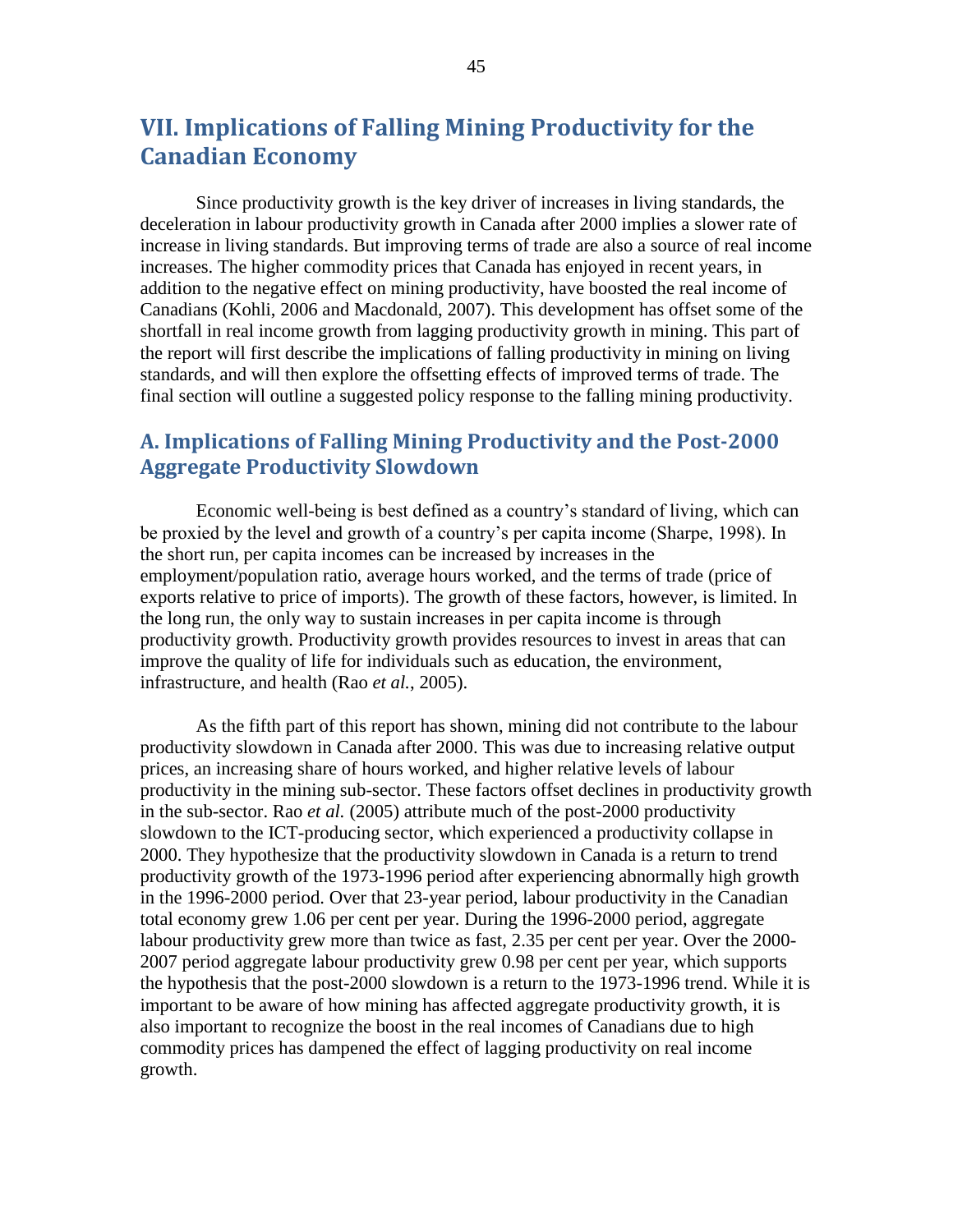# <span id="page-49-0"></span>**B. Can Improved Terms of Trade Offset the Negative Impact of Falling Mining Productivity on Real Incomes?**

High commodity prices have coincided with and indeed produced falling productivity growth in mining, and potentially contributed to a decline in the rate of growth of the real income of Canadians. However, there is a positive impact from high commodity prices on the incomes of Canadians: improved terms of trade. As a country"s terms of trade improve, the volume of imports a country can purchase for a given volume of exports increases. An improvement in terms of trade has a similar effect on real incomes as that of productivity growth: consumers are able to consume more goods and services from their available resource base.

| $1101110009 = 002000$     |                                                      |                                                      |                                             |  |  |  |
|---------------------------|------------------------------------------------------|------------------------------------------------------|---------------------------------------------|--|--|--|
|                           | <b>Total Real</b><br><b>GDP Growth</b><br>(per cent) | <b>Total Real</b><br><b>GDI Growth</b><br>(per cent) | <b>Trading Gains</b><br>(percentage points) |  |  |  |
|                           | A                                                    | в                                                    | $C = B - A$                                 |  |  |  |
| Canada                    | 8.3                                                  | 13.4                                                 | 5.1                                         |  |  |  |
| Newfoundland and Labrador | 5.7                                                  | 23.2                                                 | 17.5                                        |  |  |  |
| Nova Scotia               | 3.6                                                  | 9.3                                                  | 5.7                                         |  |  |  |
| Quebec                    | 6.3                                                  | 7.8                                                  | 1.5                                         |  |  |  |
| Manitoba                  | 6.7                                                  | 8.4                                                  | 1.7                                         |  |  |  |
| Saskatchewan              | 10.8                                                 | 18.9                                                 | 8.1                                         |  |  |  |
| Alberta                   | 13.5                                                 | 38                                                   | 24.5                                        |  |  |  |

<span id="page-49-1"></span>**Summary Table 11: Real GDP and Real GDI Growth in Canada and Selected Provinces, 2002-2005**

Source: Macdonald (2007b).

 $\overline{a}$ 

Macdonald (2007b) quantified the gains due to improvements in terms of trade in Canada and the provinces over the 1981-2005 period [\(Summary Table 11\)](#page-49-1). According to his calculations, real Gross Domestic Income (GDI), which is a measure of the real purchasing power of income, grew at the same rate as real GDP over the 1981-2002 period. However, real GDI increased by 13.4 per cent in Canada between 2002 and 2005, while real GDP increased by only 8.3 per cent over the same period.<sup>32</sup> The difference between real GDP and real GDI growth is due to trading gains which arise from fluctuations in the terms of trade and in the real exchange rate. According to Macdonald, the terms of trade was the dominant factor affecting trading gains in Canada over the 2002-2005 period.

 $32$  Kohli (2006) also estimated the average annual growth rate of real GDP and real GDI over the 2002-2005 period. His estimates are consistent with those of Macdonald (2007b), with real GDP growth of 8.2 per cent over the period and real GDI growth of 13.4 per cent. More recently, Ross (2009) defined, estimated and discussed trends for eight measures of income and product for Canada and the United States for the 1980-2008 period. He found that in Canada, income measures have grown faster than product measures between 1980 and 2008, while this was not the case in the United States. This trend was even more apparent over the 2000-2008 period.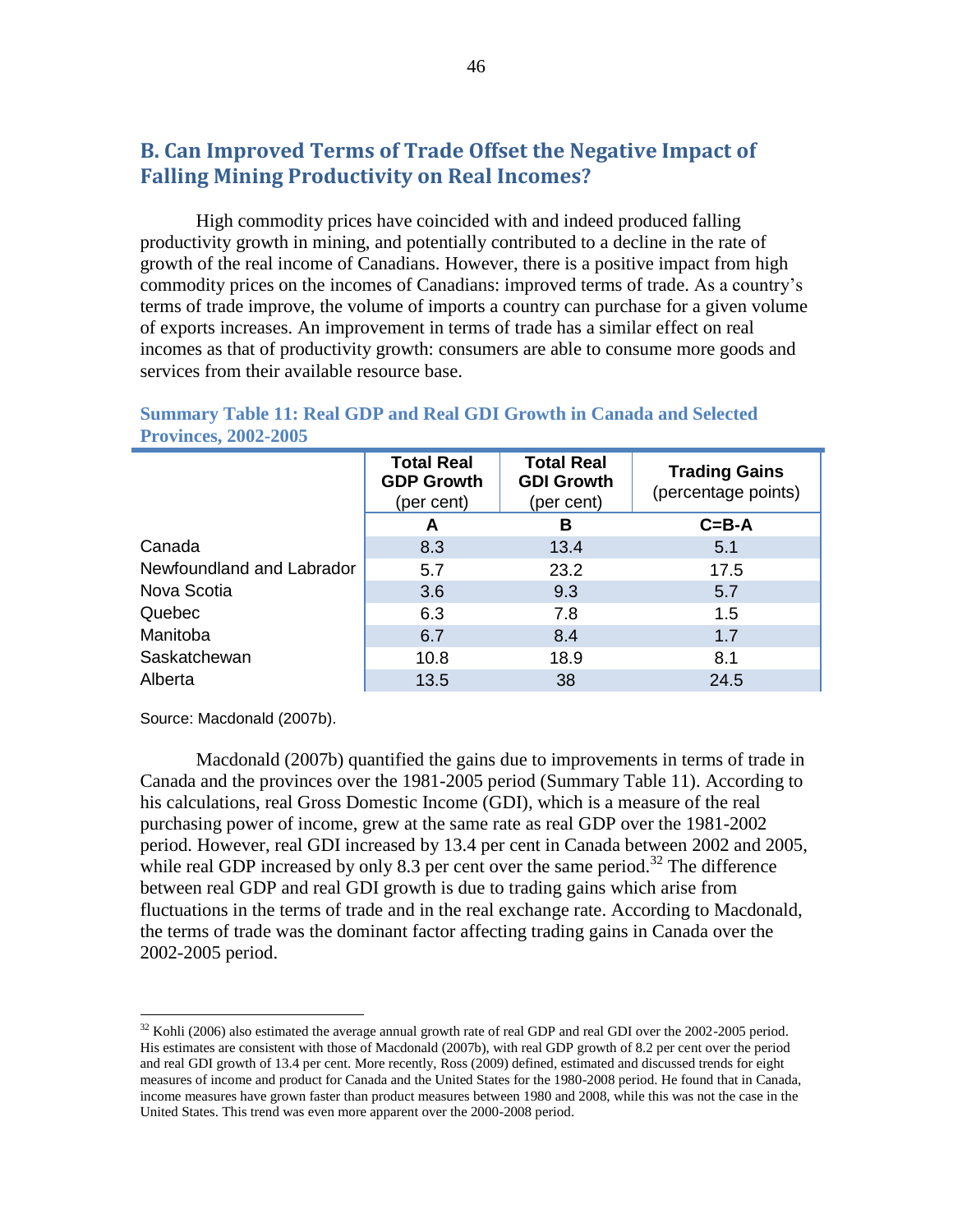It seems unlikely that the booming mineral prices can be sustained in the long run. As the rate of growth of prices declines and possibly turns negative, Canada"s terms of trade will stabilize and possibly deteriorate, as indeed happened in late 2008 and in 2009. However, there may be an offsetting effect of slower, or negative, growth in commodity prices: an improvement in productivity growth given the negative relationship that appears to exist between prices and productivity in mining.

# <span id="page-50-0"></span>**C. Should There be a Policy Response to Falling Mining Productivity?**

This report does not recommend any industry-specific policies to improve productivity growth in mining above and beyond general public policies to improve productivity, such as investments in human capital and innovation (e.g. Sharpe, 2007). Despite the rapid decline in the growth rate of productivity in mining, it is not necessarily true that Canadians are worse off. Falling mining productivity is a result of business decisions driven by profits and the exploitation of marginal deposits. Therefore, falling productivity is not a public policy issue. Further, the landscape of the mining business is determined largely by commodity prices, over which policy-makers have very limited control.

Another reason why a policy response to falling mining productivity growth is not necessary is that there does not appear to be technological stagnation within the subsector. The decline in mining productivity is largely a composition effect. Additional resources have been allocated to less productive operations which are now profitable due to high commodity prices. Further, Canada is considered to be on the frontier of technological developments in mining. In contrast, other industries, such as manufacturing, face intense cost competition and productivity growth is necessary in order to maintain competitiveness. In mining, the high economic rent, therefore, makes productivity less important compared to other industries, although certainly still desirable.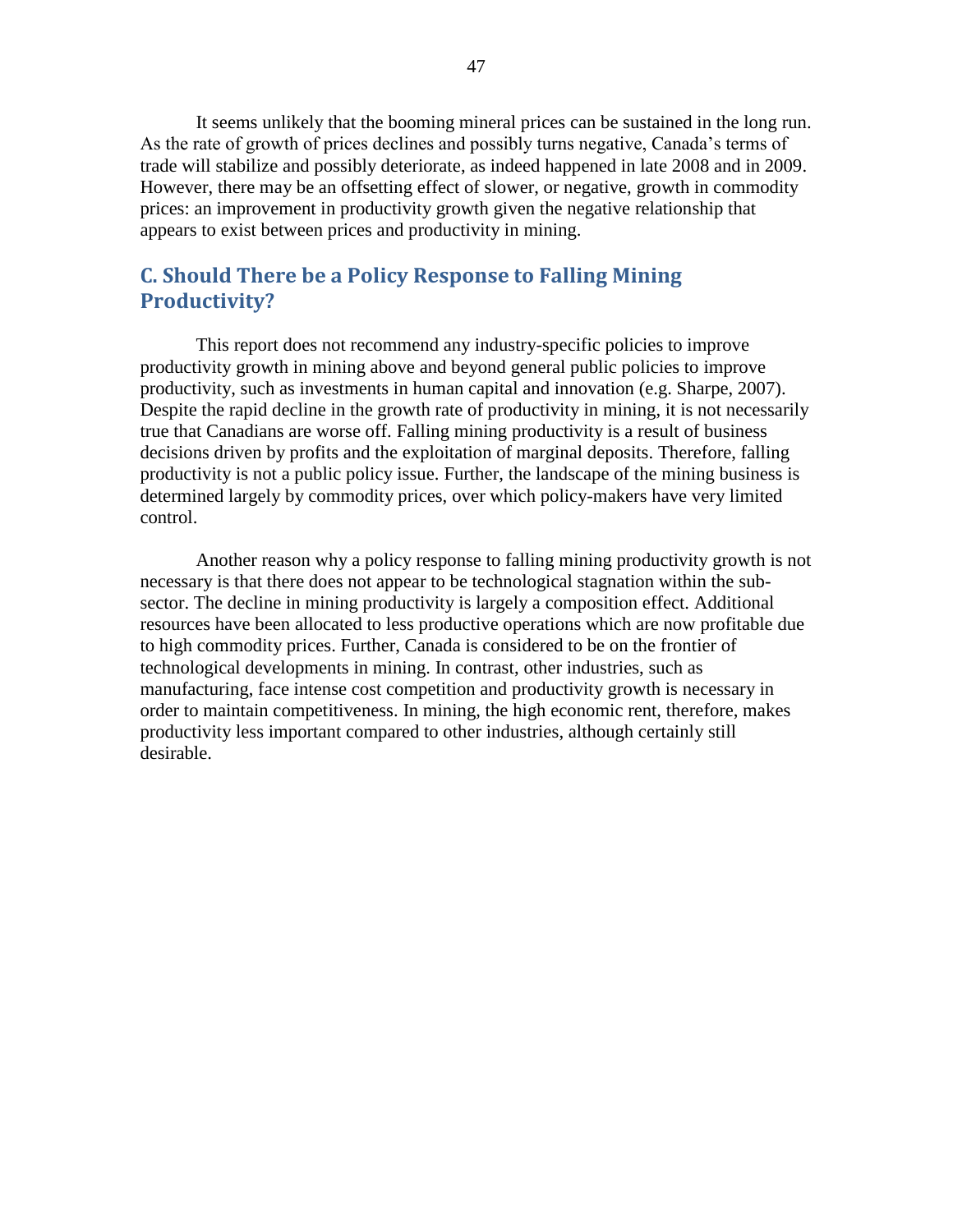# <span id="page-51-0"></span>**VIII. Conclusion**

In recent years, the productivity performance of mining in Canada has been very poor. According to official real GDP and labour input estimates from Statistics Canada, labour productivity in mining fell by 0.94 per cent per year between the 2000 cyclical peak and 2007, with capital productivity down 0.28 per cent per year and total factor productivity (TFP) off 1.07 per cent per year between 2000 and 2006.

Canada as a whole experienced a significant slowdown in labour productivity growth between the 1996-2000 and 2000-2006 periods, from an average annual rate of labour productivity growth of 2.35 per cent to 1.02 per cent. Without higher output prices and hours worked in the high-productivity level mining sub-sector which translated into a positive contribution from this sub-sector, this slowdown would have been more severe.

There are number of possible explanations for the observed declines in all three measures of productivity (labour, capital, and total factor) in mining in Canada: declining capital intensity; higher mining output prices; compositional shifts within mining; lagging innovation and technological progress; deterioration of the average quality of the workforce; greater environmental regulation; deterioration of the average quality of resources exploited independent of price effects; labour relations; and taxation.

Upon examining various hypotheses put forward to explain falling productivity in mining, the most robust seems to be the effect of higher prices on both capital intensity and TFP. When the price of a natural resource increases, it becomes profitable to increase extraction rates at existing deposits and to extract from marginal resource deposits that were previously unprofitable due to high costs of extraction. In the short term, because labour is less rigid than capital, we can expect this adjustment process to translate into a falling capital-labour ratio.

Another seemingly robust explanation is that profitability trumps productivity as an objective for firms. While the objectives of productivity and profitability normally coincide, they may diverge when commodity prices are extremely high. As a result, the productivity growth of an industry, measured in constant prices, may suffer due to greater X-inefficiency in operations. This would be reflected in a fall in TFP growth.

Data on TFP and capital intensity suggest that falling capital intensity growth rates can explain a large part of the productivity slowdown in mining between the 1996- 2000 and 2000-2006 periods (42 per cent). Yet, it also suggests that the decline in labour productivity in the mining is largely due to sustained declines in TFP. These findings reinforce the idea that higher prices were the main driver of both the post-2000 labour productivity slowdown and the negative productivity growth in mining.

Since productivity growth is the key driver of increases in living standards, the deceleration in labour productivity growth in Canada after 2000 implies a slower rate of increase in living standards. But improving terms of trade are also a source of real income increases. The higher commodity prices that Canada has enjoyed in recent years, in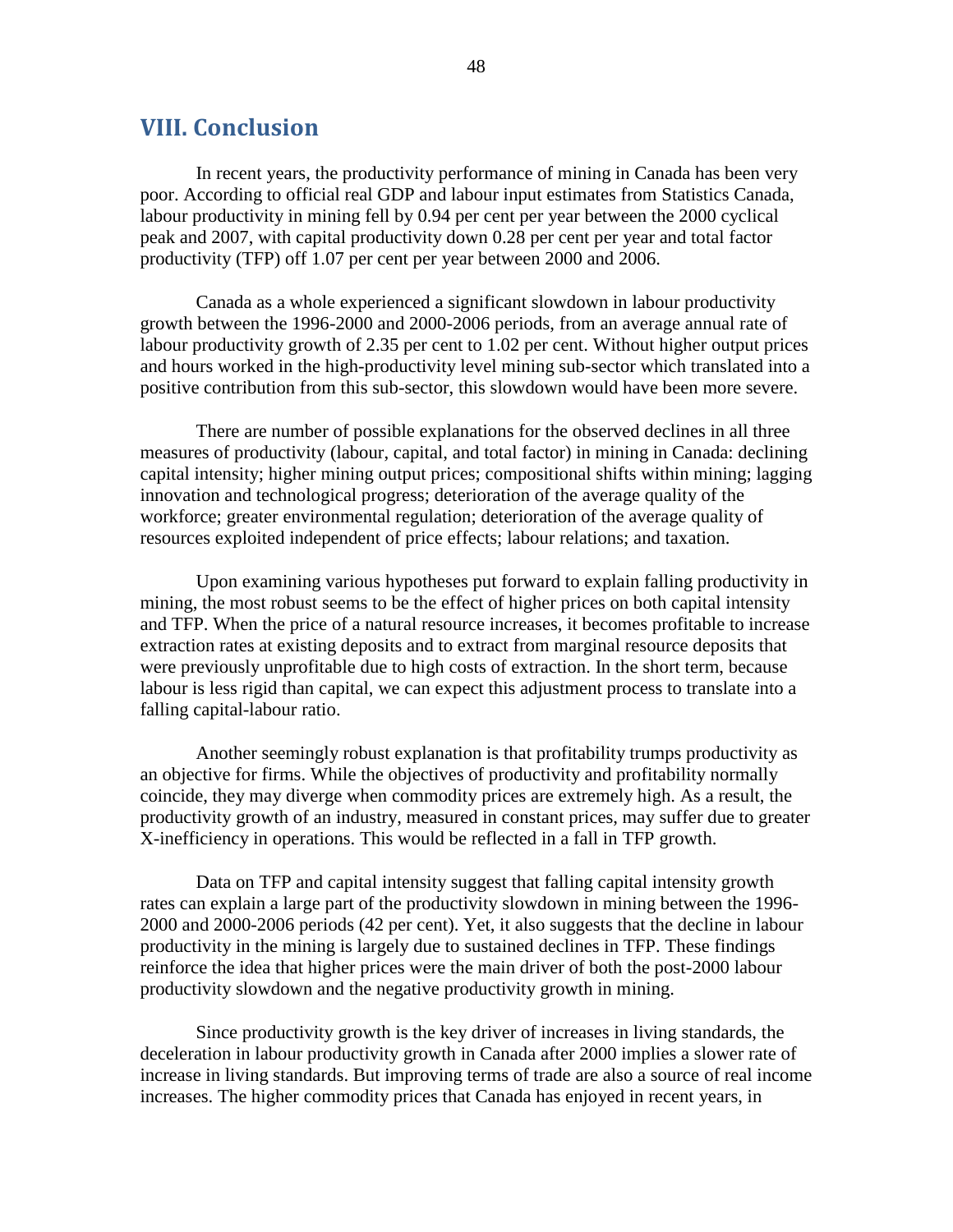addition to the negative effect on mining productivity, have boosted the real income of Canadians (Kohli, 2006 and Macdonald, 2007).

This report does not recommend any industry-specific policies to improve productivity growth in mining above and beyond general public policies to improve productivity, such as investments in human capital and innovation. Ironically, the poor productivity performance of mining does not appear to be an indication of crisis, but rather an indication of the strength and vitality of a sub-sector on the technological frontier.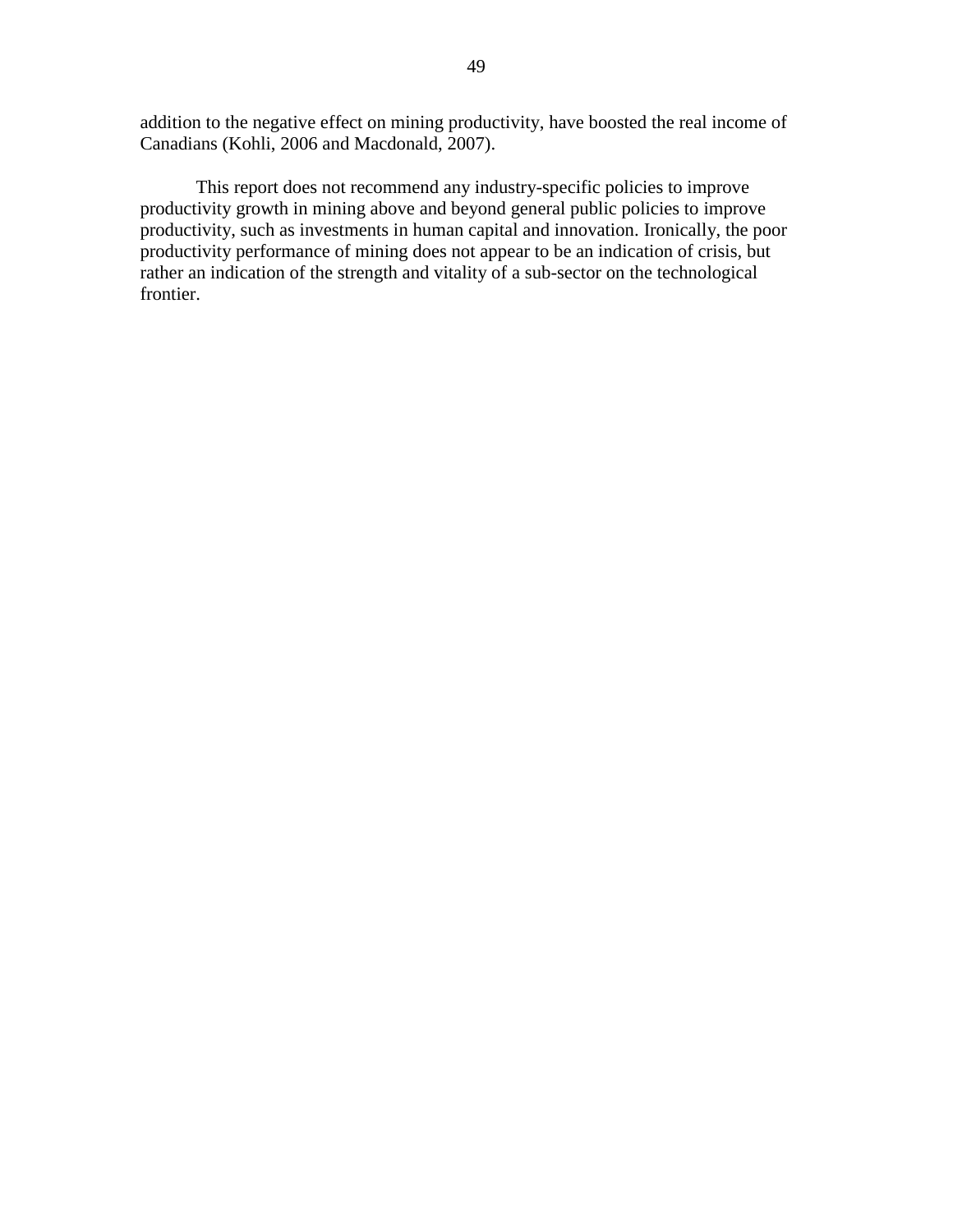# <span id="page-53-0"></span>**Bibliography**

Akyempong (2006) "Increased Work Stoppages," Perspectives on Labour and Income, volume 7, number 8 (August), Statistics Canada Catalogue no. 75-001-XIE.

Alberta Royalty Review Panel (2007) "Our Fair Share," September, posted at http://www.albertaroyaltyreview.ca/panel/final\_report.pdf.

Andrews-Speed, Phillip and Christopher D. Rogers (1999) "Mining Taxation Issues for the Future," *Resources Policy* volume 25, p. 221-227.

Anton, Frank R. (1981) *The Canadian Coal Industry: Challenge in the Years Ahead*, (Calgary: Detselig Enterprises).

Arsenault, Jean-Francois, Daniel Ershov and Andrew Sharpe (2007) "The Impact of Interprovincial Migration on Aggregate Output and Labour Productivity in Canada, 1987-2006," CSLS Research Report number 2007-02, December, available at www.csls.ca under Research Reports.

Asafu-Adjaye, J. and R. Mahadevan (2003) "How Cost Efficient are Australia"s Mining Industries?" *Energy Economics* volume 25, p. 315-329.

Aydin, Hamit and John E. Tilton (2000) "Mineral Endowment, Labor Productivity, and Comparative Advantage in Mining," *Resource and Energy Economics* volume 22, p. 281- 293.

Boadway, Robin, Neil Bruce, Ken McKenzie and Jack Mintz (1987) "Marginal Effective Tax Rates for Capital in the Canadian Mining Industry," *Canadian Journal of Economics* volume 20, number 1 (February), p. 1-16.

Boyd, Gale A. (1987) "Factor Intensity and Site Geology as Determinants of Returns to Scale in Coal Mining," *The Review of Economics and Statistics* volume 69, number 1 (February), p. 18-23.

Bradley, Celeste and Andrew Sharpe (2009) "A Detailed Analysis of the Productivity Performance of Oil and Gas Extraction in Canada," CSLS Research Report 2009-8, September.

Brewer, Keith J., Gilles Bergevin and Louis P. Arseneau (1999) "Mineral Policy and Comparative Fiscal and Taxation Regimes for Mining," in Eugenio Figueroa B. ed., *Economic Rents and Environmental Management in Mining and Natural Resource Sectors*, University of Chile and University of Alberta, p. 245-271.

Castrilli, Joseph F. (1999) "Environmental Regulation of the Mining Industry in Canada: An Update of Legal and Regulatory Requirements," Walter & Duncan Gordon Foundation, available at http://www.gordonfn.org/resources.cfm.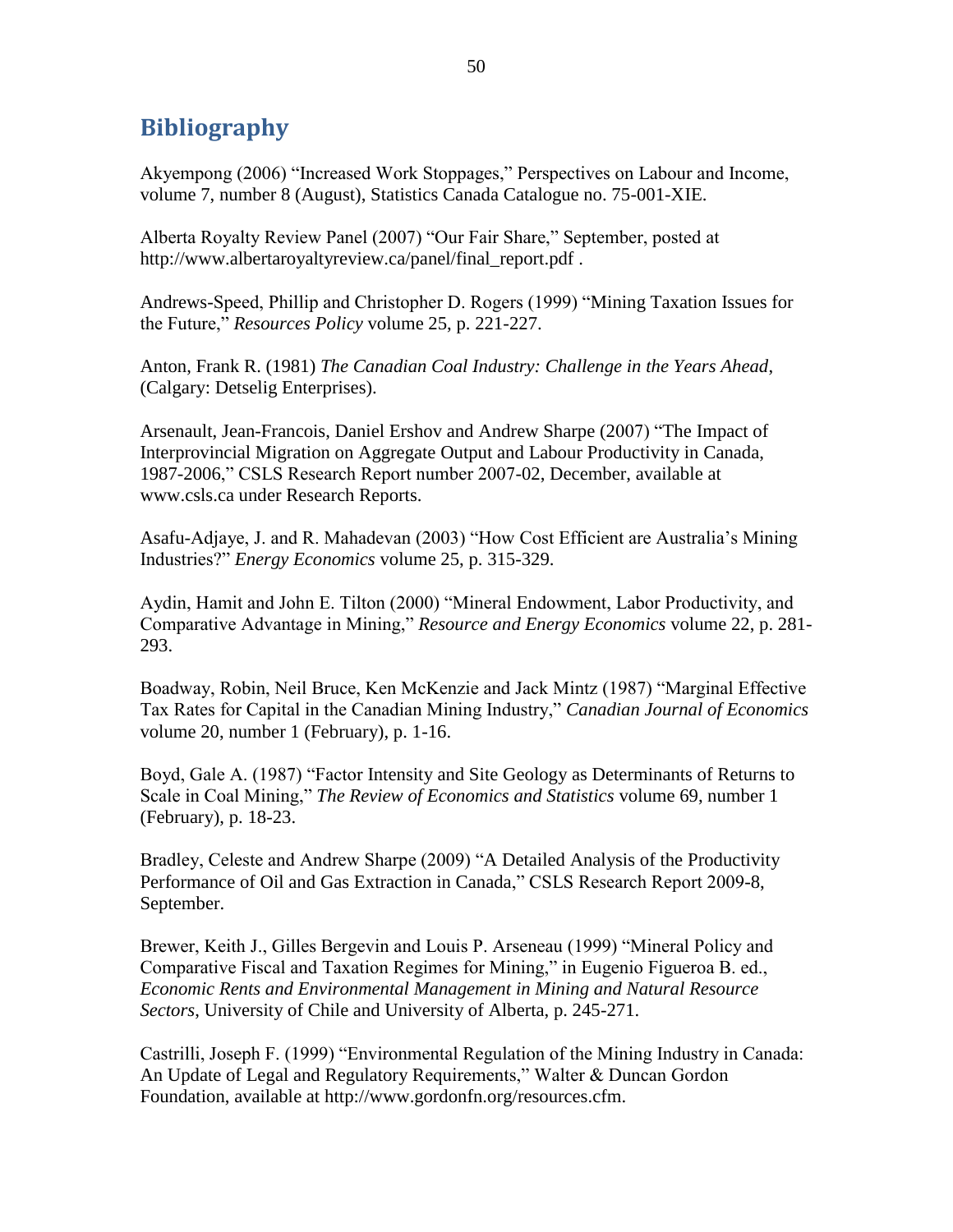Centre for the Study of Living Standards (2003) "Productivity Trends in Natural Resources Industries in Canada," CSLS Research Report number 2003-01, February, available at www.csls.ca under Research Reports.

Centre for the Study of Living Standards (2004) "Report on Productivity Trends in Selected Natural Resource Industries in Canada," CSLS Research Report number 2004- 06, October, available at www.csls.ca under Research Reports.

Centre for the Study of Living Standards (2005) "Indicators of Innovation in Canadian Natural Resource Industries," CSLS Research Report number 2005-03, May, available at www.csls.ca under Research Reports.

Centre for the Study of Living Standards (2005) "The Expansion Effect and Diminishing Returns: Labour Productivity in the U.S. and Canadian Oil and Gas Industries, 1987- 2002"

Chaykowski, Richard P. (1992) "Industrial Relations in the Canadian Mining Industry: Transition Under Pressure," in Richard P. Chaykowski and Anil Verma eds., *Industrial Relations in Canadian Industry*, (Toronto:Dryden), p. 141-185.

Chezum, Brian and John E. Garen (1998) "Are Union Productivity Effects Overestimated?: Evidence from Coal Mining," *Applied Economics* volume 30, p. 913- 918.

Commonwealth Scientific and Industrial Research Organisation (1998) "Roof Bolting System for Coal Mine Safety, Productivity," Media Release ref 98/286, December 7. Available at www.csiro.au under Media.

Council of Canadian Academies (2006) "The State of Technology & Science in Canada," Ottawa, September.

Cranstone, Donald (2000) "Canada"s Rank in World Mining," *Canadian Minerals Yearbook, 2000*, Natural Resources Canada, p.63.1-63.7.

Dahlby, Bev (1999) "Taxation of the Mining Sector in Canada," in Eugenio Figueroa B. ed., *Economic Rents and Environmental Management in Mining and Natural Resource Sectors*, University of Chile and University of Alberta, p. 273-298.

Darmstadter, Joel (1999) "Innovation and Productivity in U.S. Coal Mining," in R. David Simpson ed., *Productivity in Natural Resource Industries: Improvement Through Innovation*, (Washington, D.C.:Resources for the Future), p. 35-72.

Dungan, Peter (1997) *Rock Solid: The Impact of the Mining and Primary Metals Industries on the Canadian Economy* (Toronto: University of Toronto Press).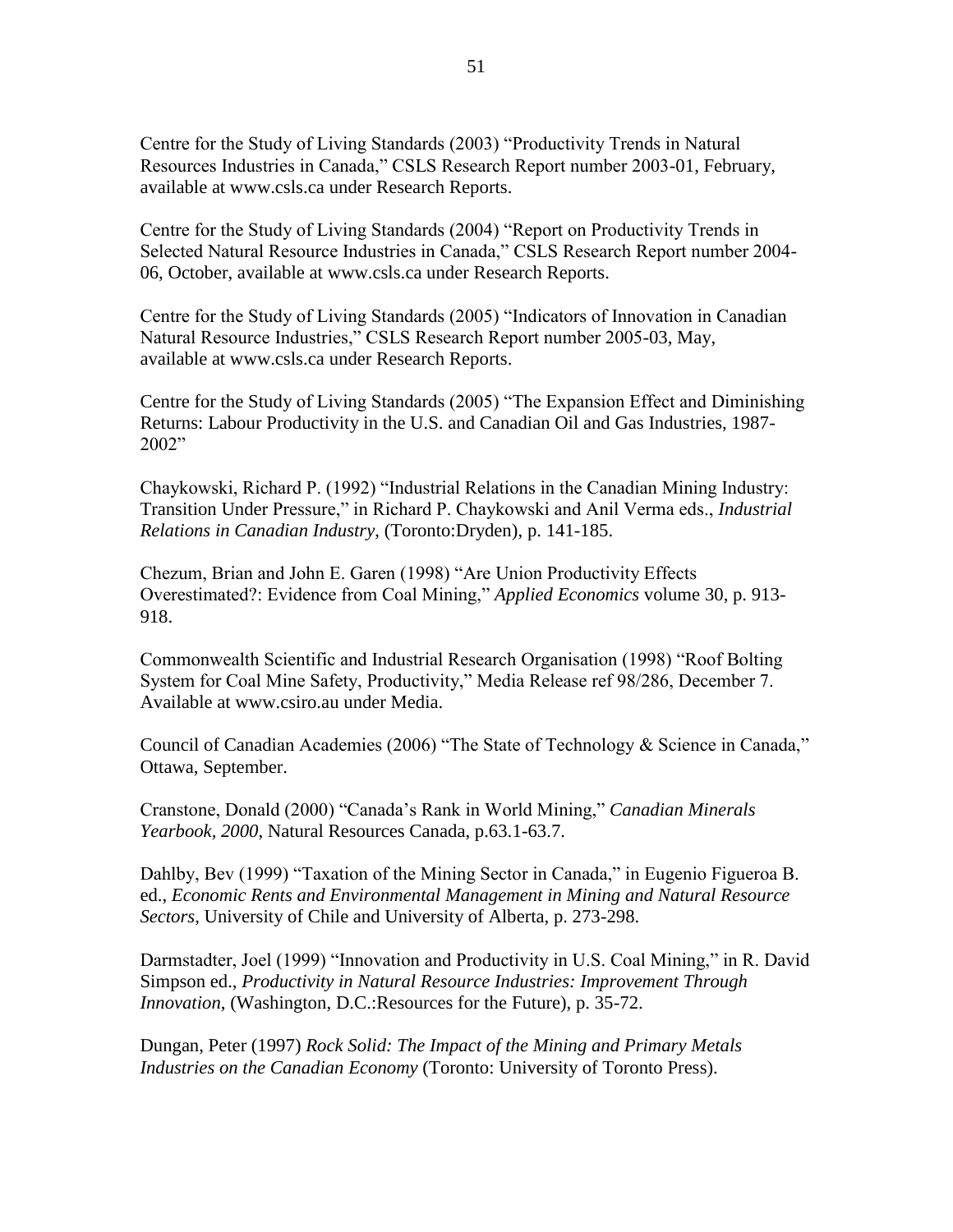Ellerman, Danny, Thomas M. Stoker and Ernst R. Berndt (2001) "Sources of Productivity Growth in the American Coal Industry: 1972-95," in Charles R. Hulten, Edwin R. Dean and Michael J. Harper eds., *New Developments in Productivity Analysis*, (Chicago and London:University of Chicago Press).

Flynn, Edward J. (2000) "Impact of Technological Change and Productivity on the Coal Market," *Issues in Midterm Analysis and Forecasting 2000*, Energy Information Administration, Department of Energy.

Galarneau, Diane (1996) "Unionized Workers," *Perspectives on Labour and Income*, volume 8, number 1, (Spring).

Galdón-Sánchez, José E. and James A. Schmitz Jr. (2002) "Competitive Pressure and Labor Productivity: World Iron Ore Markets in the 1980s," *American Economic Review* volume 92, number 4 (September), p. 1222-1235.

Galdón-Sánchez, José E. and James A. Schmitz Jr. (2003) "Competitive Pressure and Labor Productivity: World Iron Ore Markets in the 1980s," *Federal Reserve Bank of Minneapolis Quarterly Review* volume 27, number 2 (Spring), p. 9-23.

Garcia, Patricio, Peter F. Knights and John E. Tilton (2001) "Labor Productivity and Comparative Advantage in Mining: The Copper Industry in Chile," *Resources Policy*, volume 27, p. 97-105.

Global Economics (2001) *Mining Innovation: An Overview of Canada's Dynamic, Technologically Advanced Mining Industry*, prepared for the Mining Association of Canada, November.

Gollop, Frank M. and Gregory P. Swinand (2001) "Total Resource Productivity, Accounting for Changing Environmental Quality," in Hulten, Charles R., Edwin Dean and Micheal Harper (eds.) *New Developments in Productivity Analysis* (Chicago: University of Chicago Press).

Green, Alan G. and M. Ann Green (1985) *Productivity and Labour Costs in the Ontario Metal Mining Industry*, Mineral Policy Paper number 19, Ontario Ministry of Natural Resources.

Green, Alan G. and M. Ann Green (1987) *Productivity and Labour Costs in the Ontario Metal Mining Industry – 1975 to 1985: An Update*, Mineral Policy Background Paper number 25, Ontario Ministry of Natural Resources.

Gu, Wulong and Mun S. Ho (2000) "A Comparison of Industrial Productivity Growth in Canada and the United States", *The American Economic Review*, Vol. 90, No. 2, May, pp. 172-175.

Hoffman, Andy (2008) "Chasing the Last Ounce", *The Globe and Mail*, March 1, p. B5.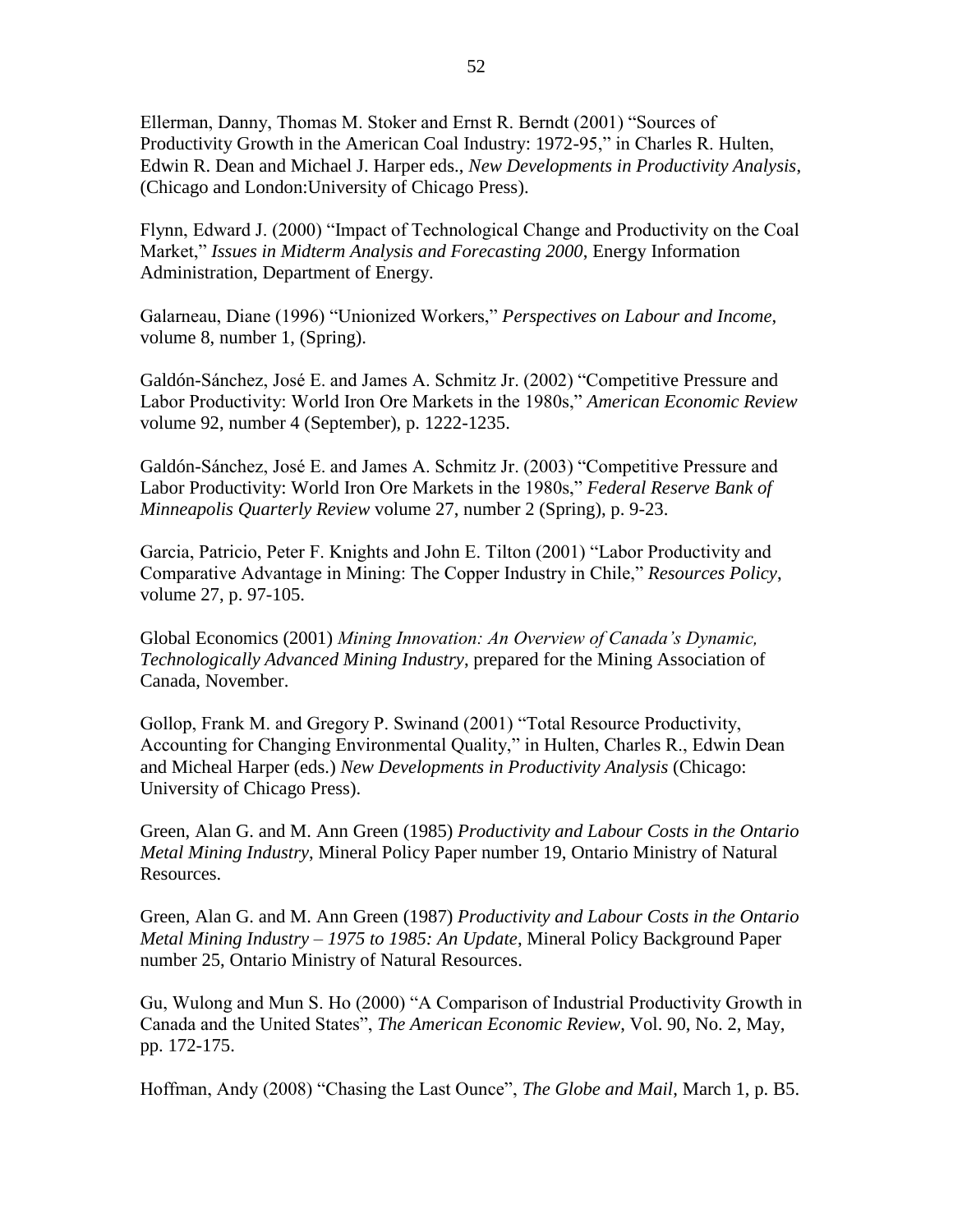Humphris, Robert D. (1999) "The Future of Coal: Mining Costs & Productivity," in *The Future Role of Coal: Markets, Supply and the Environment: Coal Industry Advisory Board Members' Papers and Discussion at the 1998 CIAB Plenary*, (Paris and

Washington, D.C.: Organization for Economic Cooperation and Development and the International Energy Agency), p. 83-88.

International Labour Organization (2002) *The Evolution of Employment, Working Time and Training in the Mining Industry*, document TMMI/2002, (Geneva:International Labour Office).

Kissell, Fred N. (2000) "Insights on Technology Transfer from the Bureau of Mines," *Journal of Technology Transfer* volume 25, p. 5-8.

Kohli, Urlich (2006) "Real GDP, real GPI, and trading gains: Canada, 1981-2005," *International Productivity Monitor*, Fall, Number 13, pp. 46-56.

Kulshreshtha, Mudit and Jyoti Parikh (2002) "Study of Efficiency and Productivity Growth in Opencast and Underground Coal Mining in India: A DEA Analysis," *Energy Economics* volume 24, p. 439-453.

Lonmo, Charlene and Susan Schaan (2005) "Innovation in Selected Industries Serving the Mining and Forestry Sectors: Results from the Survey of Innovation 2003," Catalogue number 88F0006XIE, number 015.

Lydon, John W., Alan Reed, and Laurie Morrison (2006) "Canada"s Historical Mining Production from Major Geological Types of Mineral Deposits," Geological Survey of Canada, Natural Resources Canada, posted at http://gsc.nrcan.gc.ca/mindep/hist/index\_e.php#fig

MacDonald, Ryan (2007a) "Not Dutch Disease, it"s China Syndrome," Canadian Economic Observer 11-010-SIB, August.

MacDonald, Ryan (2007b) "Real GDP and the Purchasing Power of Provincial Output," Economic Analysis Research Paper Series No. 0436, Cat. 11F0027MIE, No. 046, July.

Merrell, David R. (1999) "Productivity and Acquisitions in U.S. Coal Mining," Centre for Economic Studies Working Paper number CES 99-17, Bureau of the Census.

Mining Association of Canada (2007) *Facts and Figures: A Report on the State of the Canadian Mining Industry*.

Mining Association of Canada (1999) *Innovation in the Canadian Mining Industry, 1999 Survey*, prepared by the Impact Group.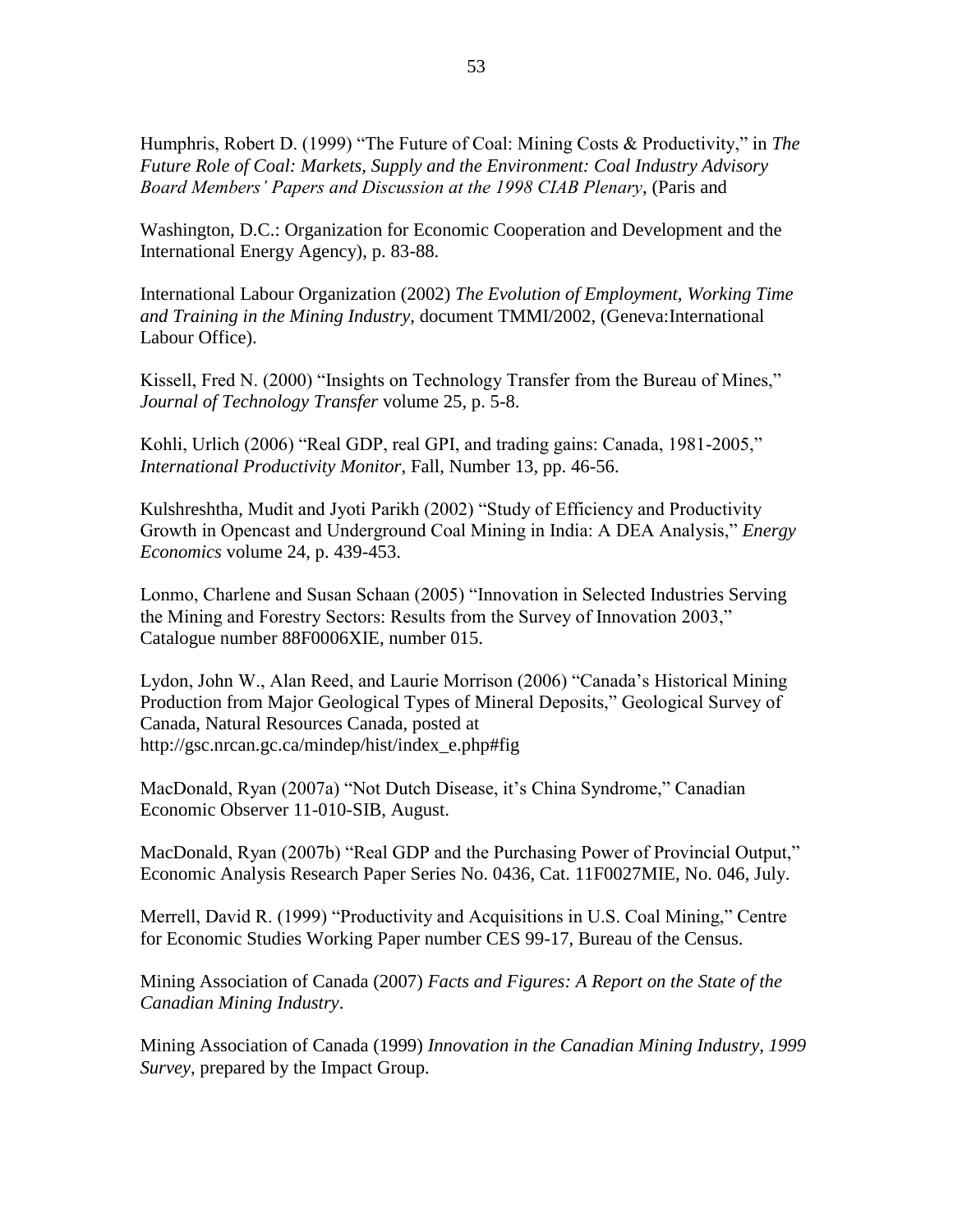Mining Association of Canada (2003) *Environmental Progress Report 2003*.

Mining Technology (2007) "Athabasca Sands, Canada", available online at http://www.mining-technology.com/projects/athabascasands/

Morrison, D. M. (1996) "Deep Hardrock Mining – The Future," *Canadian Mining and Metallurgical Bulletin* volume 89, number 1000 (May), p. 46-51.

Naples, Michele I. (1998) "Technical and Social Determinants of Productivity Growth in Bituminous Coal Mining, 1955-1980," *Eastern Economic Journal* volume 24, number 3 (Summer), p. 325-342.

National Energy Board (2006) "Canada"s Oil Sands: Opportunities and Challenges to 2015," June.

Nicholson, Peter (2003) "The Growth Story: Canada"s Long-run Economic Performance and Prospects," *International Productivity Monitor*, Number Seven, Fall, pp. 3-21.

Parry, Ian W.H. (1999) "Productivity Trends in the Natural Resource Industries: A Cross-Cutting Analysis," in David Simpson (ed.) *Productivity in Natural Resource Industries: Improvement through Innovation* (Washington, DC: Resources for the Future).

Peterson, D. J., Tom La Tourrette and James T. Bartis (2001) *New Forces at Work in Mining: Industry Views of Critical Technologies*, RAND working paper number MR-1324-OSTP.

Pippenger, Jack (1995) "Competing with the Big Boys: Productivity and Innovation at the Freedom Lignite Mine," *Mining Engineering* (April), p. 333-345.

Rao, Someshwar, Jianmin Tang and Weiman Wang (2004) "Measuring the Canada-U.S. Productivity Gap: Industry Dimensions," International Productivity Monitor, Number 9, Fall, pp. 3-14.

Rao, Someshwar, Jianmin Tang and Weimin Wang (2006a) "What Explains the Canada-U.S. TFP Gap?" Working Paper, Micro-Economic Policy Analysis Branch, Industry Canada.

Rao, Someshwar, Jianmin Tang and Weimin Wang (2006b) "What Explains the Canada-U.S. Capital Intensity Gap?" Working Paper, Micro-Economic Policy Analysis Branch, Industry Canada.

Rao, Someshwar, Andrew Sharpe and Jeremy Smith (2005), "An Analysis of the Labour Productivity Growth Slowdown in Canada since 2000", *International Productivity Monitor*, No. 10, Spring, http://www.csls.ca/ipm/10/rao\_sharpe\_smith-e.pdf

Richardson, P. R. (1976) *The Role of Innovation in the Mining and Mining Supply*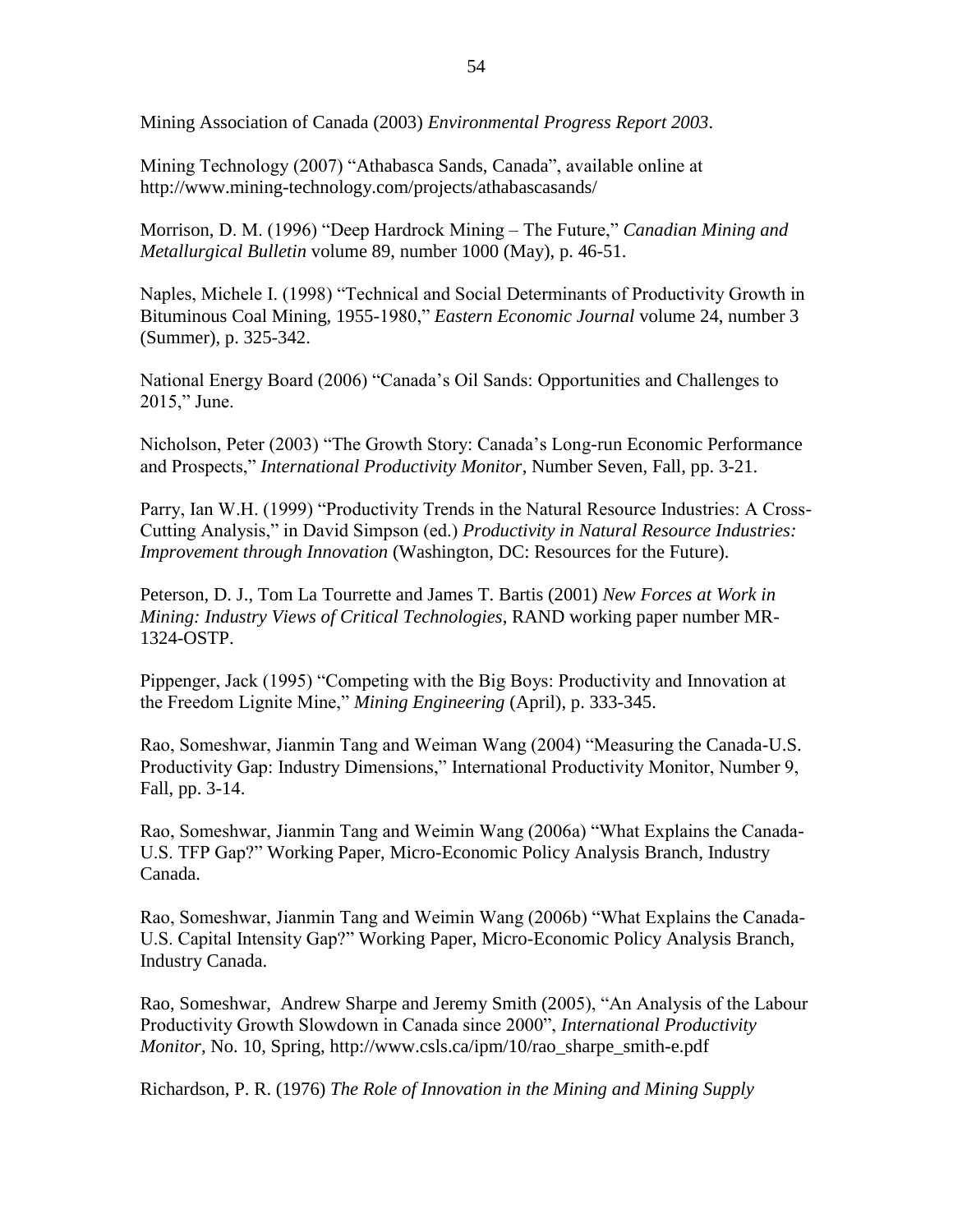*Industries*, report number MT 146, Department of Energy, Mines and Resources, Ottawa.

Romer, Paul (1987) "Crazy Explanations for the Productivity Slowdown," *NBER Macroeconomics Annual 1987*, p. 163-202.

Ross, Christopher (2009) "Aggregate Measures of Income: A Canada-U.S. Comparison, 1980-2008," CSLS Research Report, forthcoming.

Santarossa, Bruna (2004) "Diamonds: Adding Lustre to the Canadian Economy," Statistics Canada Analytical Paper, catalogue number 11-621-MIE no. 008.

Schaan, Susan (2002) *Innovation and the Use of Advanced Technologies in Canada's Mineral Sector: Metal Ore Mining*, Science, Innovation and Electronic Information Division working paper, Statistics Canada catalogue number 88F0006XIE No. 13, July.

Schmitz, James A. Jr. (2001) "What Determines Labor Productivity?: Lessons from the Dramatic Recovery of the U.S. and Canadian Iron-ore Industries," Federal Reserve Bank of Minneapolis Research Department Staff Report number 286, March.

Sharpe, Andrew (2003) "Lessons Learned and Future Directions for Innovation Research and Policy," in Fred Gault, ed. Understanding Innovation in Canadian Industry, School of Policy Studies, Queen"s University, published by McGill-Queen"s University Press.

Sharpe, Andrew (2004) "Recent Productivity Development in Canada and the United States: Productivity Growth Deceleration versus Acceleration", *International Productivity Monitor*, No. 8, Spring, http://www.csls.ca/ipm/8/sharpe-e.pdf

Sharpe, Andrew (2006) "Lessons for Canada from International Productivity Experience," report prepared for Human Resources and Skills Development Canada, March, forthcoming as a CSLS research paper.

Sharpe, Andrew (2007) "Three Policies to Improve Productivity Growth in Canada," in Jeremy Leonard, Chris Ragan, and France St-Hilaire (eds.) *The Policy Priorities Agenda: Ways to Improve Economic and Social Well-being in Canada* (Montreal: Institute for Research in Public Policy), October.

Sharpe, Andrew (2009) "The Paradox of Market-Oriented Public Policy and Poor Productivity Growth in Canada," prepared for the Bank of Canada for a festschrift for former governor David Dodge, forthcoming.

Sharpe, Andrew and Jean-Francois Arsenault (2006) "The Living Standards Domain of the Canadian Index of Well-being," paper presented at the annual meeting of the Canadian Economics Association, Concordia University, Montreal, Quebec, May 26-28.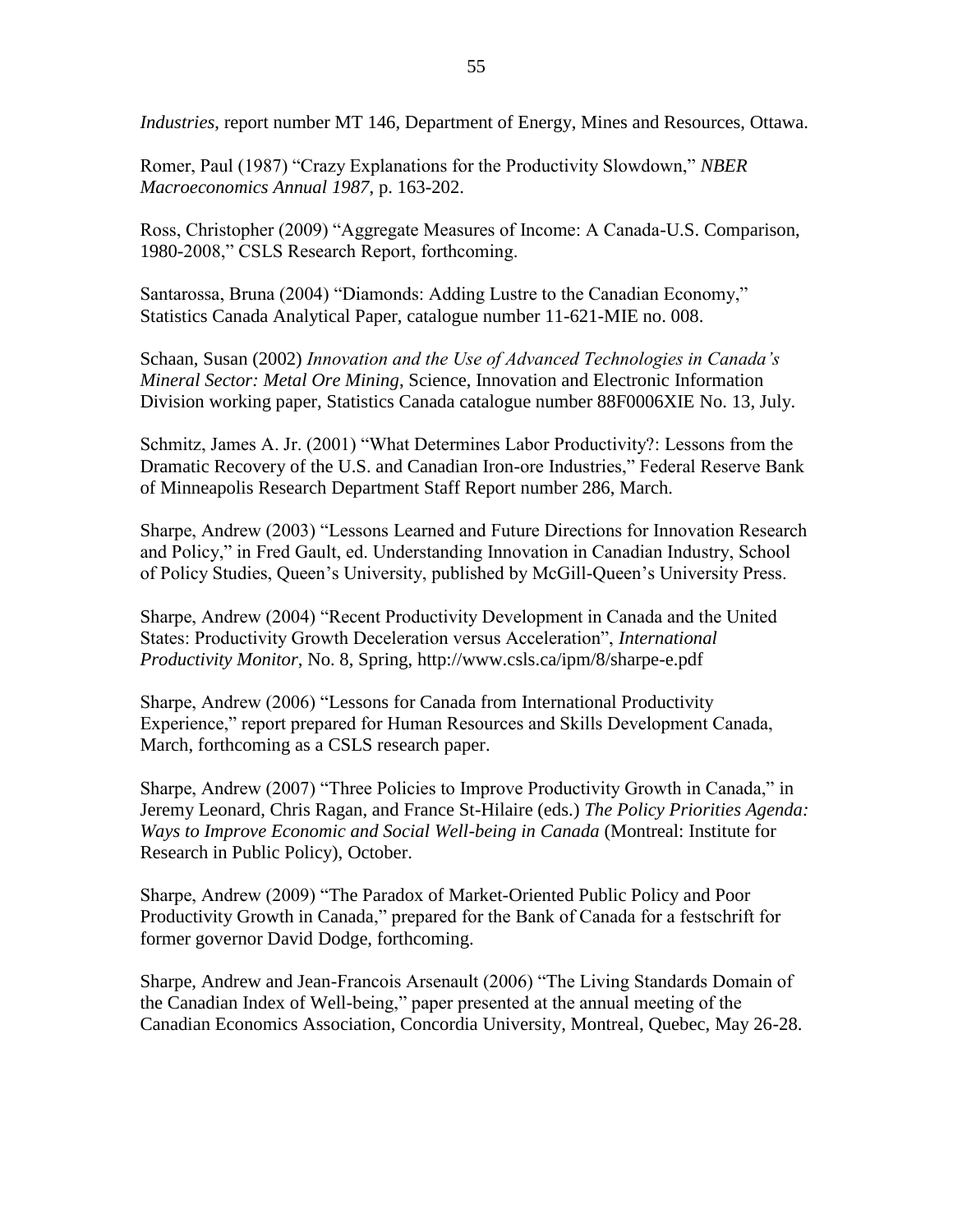Sharpe, Andrew and Jean-Francois Arsenault (2009) "New Estimates of Multifactor Productivity Growth for the Canadian Provinces", *International Productivity Monitor*, No. 18, Spring, http://www.csls.ca/ipm/18/IPM-18-Sharpe-Arsenault.pdf.

Shebeb, Bassim (2002) "Productivity Growth and Capacity Utilization in the Australian Gold Mining Industry: A Short-Run Cost Analysis," *Economic Issues* volume 7, part 2, p. 71-91.

Simpson, David, ed. (1999) *Productivity in Natural Resource Industries: Improvement through Innovation* (Washington, DC: Resources for the Future).

Singhal, R. K., J.-L. Collins and K. Fytas (1995) "Canadian Experience in Open Pit Mining," *Mining Engineering* volume 47, number 1 (January), p. 58-61.

Smith, Jeremy (2004a) "Productivity Trends in the Canadian Coal Mining Industry," CSLS Research Report number 2004-07, October, available at www.csls.ca under Research Reports.

Smith, Jeremy (2004b) "Productivity Trends in the Canadian Gold Mining Industry," CSLS Research Report number 2004-08, October, available at www.csls.ca under Research Reports.

Smith, Jeremy (2004c) "The Growth of Diamond Mining in Canada and Implications for Mining Productivity," CSLS Research Report number 2004-09, October.

Smithson, C. W., G. A. Anders, W. P. Gramm and S. C. Maurice (1977) *Factor Substitution and Biased Technical Change in the Canadian Mining Industry*, Ontario Ministry of Natural Resources technical report.

Statistics Canada (2007) *The Input-Output Structure of the Canadian Economy*, catalogue number 15-201-XIE.

Statistics Canada (2004) *Econnections: Linking the Environment and the Economy – Environmental Protection Expenditures in the Business Sector*, 1996-2004, catalogue number 16-200X, posted at http://www.statcan.ca/english/freepub/16F0006XIE/free.htm.

Statistics Canada (2000) *Investment and Capital Stock: Main Changes in the Estimating Methodology Introduced in 2000*, non-catalogue publication provided by Flo Magmanlac of the Capital Stock Section of the Investment and Capital Stock Division at Statistics Canada. Updated version of the methodological introduction to *Fixed Capital Flows and Stocks, 1961-1994, Historical*, catalogue number 13-568.

Statistics Canada (1995) *The 1993 International System of National Accounts*, catalogue number 13-604-MIB, number 32.

Stollery, Kenneth R. (1985) "Productivity Change in Canadian Mining 1957-1979," *Applied Economics* volume 17, pp. 543-558.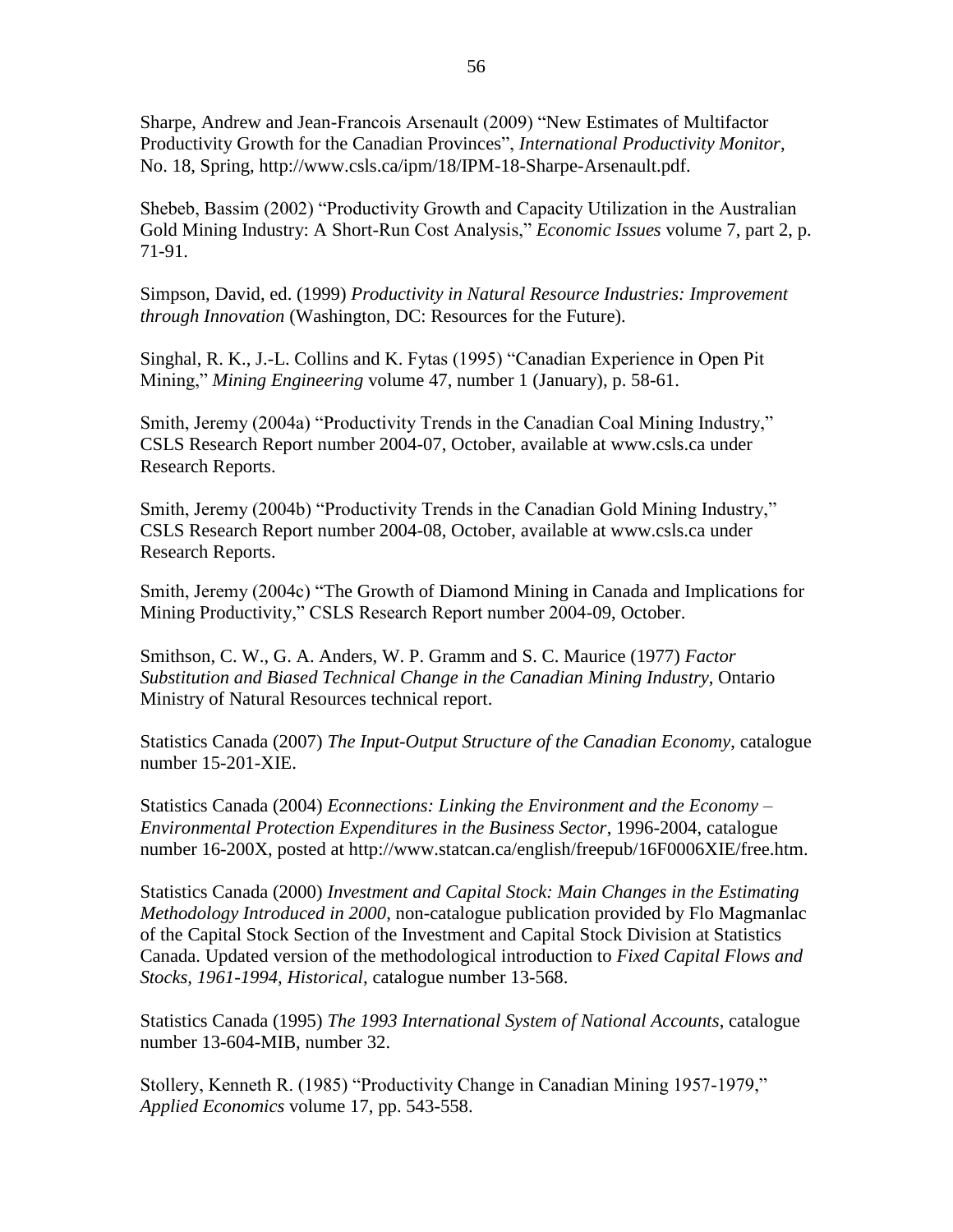Tang, Jianmin and Weimin Wang (2004) "Sources of Aggregate Labour Productivity Growth in Canada and the United States," *Canadian Journal of Economics*, Vol. 37, No. 2, May pp. 421-444.

Tilton, John E. (2001) "Labor Productivity, Costs, and Mine Survival During a Recession," *Resources Policy* volume 27, p. 107-117.

Tilton, John E. and Hans H. Landsberg (1999) "Innovation, Productivity Growth, and the Survival of the U.S. Copper Industry," in R. David Simpson ed., *Productivity in Natural Resource Industries: Improvement Through Innovation*, (Washington, D.C.:Resources for the Future), p. 109-139.

Winfield, Mark, Catherine Coumans, Joan Newman Kuyek, François Meloche, and Amy Taylor (2002) *Looking Beneath the Surface: An Assessment of the Value of Public Support for the Metal Mining Industry in Canada*, (Ottawa:MiningWatch Canada and the Pembina Institute), October.

# <span id="page-60-0"></span>**Appendix: Definition and Description of the Mining Sub-Sector**

This report uses the definition of the mining sub-sector from the North American Industry Classification (NAICS) 2002. For statistical purposes, NAICS classifies all establishments into two-digit sectors, such as mining and oil and gas extraction (NAICS code 21) or manufacturing (NAICS codes 31 through 33). Two-digit sectors are further subdivided into three-digit sub-sectors, such as mining (212). These three-digit subsectors are then divided into four-digit industry groups and five-digit industries. The remainder of this appendix is a detailed description of the three-, four-, five-, and six-digit industries that make up the forest products sector. This description is drawn from Statistics Canada (2007) and can be accessed at

http://www.statcan.ca/english/Subjects/Standard/naics/2002/naics02-menu.htm.

The superscript at the end of NAICS titles indicates comparability:

 $CAN$  Canadian industry only,

US Canadian and United States industries are comparable,

[blank] Canadian, Mexican and United States industries are comparable.

# **212 Mining (except Oil and Gas)**

This subsector comprises establishments primarily engaged in mining, beneficiating or otherwise preparing metallic and non-metallic minerals, including coal.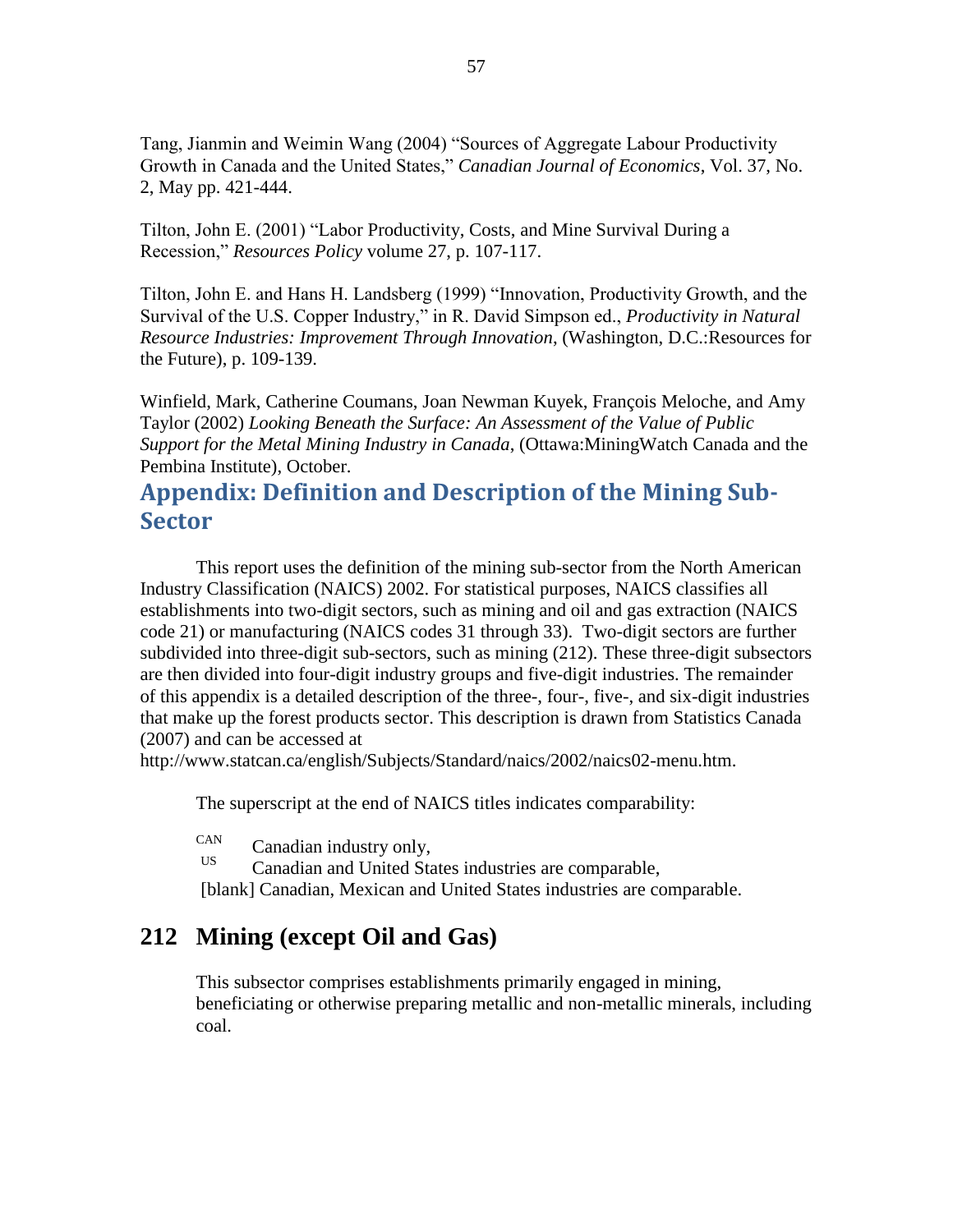Exclusion(s): Establishments primarily engaged in providing support services, on a contract or fee basis, required for the mining and quarrying of minerals (21311, Support Activities for Mining and Oil and Gas Extraction)

# **2121 Coal Mining**

This industry group comprises establishments primarily engaged in mining bituminous coal, anthracite and lignite by underground mining, and auger mining, strip mining, culm bank mining and other surface mining. Mining operations and preparation plants (also known as cleaning plants and washeries), whether or not such plants are operated in conjunction with mine sites, are included.

# **21211 Coal Mining**

This industry comprises establishments primarily engaged in mining bituminous coal, anthracite and lignite by underground mining, and auger mining, strip mining, culm bank mining and other surface mining. Mining operations and preparation plants (also known as cleaning plants and washeries), whether or not such plants are operated in conjunction with mine sites, are included.

Exclusion(s): Establishments primarily engaged in producing coal fuel briquettes and packaged fuel (32419, Other Petroleum and Coal Products Manufacturing)

# 212114 Bituminous Coal Mining CAN

This Canadian industry comprises establishments primarily engaged in mining bituminous coal. Mining operations and preparation plants (also known as cleaning plants and washeries), whether or not such plants are operated in conjunction with mine sites, are included.

Exclusion(s): Establishments primarily engaged in producing coal fuel briquettes and packaged fuel (324190, Other Petroleum and Coal Products Manufacturing)

# 212115 Subbituminous Coal Mining CAN

This Canadian industry comprises establishments primarily engaged in mining subbituminous coal. Mining operations and preparation plants (also known as cleaning plants and washeries), whether or not such plants are operated in conjunction with mine sites, are included.

Exclusion(s): Establishments primarily engaged in producing coal fuel briquettes and packaged fuel (324190, Other Petroleum and Coal Products Manufacturing)

212116 Lignite Coal Mining CAN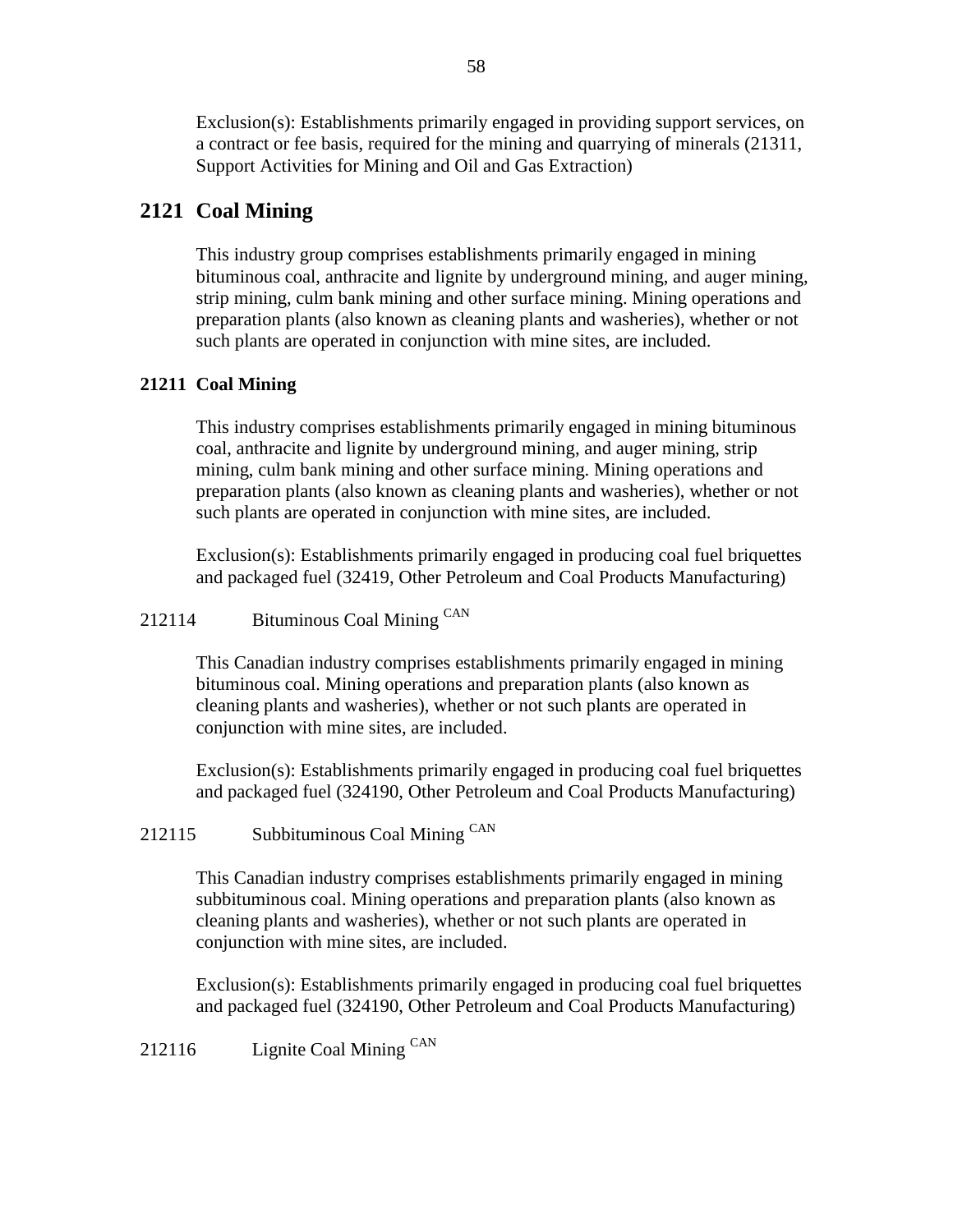This Canadian industry comprises establishments primarily engaged in mining lignite coal. Mining operations and preparation plants (also known as cleaning plants and washeries), whether or not such plants are operated in conjunction with mine sites, are included.

Exclusion(s): Establishments primarily engaged in producing coal fuel briquettes and packaged fuel (324190, Other Petroleum and Coal Products Manufacturing)

# **2122 Metal Ore Mining**

This industry group comprises establishments primarily engaged in mining metallic minerals (ores). Also included are establishments engaged in ore dressing and beneficiating operations, whether performed at mills operated in conjunction with the mines served or at mills, such as custom mills, operated separately. These include mills that crush, grind, wash, dry, sinter, calcine or leach ore, or perform gravity separation or flotation operations.

### **21221 Iron Ore Mining**

This industry comprises establishments primarily engaged in mining, beneficiating or otherwise preparing iron ores, and manganiferous ores valued chiefly for their iron content. Establishments engaged in the production of sinter and other agglomerates, except those associated with blast furnace operations, are included.

Exclusion(s): Establishments primarily engaged in operating blast furnaces to produce pig iron from iron ore (33111, Iron and Steel Mills and Ferro-Alloy Manufacturing)

#### 212210 Iron Ore Mining

This Canadian industry comprises establishments primarily engaged in mining, beneficiating or otherwise preparing iron ores, and manganiferous ores valued chiefly for their iron content. Establishments engaged in the production of sinter and other agglomerates, except those associated with blast furnace operations, are included.

#### **21222 Gold and Silver Ore Mining**

This industry comprises establishments primarily engaged in mining, beneficiating or otherwise preparing ores valued chiefly for their gold and/or silver content.

212220 Gold and Silver Ore Mining CAN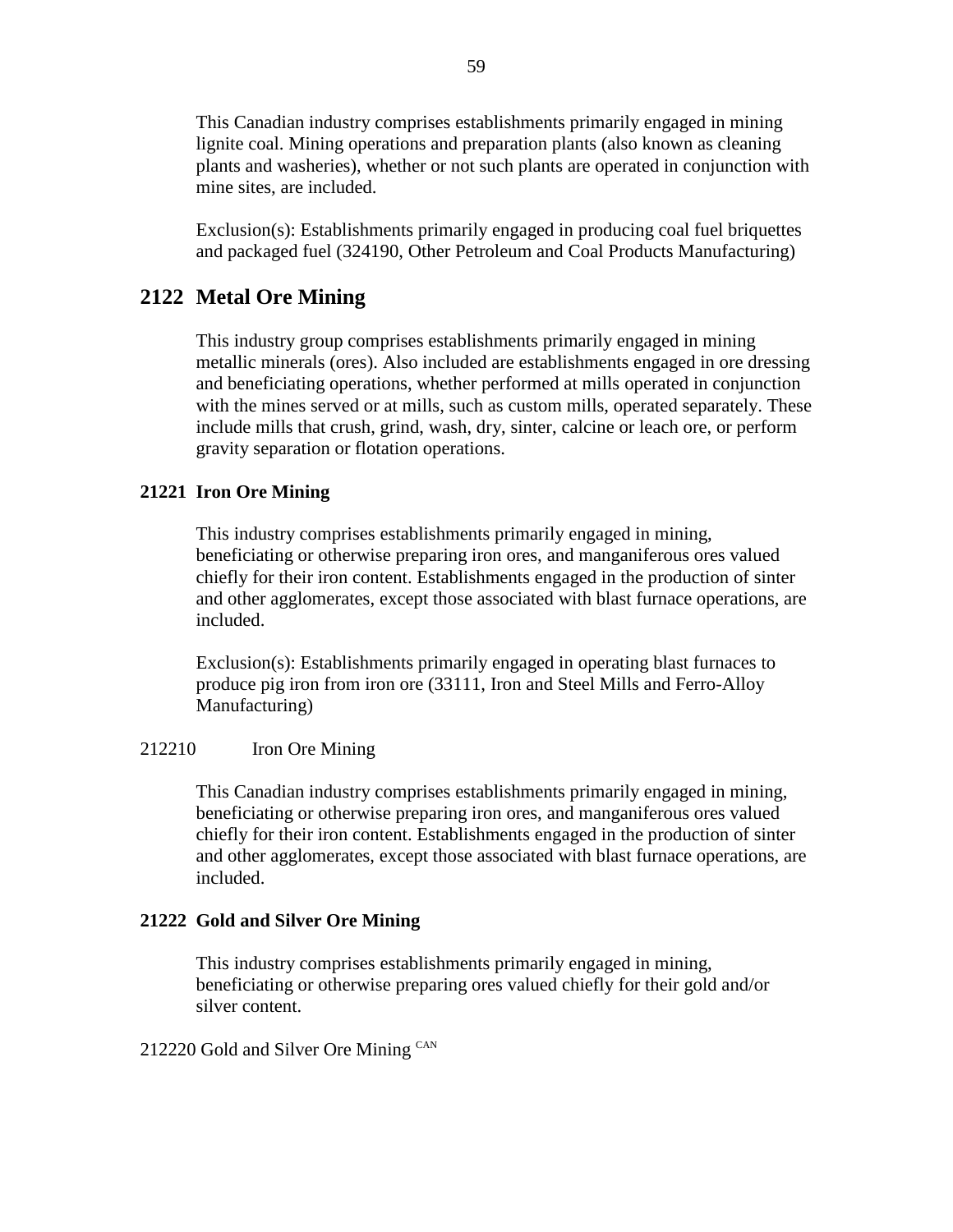This Canadian industry comprises establishments primarily engaged in mining, beneficiating or otherwise preparing ores valued chiefly for their gold and/or silver content.

### **21223 Copper, Nickel, Lead and Zinc Ore Mining**

This industry comprises establishments primarily engaged in mining, beneficiating or otherwise preparing ores valued chiefly for their copper, nickel, lead or zinc content.

### 212231 Lead-Zinc Ore Mining  $^{US}$

This Canadian industry comprises establishments primarily engaged in mining, beneficiating or otherwise preparing lead ores, zinc ores or lead-zinc ores.

212232 Nickel-Copper Ore Mining CAN

This Canadian industry comprises establishments primarily engaged in mining, beneficiating or otherwise preparing nickel and/or nickel-copper ores.

Exclusion(s): Establishments primarily engaged in mining copper ores combined with zinc or any mineral other than nickel (212233, Copper-Zinc Ore Mining)

# 212233 Copper-Zinc Ore Mining CAN

This Canadian industry comprises establishments primarily engaged in mining, beneficiating or otherwise preparing copper and/or copper-zinc ores. Establishments engaged in the recovery of copper concentrates by the precipitation and leaching of copper ore are also included.

Exclusion(s): Establishments primarily engaged in

- o mining nickel-copper ores (212232, Nickel-Copper Ore Mining)
- o the recovery of refined copper by leaching copper concentrates (331410, Non-Ferrous Metal (except Aluminum) Smelting and Refining)

#### **21229 Other Metal Ore Mining**

This industry comprises establishments, not classified to any other industry, primarily engaged in mining, beneficiating or otherwise preparing metallic ores, such as uranium-radium-vanadium ores, molybdenum ores, antimony ores, columbium ores, illmenite ores, magnesium ores, tantalum ores and tungsten ores.

Exclusion(s): Establishments primarily engaged in

o mining, beneficiating or otherwise preparing iron ores (21221, Iron Ore Mining)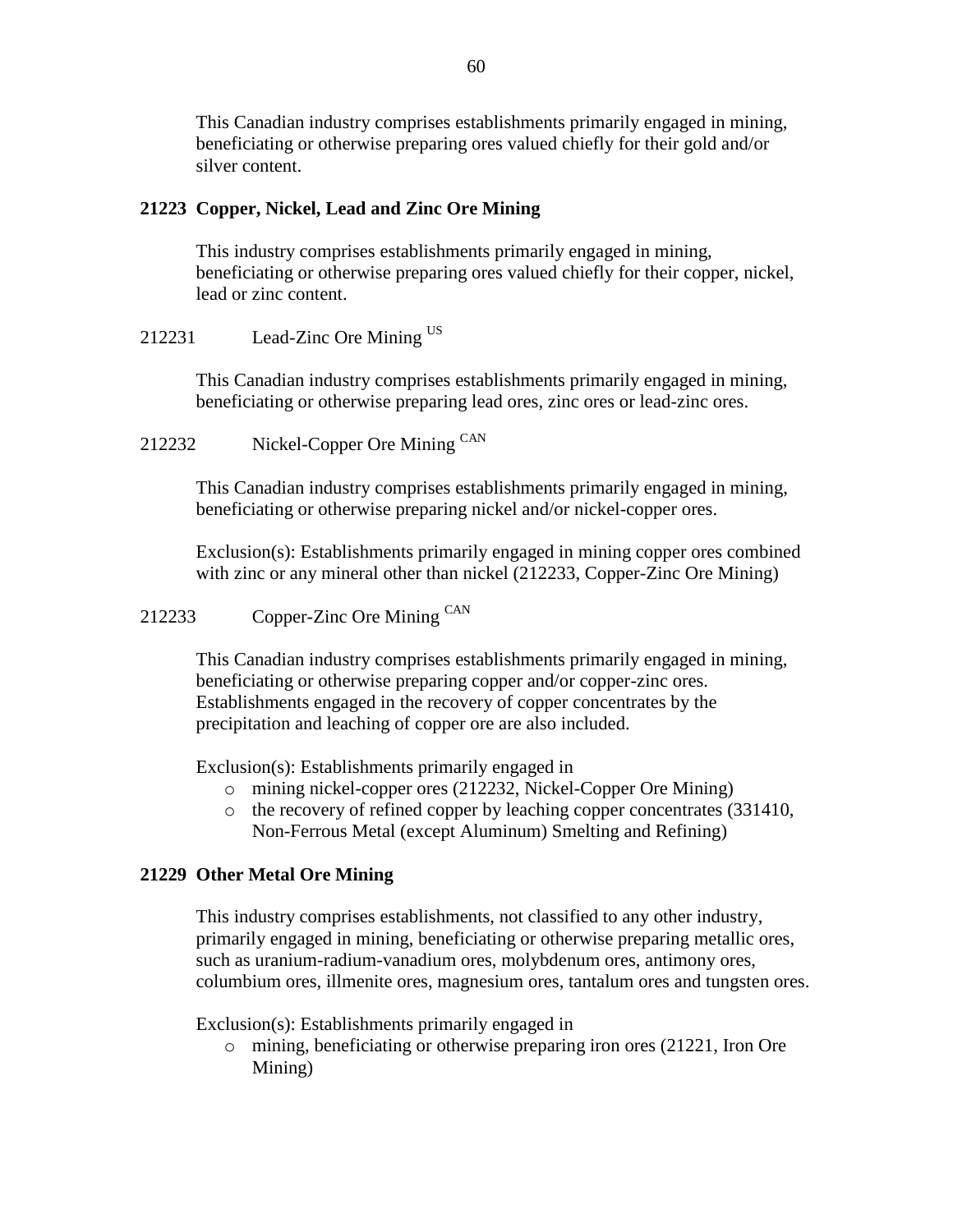- o mining, beneficiating or otherwise preparing ores valued chiefly for their gold and/or silver content (21222, Gold and Silver Ore Mining)
- o mining, beneficiating or otherwise preparing ores valued chiefly for their copper, nickel, lead or zinc content (21223, Copper, Nickel, Lead and Zinc Ore Mining)

# 212291 Uranium Ore Mining US

This Canadian industry comprises establishments primarily engaged in mining, beneficiating or otherwise preparing uranium-radium-vanadium ores.

Exclusion(s): Establishments primarily engaged in mining, beneficiating or otherwise preparing molybdenum ores, antimony ores, columbium ores, illmenite ores, magnesium ores, tantalum ores and tungsten ores (212299, All Other Metal Ore Mining)

#### 212299 All Other Metal Ore Mining US

This Canadian industry comprises establishments, not classified to any other Canadian industry, primarily engaged in mining, beneficiating or otherwise preparing metallic ores.

Exclusion(s): Establishments primarily engaged in mining, beneficiating or otherwise preparing uranium-radium-vanadium ores (212291, Uranium Ore Mining)

# **2123 Non-Metallic Mineral Mining and Quarrying**

This industry group comprises establishments primarily engaged in mining or quarrying non-metallic minerals, except coal. Primary preparation plants, such as those engaged in crushing, grinding and washing, are included.

Exclusion(s): Establishments primarily engaged in:

- o manufacturing brick and other structural clay products (32712, Clay Building Material and Refractory Manufacturing)
- o manufacturing cement (32731, Cement Manufacturing)
- o manufacturing lime (32741, Lime Manufacturing)
- o cutting and finishing stone and stone products (32799, All Other Non-Metallic Mineral Product Manufacturing)

#### **21231 Stone Mining and Quarrying**

This industry comprises establishments primarily engaged in mining or quarrying dimension stone, rough blocks or slabs of stone, and crushed and broken stone.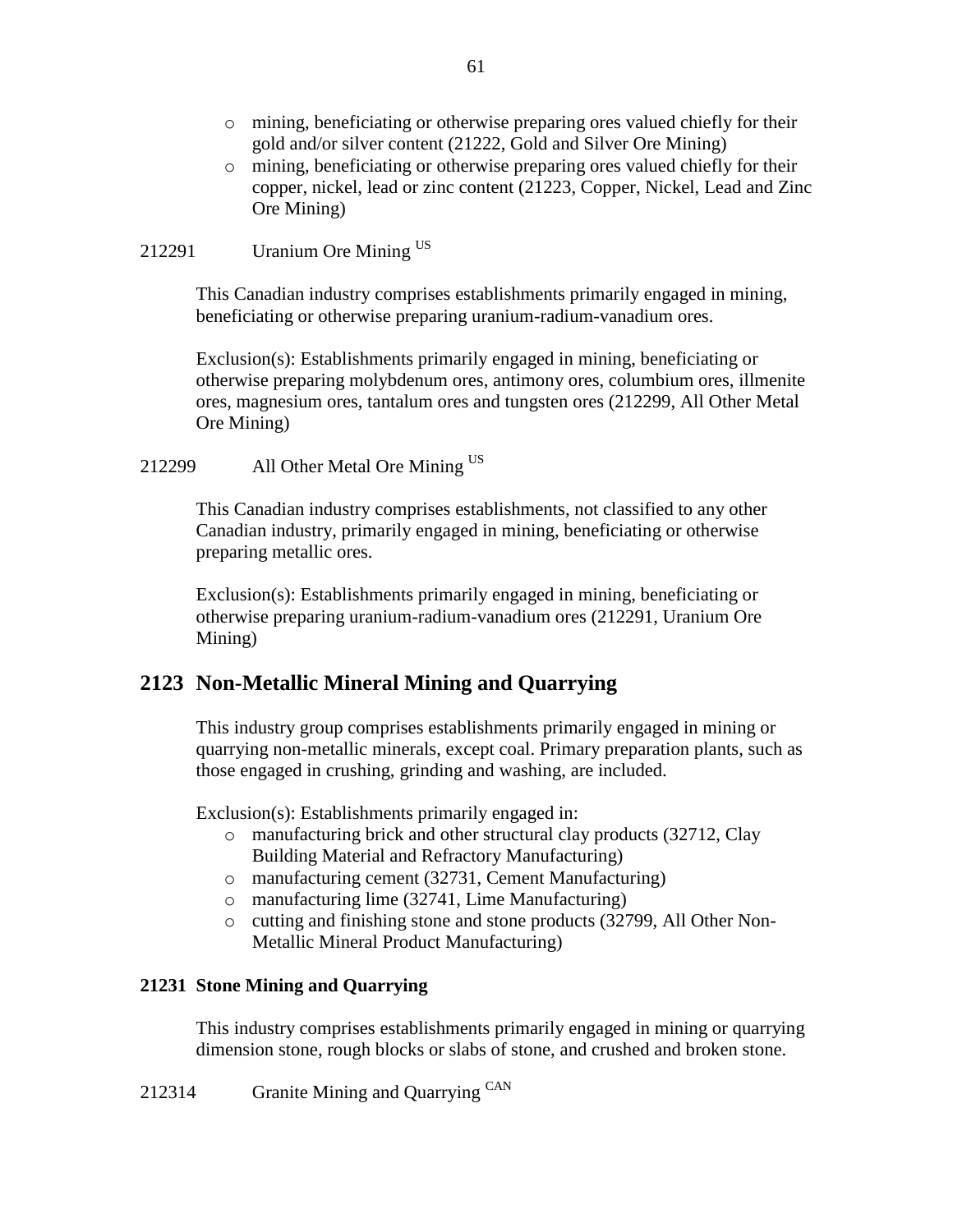This Canadian industry comprises establishments primarily engaged in mining or quarrying dimension granite, rough blocks or slabs of granite, and crushed and broken granite, including related rocks.

212315 Limestone Mining and Ouarrying  $\frac{CAN}{CAN}$ 

This Canadian industry comprises establishments primarily engaged in mining or quarrying dimension limestone, rough blocks or slabs of limestone, and crushed and broken limestone, including related rocks. Establishments engaged in the grinding or pulverizing of limestone are also included.

Exclusion(s): Establishments primarily engaged in producing lime (327410, Lime Manufacturing)

212316 Marble Mining and Quarrying  $\frac{CAN}{CAN}$ 

This Canadian industry comprises establishments primarily engaged in mining or quarrying dimension marble, rough blocks or slabs of marble, and crushed and broken marble. Establishments engaged in mining or quarrying slate are also included.

212317 Sandstone Mining and Ouarrying CAN

This Canadian industry comprises establishments primarily engaged in mining or quarrying dimension sandstone, rough blocks or slabs of sandstone, and crushed and broken sandstone.

#### **21232 Sand, Gravel, Clay, and Ceramic and Refractory Minerals Mining and Quarrying**

This industry comprises establishments primarily engaged in operating sand and gravel pits, including dredging for sand and gravel; mining or quarrying shale; and mining, beneficiating or otherwise preparing kaolin or ball clay, including china clay, paper and slip clays, and other clays and refractory minerals.

212323 Sand and Gravel Mining and Quarrying  $<sup>CAN</sup>$ </sup>

This Canadian industry comprises establishments primarily engaged in operating sand and gravel pits, including dredging for sand and gravel, and washing, screening or otherwise preparing sand and gravel.

212326 Shale, Clay and Refractory Mineral Mining and Quarrying CAN

This Canadian industry comprises establishments primarily engaged in mining or quarrying shale and mining, beneficiating or otherwise preparing kaolin or ball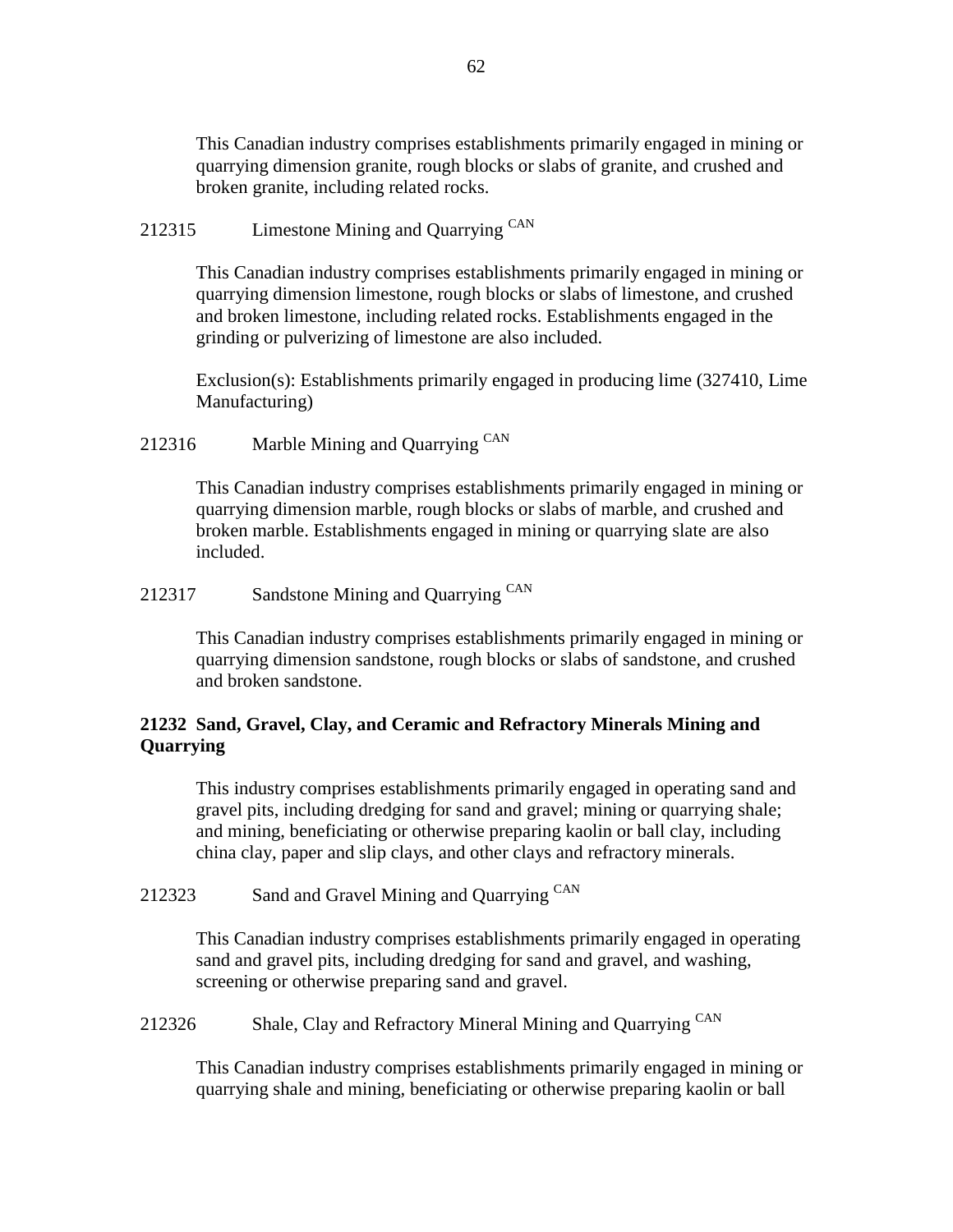clay and other clays and refractory minerals. Mines operated in conjunction with plants that manufacture cement, brick or other structural clay products, or pottery and related products, are included in this Canadian industry when separate reports are not available.

Exclusion(s): Establishments primarily engaged in:

- o grinding, pulverizing or otherwise treating ceramic minerals, not in conjunction with mining or quarrying operations (327110, Pottery, Ceramics and Plumbing Fixture Manufacturing)
- o grinding, pulverizing or otherwise treating clay and refractory minerals, not in conjunction with mining or quarrying operations (327120, Clay Building Material and Refractory Manufacturing)

# **21239 Other Non-Metallic Mineral Mining and Quarrying**

This industry comprises establishments, not classified to any other industry, primarily engaged in mining, beneficiating or otherwise preparing non-metallic minerals, such as asbestos, gypsum and potash, and extracting peat.

Exclusion(s): Establishments primarily engaged in:

- o mining or quarrying dimension stone (21231, Stone Mining and Quarrying)
- o mining or quarrying shale and mining, beneficiating, or otherwise preparing clays and refractory minerals (21232, Sand, Gravel, Clay, and Ceramic and Refractory Minerals Mining and Quarrying)
- o operating sand and gravel pits and dredging for sand and gravel (21232, Sand, Gravel, Clay, and Ceramic and Refractory Minerals Mining and Quarrying)
- $\circ$  the production of phosphoric acid, superphosphates or other manufactured phosphate compounds or chemicals (32531, Fertilizer Manufacturing)

#### $212392$  Diamond Mining CAN

This Canadian industry comprises establishments primarily engaged in mining diamonds of industrial or gem quality.

#### 212393 Salt Mining  $\frac{CAN}{A}$

This Canadian industry comprises establishments primarily engaged in mining rock salt or in the recovery of salt from brine wells.

# 212394 Asbestos Mining CAN

This Canadian industry comprises establishments primarily engaged in mining, beneficiating or otherwise preparing asbestos.

212395 Gypsum Mining  $CAN$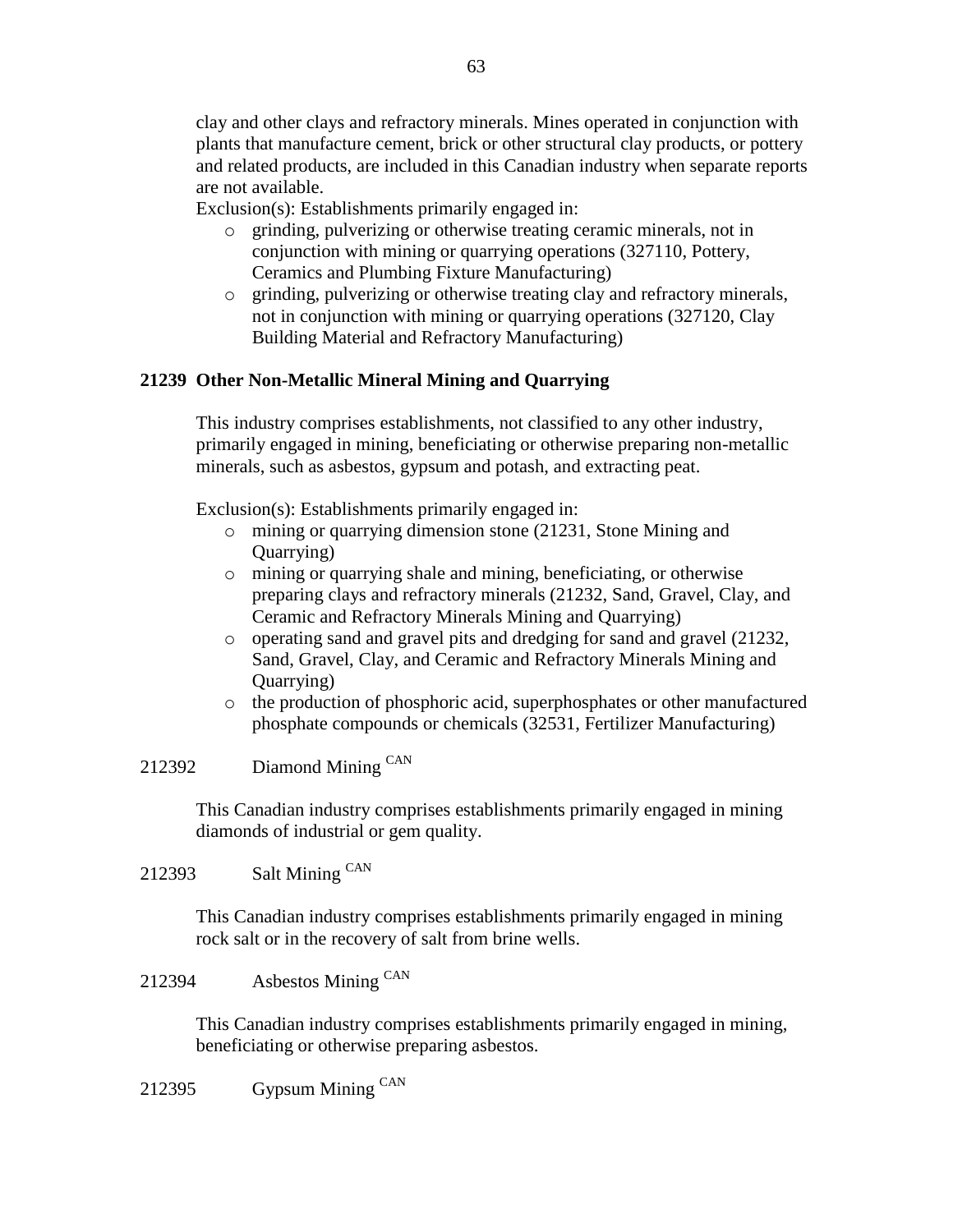This Canadian industry comprises establishments primarily engaged in mining, beneficiating or otherwise preparing gypsum.

212396 Potash Mining  $\text{CAN}$ 

This Canadian industry comprises establishments primarily engaged in mining, beneficiating or otherwise preparing potash.

212397 Peat Extraction CAN

This Canadian industry comprises establishments primarily engaged in extracting and processing peat.

212398 All Other Non-Metallic Mineral Mining and Quarrying CAN

This Canadian industry comprises establishments, not classified to any other Canadian industry, primarily engaged in mining, beneficiating or otherwise preparing non-metallic minerals.

Exclusion(s): Establishments primarily engaged in:

- o mining or quarrying dimension stone (21231, Stone Mining and Quarrying)
- o operating sand and gravel pits and dredging for sand and gravel (212323, Sand and Gravel Mining and Quarrying)
- o mining or quarrying shale and mining, beneficiating or otherwise preparing clays and refractory minerals (212326, Shale, Clay and Refractory Mineral Mining and Quarrying)
- o mining diamonds of industrial or gem quality (212392, Diamond Mining)
- o mining salt or in the recovery of salt from brine wells (212393, Salt Mining)
- o mining, beneficiating or otherwise preparing asbestos (212394, Asbestos Mining)
- o mining, beneficiating or otherwise preparing gypsum (212395, Gypsum Mining)
- o mining, beneficiating or otherwise preparing potash (212396, Potash Mining)
- o extracting and processing peat (212397, Peat Extraction)

# **213 Support Activities for Mining and Oil and Gas Extraction**

This subsector comprises establishments primarily engaged in providing support services, on a contract or fee basis, required for the mining and quarrying of minerals and for the extraction of oil and gas. Establishments engaged in the exploration for minerals, other than oil or gas, are included. Exploration includes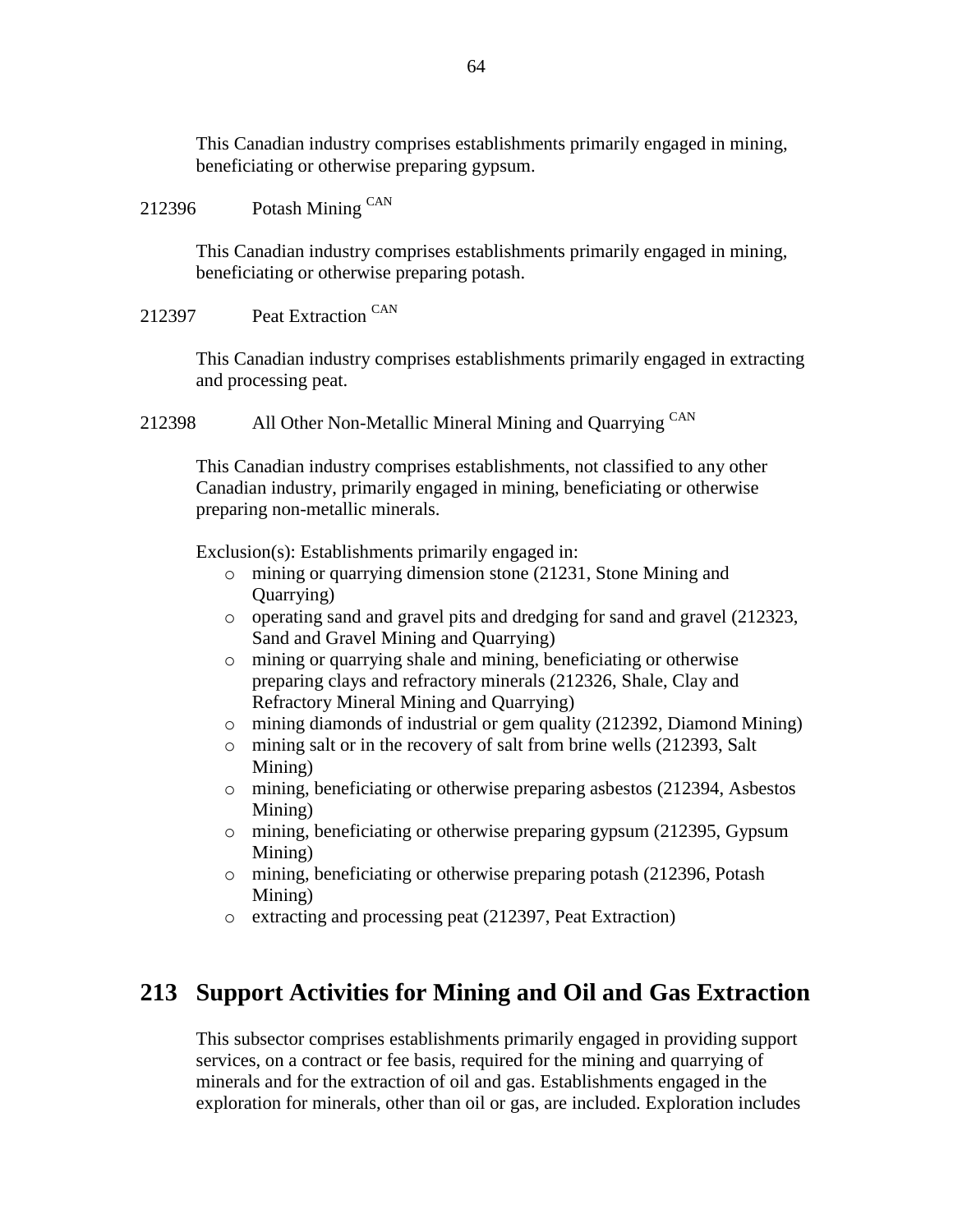traditional prospecting methods, such as taking ore samples and making geological observations at prospective sites.

# **2131 Support Activities for Mining and Oil and Gas Extraction**

This industry group comprises establishments primarily engaged in providing support services, on a contract or fee basis, required for the mining and quarrying of minerals and for the extraction of oil and gas. Establishments engaged in the exploration for minerals, other than oil or gas, are included. Exploration includes traditional prospecting methods, such as taking ore samples and making geological observations at prospective sites.

# **21311 Support Activities for Mining and Oil and Gas Extraction**

This industry comprises establishments primarily engaged in providing support services, on a contract or fee basis, required for the mining and quarrying of minerals and for the extraction of oil and gas. Establishments engaged in the exploration for minerals, other than oil or gas, are included. Exploration includes traditional prospecting methods, such as taking ore samples and making geological observations at prospective sites.

Exclusion(s): Establishments primarily engaged in:

- o performing geophysical surveying services for minerals, on a contract or fee basis (54136, Geophysical Surveying and Mapping Services)
- 213117 Contract Drilling (except Oil and Gas)<sup>CAN</sup>

This Canadian industry comprises establishments primarily engaged in diamond, test, prospect and other types of drilling, for minerals, other than oil and gas.

Example activities include boring test holes for non-metallic minerals mining (except fuels), on contract basis; contract diamond drilling, metallic minerals; drilling services for non-metallic minerals mining (except fuels), on a contract basis; iron ore mine diamond drilling, contract services; metal mining, prospect drilling for, on a contract basis; prospect drilling for metal mining, on a contract basis; prospect drilling for non-metallic minerals (except fuels), on contract basis; test drilling for metal mining, on a contract basis; test drilling for non-metallic minerals mining (except fuels), on a contract basis.

213119 Other Support Activities for Mining CAN

This Canadian industry comprises establishments, not classified to any other Canadian industry, primarily engaged in performing mining services, for others, on a contract or fee basis. Establishments engaged in the exploration for minerals are included. Such exploration is often accomplished using purchased services of specialty businesses, such as contract drilling services to obtain core samples.